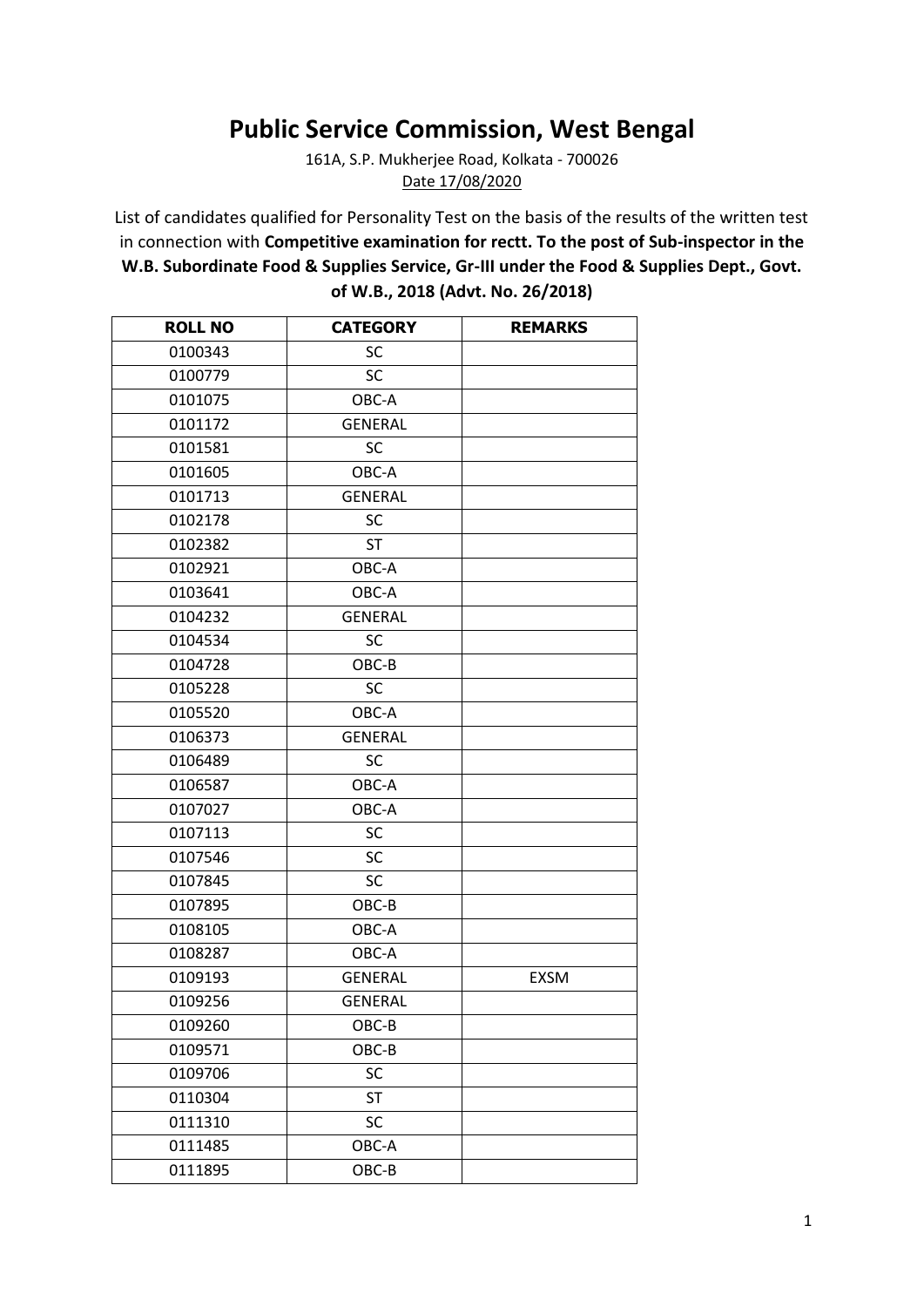| 0112451 | OBC-A          |             |
|---------|----------------|-------------|
| 0112456 | SC             |             |
| 0113251 | OBC-A          |             |
| 0113306 | <b>GENERAL</b> | <b>EXSM</b> |
| 0113570 | <b>GENERAL</b> | <b>EXSM</b> |
| 0113656 | <b>SC</b>      |             |
| 0113799 | <b>GENERAL</b> |             |
| 0113912 | <b>GENERAL</b> |             |
| 0114126 | <b>GENERAL</b> |             |
| 0114362 | SC             |             |
| 0114626 | <b>GENERAL</b> |             |
| 0115130 | <b>ST</b>      |             |
| 0115333 | SC             |             |
| 0115643 | ST             |             |
| 0115834 | OBC-A          |             |
| 0116117 | OBC-B          |             |
| 0116532 | <b>GENERAL</b> |             |
| 0117160 | OBC-B          |             |
| 0117226 | OBC-A          |             |
| 0117284 | SC             |             |
| 0117675 | SC             | <b>EXSM</b> |
| 0118548 | SC             |             |
| 0118924 | <b>SC</b>      |             |
| 0120158 | <b>GENERAL</b> |             |
| 0120367 | OBC-B          |             |
| 0120554 | OBC-A          |             |
| 0120864 | SC             |             |
| 0121554 | SC             |             |
| 0121761 | <b>GENERAL</b> | <b>EXSM</b> |
| 0121788 | ST             |             |
| 0121789 | SC             |             |
| 0121857 | <b>GENERAL</b> |             |
| 0121942 | <b>SC</b>      |             |
| 0122310 | OBC-A          |             |
| 0122427 | <b>GENERAL</b> | <b>EXSM</b> |
| 0122861 | <b>GENERAL</b> |             |
| 0123014 | SC             |             |
| 0123239 | SC             |             |
| 0123699 | OBC-A          |             |
| 0123713 | <b>GENERAL</b> |             |
| 0123793 | <b>GENERAL</b> | <b>EXSM</b> |
| 0123930 | OBC-A          |             |
| 0124018 | OBC-B          |             |
| 0124253 | OBC-A          |             |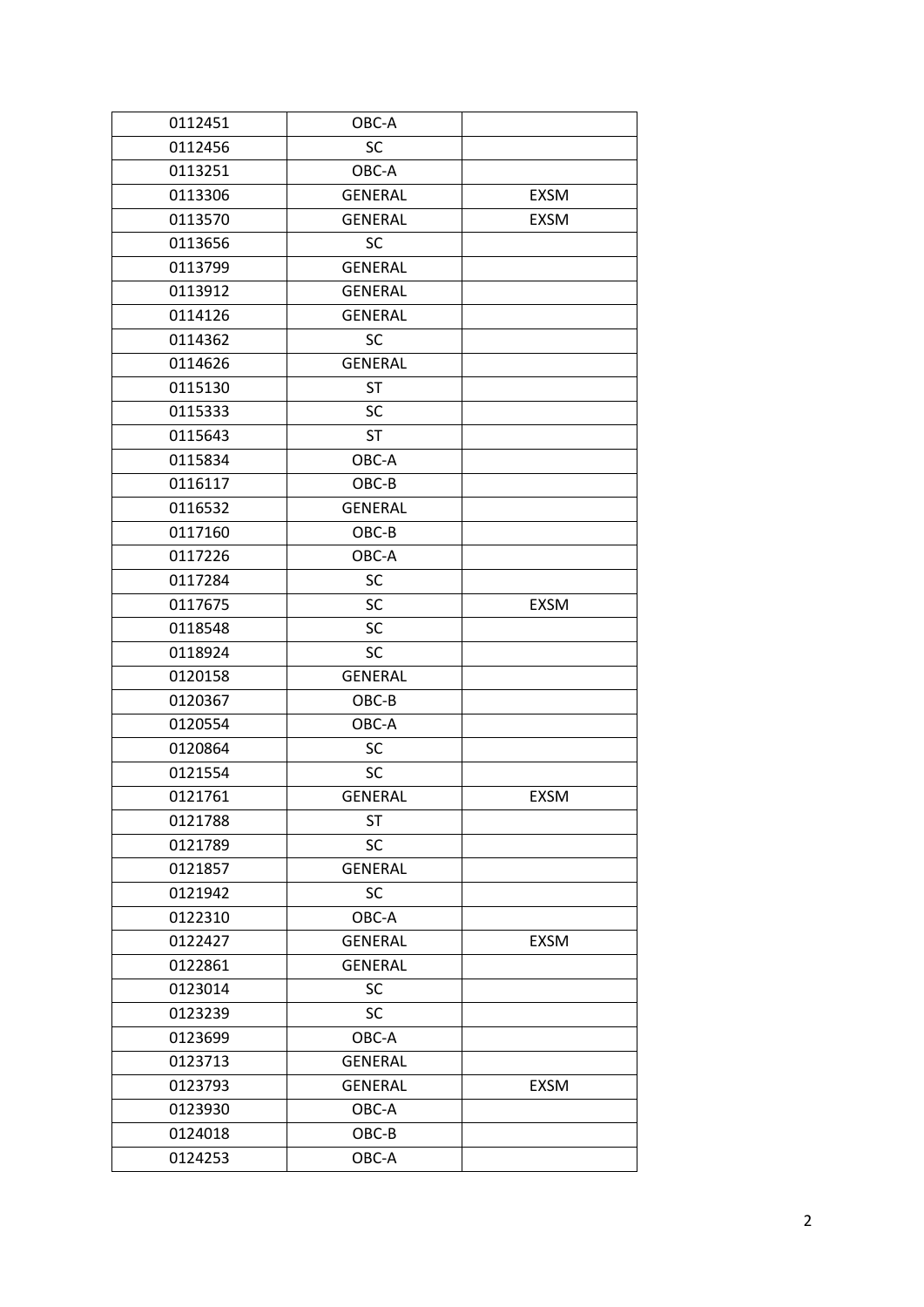| 0124336 | SC             |             |
|---------|----------------|-------------|
| 0124625 | SC             |             |
| 0124669 | <b>GENERAL</b> |             |
| 0125550 | <b>SC</b>      |             |
| 0126000 | <b>GENERAL</b> | <b>EXSM</b> |
| 0126469 | OBC-A          |             |
| 0126641 | <b>GENERAL</b> |             |
| 0126666 | <b>GENERAL</b> |             |
| 0126774 | GENERAL        | <b>MSP</b>  |
| 0127147 | <b>ST</b>      |             |
| 0127257 | OBC-B          |             |
| 0127429 | <b>GENERAL</b> | <b>EXSM</b> |
| 0127760 | SC             |             |
| 0128062 | SC             |             |
| 0129498 | <b>ST</b>      |             |
| 0129785 | SC             |             |
| 0130114 | OBC-A          |             |
| 0130426 | <b>SC</b>      |             |
| 0130520 | SC             |             |
| 0131176 | <b>SC</b>      |             |
| 0131947 | OBC-B          |             |
| 0132772 | <b>GENERAL</b> | <b>MSP</b>  |
| 0133169 | <b>SC</b>      |             |
| 0133292 | SC             |             |
| 0133695 | SC             |             |
| 0134870 | SC             |             |
| 0134988 | <b>GENERAL</b> | <b>MSP</b>  |
| 0135073 | OBC-A          |             |
| 0135317 | OBC-A          |             |
| 0135551 | <b>GENERAL</b> |             |
| 0136160 | <b>GENERAL</b> |             |
| 0136504 | OBC-B          |             |
| 0136561 | OBC-B          |             |
| 0136578 | <b>SC</b>      |             |
| 0136822 | <b>GENERAL</b> | <b>EXSM</b> |
| 0137368 | SC             |             |
| 0137454 | <b>GENERAL</b> |             |
| 0137488 | OBC-B          |             |
| 0137776 | SC             |             |
| 0138522 | SC             |             |
| 0138976 | SC             |             |
| 0139570 | SC             |             |
| 0139710 | SC             |             |
| 0140053 | SC             |             |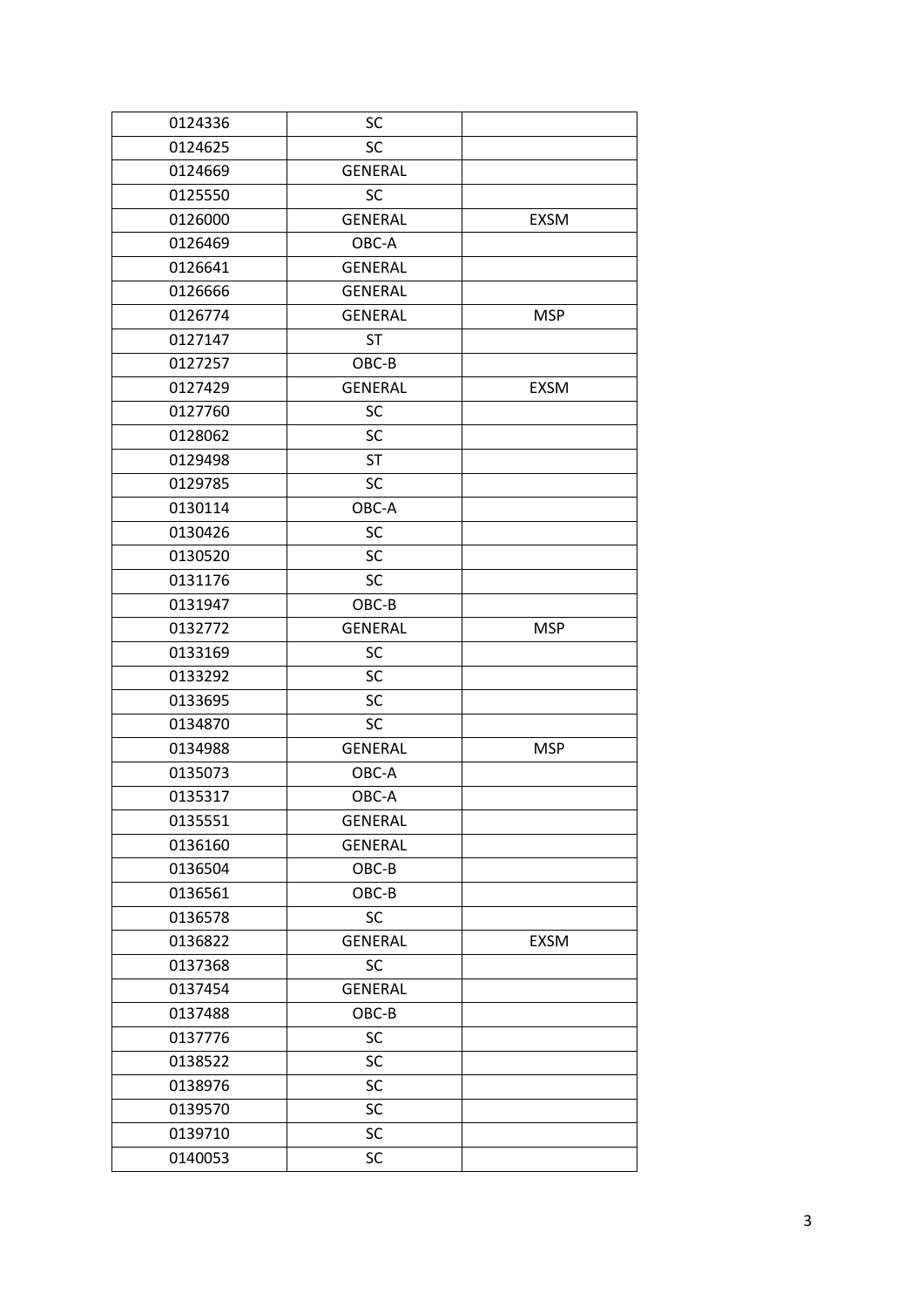| 0140315 | <b>GENERAL</b> | <b>EXSM</b> |
|---------|----------------|-------------|
| 0140407 | <b>GENERAL</b> | <b>EXSM</b> |
| 0140688 | OBC-B          | <b>MSP</b>  |
| 0140853 | <b>SC</b>      |             |
| 0141122 | OBC-B          |             |
| 0141246 | <b>GENERAL</b> |             |
| 0141355 | OBC-A          |             |
| 0141594 | OBC-A          |             |
| 0142563 | <b>ST</b>      |             |
| 0142765 | <b>SC</b>      |             |
| 0142882 | <b>GENERAL</b> | <b>MSP</b>  |
| 0142933 | <b>SC</b>      | <b>MSP</b>  |
| 0142988 | OBC-A          |             |
| 0144250 | <b>GENERAL</b> | <b>EXSM</b> |
| 0144273 | OBC-A          |             |
| 0144791 | <b>GENERAL</b> |             |
| 0144849 | OBC-A          |             |
| 0144944 | SC             |             |
| 0145094 | OBC-B          |             |
| 0145276 | <b>SC</b>      |             |
| 0145487 | SC             |             |
| 0145528 | OBC-B          |             |
| 0145565 | <b>SC</b>      |             |
| 0145710 | <b>GENERAL</b> | <b>EXSM</b> |
| 0145963 | SC             |             |
| 0146030 | <b>GENERAL</b> |             |
| 0146346 | <b>ST</b>      |             |
| 0146929 | SC             |             |
| 0200713 | OBC-B          |             |
| 0200744 | SC             |             |
| 0202100 | SC             |             |
| 0202393 | <b>GENERAL</b> | EXSM        |
| 0202836 | OBC-A          |             |
| 0203136 | SC             | <b>EXSM</b> |
| 0204696 | SC             |             |
| 0204878 | OBC-A          |             |
| 0204934 | <b>GENERAL</b> | <b>EXSM</b> |
| 0206411 | <b>GENERAL</b> |             |
| 0206978 | OBC-B          |             |
| 0207870 | OBC-B          |             |
| 0207957 | SC             | <b>MSP</b>  |
| 0208146 | OBC-A          |             |
| 0210752 | <b>GENERAL</b> |             |
| 0211170 | SC             | <b>MSP</b>  |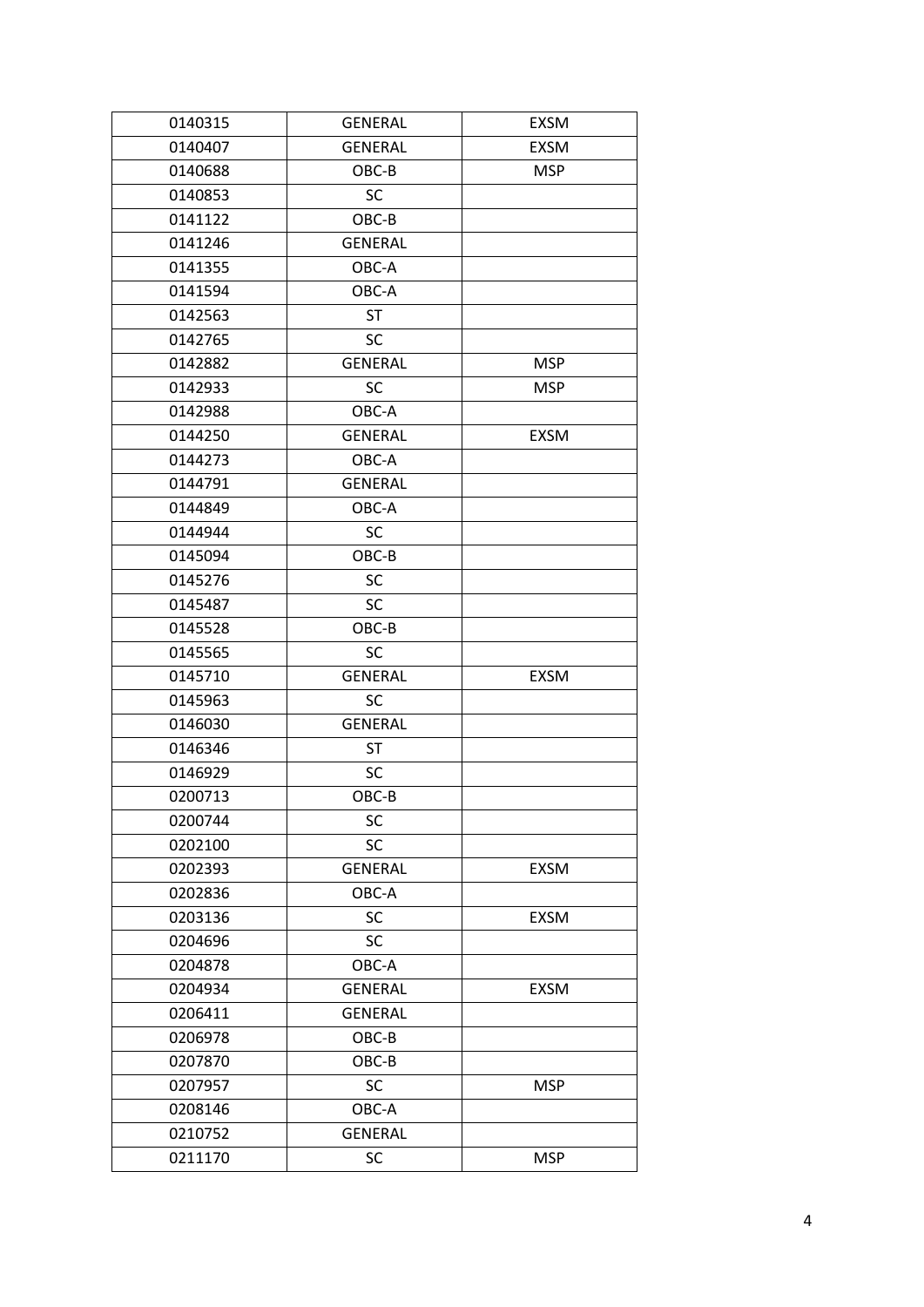| 0211920 | SC             |             |
|---------|----------------|-------------|
| 0212706 | OBC-B          |             |
| 0212719 | OBC-A          |             |
| 0213474 | SC             |             |
| 0213702 | SC             |             |
| 0214692 | OBC-B          |             |
| 0214718 | SC             |             |
| 0214840 | SC             |             |
| 0214857 | OBC-A          |             |
| 0214902 | <b>GENERAL</b> |             |
| 0215945 | <b>ST</b>      |             |
| 0216036 | <b>ST</b>      |             |
| 0216470 | <b>SC</b>      |             |
| 0216559 | <b>SC</b>      | <b>EXSM</b> |
| 0216603 | <b>GENERAL</b> | <b>EXSM</b> |
| 0218278 | OBC-B          |             |
| 0219049 | OBC-A          |             |
| 0219396 | <b>SC</b>      |             |
| 0219720 | SC             |             |
| 0220687 | <b>SC</b>      |             |
| 0220690 | OBC-A          |             |
| 0220971 | OBC-A          |             |
| 0221523 | <b>GENERAL</b> | <b>EXSM</b> |
| 0221902 | OBC-A          |             |
| 0222014 | <b>GENERAL</b> |             |
| 0222671 | SC             |             |
| 0222719 | SC             |             |
| 0222804 | <b>GENERAL</b> | <b>EXSM</b> |
| 0222906 | SC             |             |
| 0223269 | OBC-A          |             |
| 0223272 | <b>SC</b>      |             |
| 0223332 | OBC-A          |             |
| 0224319 | <b>GENERAL</b> | EXSM        |
| 0224445 | OBC-B          |             |
| 0224481 | SC             |             |
| 0225921 | <b>GENERAL</b> | EXSM        |
| 0227022 | <b>GENERAL</b> |             |
| 0227782 | <b>GENERAL</b> |             |
| 0227896 | <b>SC</b>      |             |
| 0228521 | <b>GENERAL</b> |             |
| 0228617 | <b>GENERAL</b> | <b>EXSM</b> |
| 0228910 | SC             |             |
| 0229965 | <b>GENERAL</b> |             |
| 0230512 | SC             |             |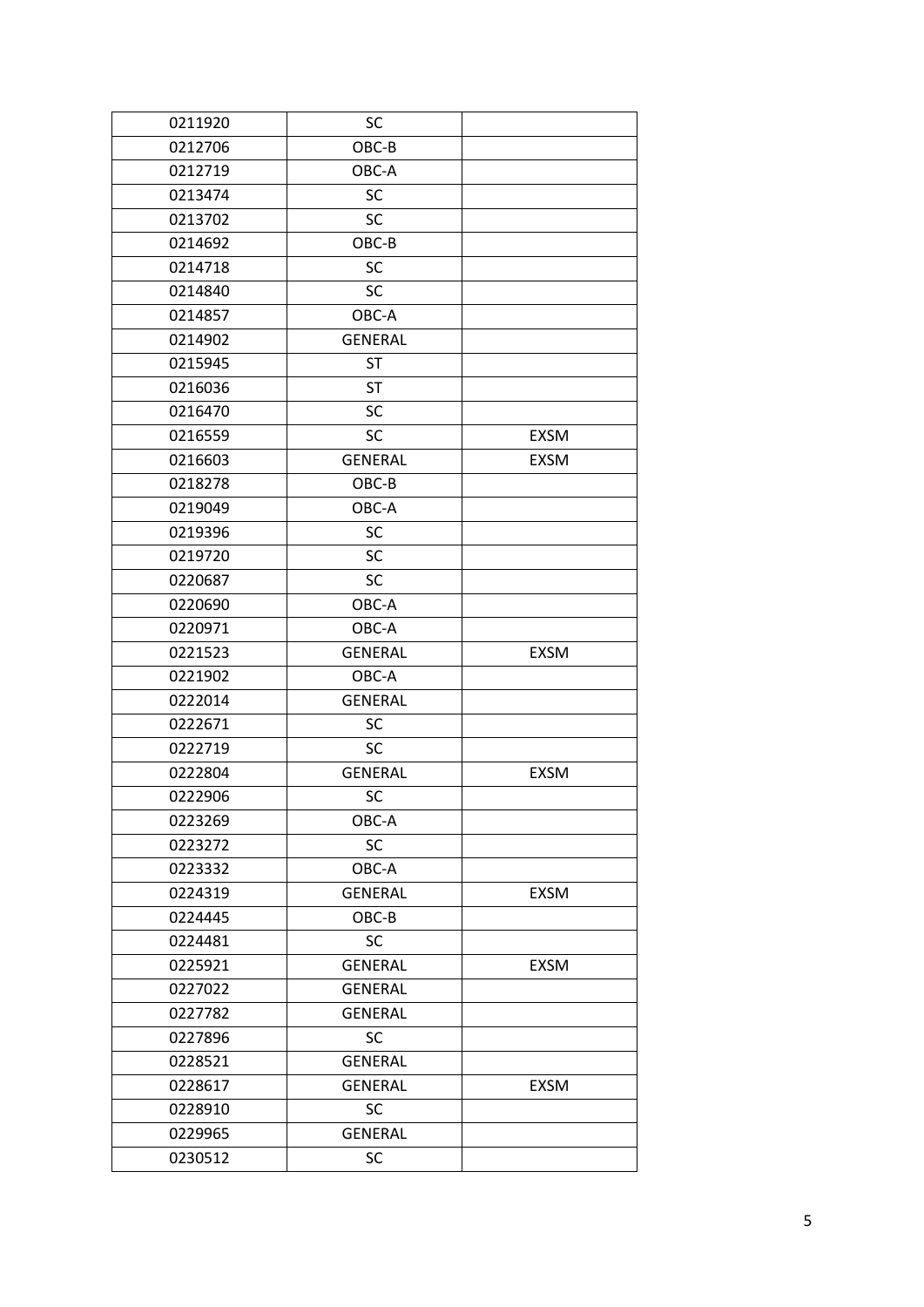| 0231817 | <b>SC</b>      |            |
|---------|----------------|------------|
| 0232273 | SC             | <b>MSP</b> |
| 0233705 | <b>GENERAL</b> |            |
| 0233751 | OBC-A          |            |
| 0234033 | <b>GENERAL</b> |            |
| 0234581 | <b>ST</b>      |            |
| 0235129 | OBC-A          |            |
| 0235133 | <b>GENERAL</b> |            |
| 0235691 | <b>GENERAL</b> |            |
| 0237087 | <b>SC</b>      |            |
| 0237187 | <b>GENERAL</b> |            |
| 0237744 | <b>SC</b>      |            |
| 0237804 | OBC-A          |            |
| 0238766 | <b>GENERAL</b> |            |
| 0300697 | OBC-B          |            |
| 0301262 | OBC-A          |            |
| 0303618 | OBC-B          |            |
| 0304234 | <b>GENERAL</b> |            |
| 0307832 | SC             |            |
| 0307848 | SC             | EXSM       |
| 0309221 | OBC-B          | <b>MSP</b> |
| 0313907 | SC             | <b>MSP</b> |
| 0313909 | SC             |            |
| 0317528 | OBC-A          |            |
| 0317582 | OBC-A          |            |
| 0317763 | OBC-B          |            |
| 0317988 | OBC-A          |            |
| 0318054 | <b>SC</b>      | <b>MSP</b> |
| 0319164 | <b>ST</b>      |            |
| 0320087 | OBC-B          |            |
| 0320484 | SC             |            |
| 0322199 | OBC-B          |            |
| 0322945 | OBC-A          |            |
| 0323531 | SC             | <b>MSP</b> |
| 0325685 | OBC-A          |            |
| 0328618 | OBC-A          |            |
| 0330099 | <b>ST</b>      |            |
| 0400235 | SC             | EXSM       |
| 0400598 | OBC-B          |            |
| 0402180 | SC             |            |
| 0402872 | OBC-B          |            |
| 0405956 | OBC-A          |            |
| 0408417 | <b>GENERAL</b> |            |
| 0414921 | OBC-A          |            |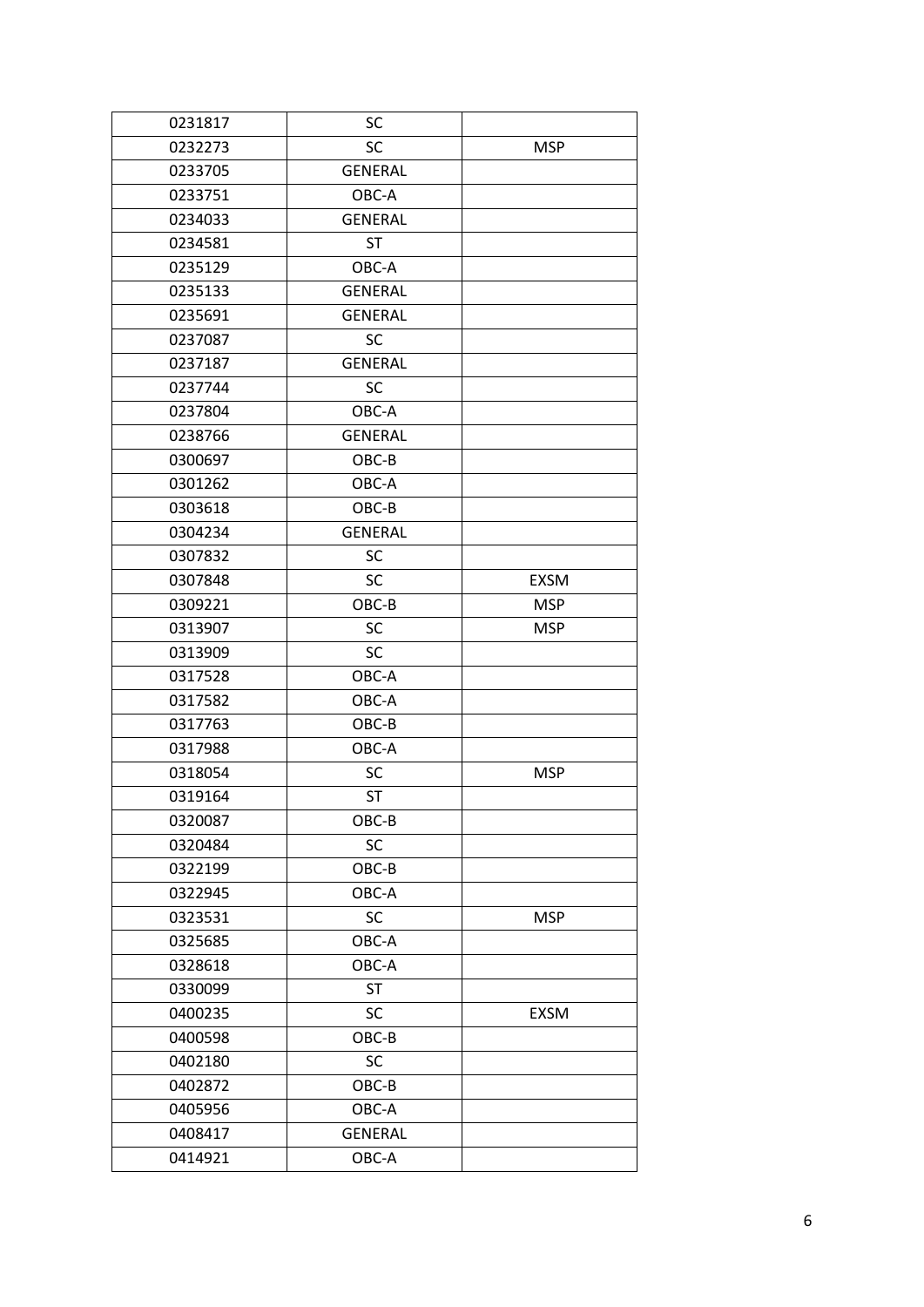| 0500076 | OBC-B          |             |
|---------|----------------|-------------|
| 0500317 | OBC-B          |             |
| 0501083 | OBC-B          |             |
| 0501347 | OBC-B          |             |
| 0501390 | <b>GENERAL</b> | <b>EXSM</b> |
| 0501684 | <b>ST</b>      |             |
| 0501811 | <b>GENERAL</b> |             |
| 0502044 | SC             |             |
| 0502057 | <b>GENERAL</b> | <b>EXSM</b> |
| 0502071 | OBC-B          |             |
| 0502291 | <b>SC</b>      |             |
| 0502681 | <b>SC</b>      |             |
| 0502966 | <b>GENERAL</b> | EXSM        |
| 0503038 | <b>ST</b>      |             |
| 0503200 | OBC-B          |             |
| 0503965 | OBC-B          | <b>EXSM</b> |
| 0504618 | OBC-B          |             |
| 0504681 | OBC-B          |             |
| 0504750 | OBC-A          |             |
| 0504834 | <b>ST</b>      |             |
| 0505477 | OBC-B          |             |
| 0506230 | SC             | <b>EXSM</b> |
| 0506245 | OBC-A          |             |
| 0506387 | SC             |             |
| 0507353 | SC             |             |
| 0507887 | OBC-B          |             |
| 0508352 | <b>SC</b>      |             |
| 0508557 | <b>GENERAL</b> | <b>EXSM</b> |
| 0508693 | OBC-B          |             |
| 0508748 | SC             |             |
| 0509600 | <b>GENERAL</b> | EXSM        |
| 0510074 | <b>GENERAL</b> | EXSM        |
| 0510100 | SC             |             |
| 0510224 | OBC-B          |             |
| 0510227 | SC             |             |
| 0510400 | <b>GENERAL</b> | EXSM        |
| 0510420 | SC             |             |
| 0510996 | OBC-B          |             |
| 0511323 | <b>ST</b>      |             |
| 0511394 | <b>GENERAL</b> |             |
| 0511548 | SC             |             |
| 0511812 | SC             | EXSM        |
| 0511871 | <b>SC</b>      |             |
| 0511950 | SC             |             |
|         |                |             |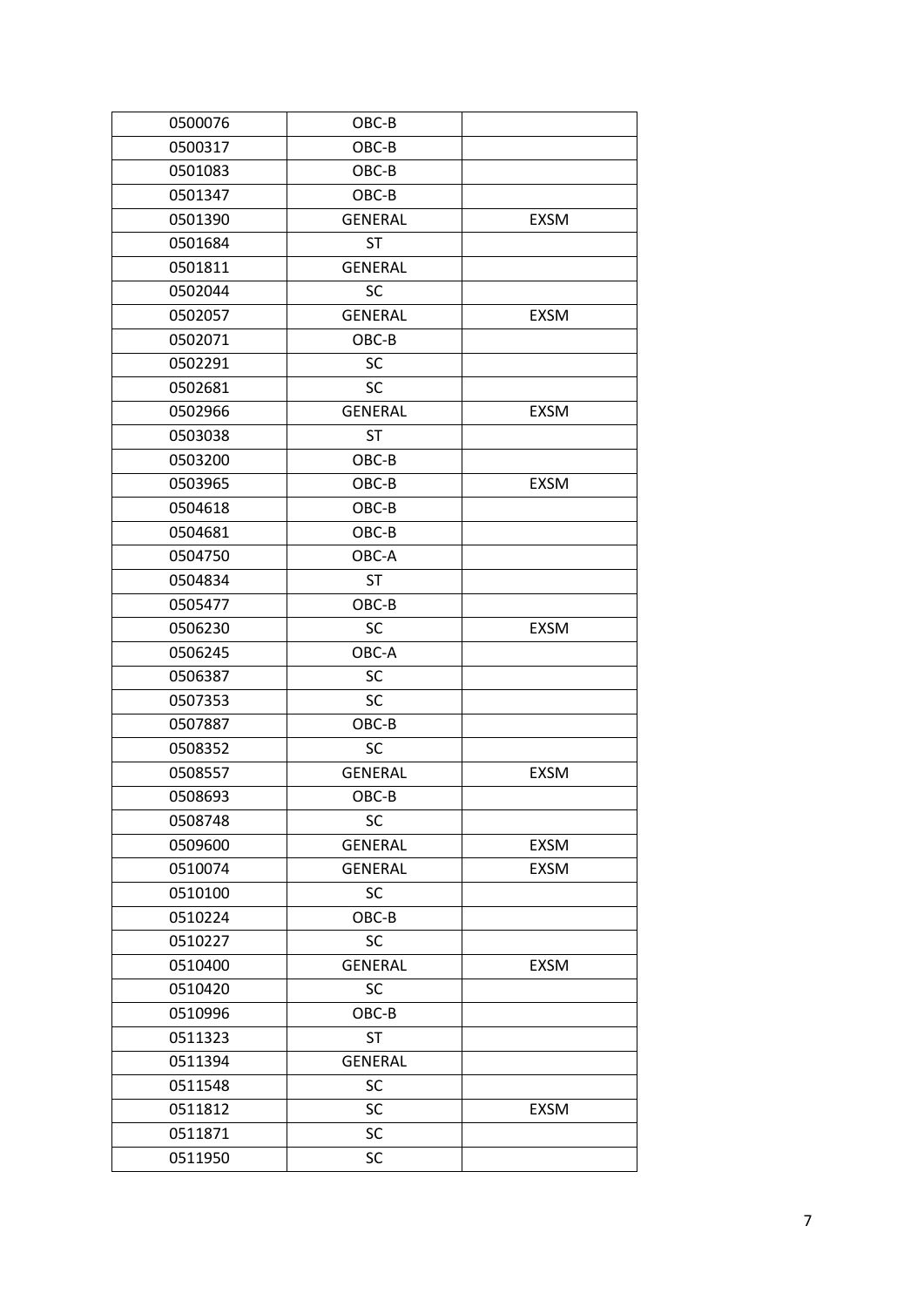| 0512390 | SC             |             |
|---------|----------------|-------------|
| 0512466 | <b>GENERAL</b> | <b>EXSM</b> |
| 0512636 | SC             |             |
| 0512708 | SC             |             |
| 0512945 | <b>GENERAL</b> | <b>EXSM</b> |
| 0512987 | SC             |             |
| 0513609 | SC             |             |
| 0513752 | SC             |             |
| 0513862 | SC             |             |
| 0513936 | SC             |             |
| 0514108 | <b>GENERAL</b> |             |
| 0514294 | SC             |             |
| 0514425 | SC             |             |
| 0514463 | OBC-A          |             |
| 0514523 | <b>GENERAL</b> | <b>EXSM</b> |
| 0515145 | <b>GENERAL</b> | <b>MSP</b>  |
| 0516016 | SC             |             |
| 0516212 | SC             |             |
| 0516939 | OBC-B          |             |
| 0516979 | SC             |             |
| 0517307 | SC             |             |
| 0518244 | SC             |             |
| 0518250 | <b>SC</b>      |             |
| 0518305 | OBC-B          |             |
| 0518360 | <b>GENERAL</b> | <b>MSP</b>  |
| 0518379 | <b>SC</b>      |             |
| 0519209 | SC             |             |
| 0519701 | OBC-A          |             |
| 0519825 | SC             | <b>EXSM</b> |
| 0520446 | SC             | <b>EXSM</b> |
| 0520486 | SC             | <b>MSP</b>  |
| 0520842 | SC             |             |
| 0520901 | SC             |             |
| 0521658 | OBC-B          |             |
| 0521740 | SC             |             |
| 0522699 | <b>ST</b>      |             |
| 0522740 | SC             | <b>EXSM</b> |
| 0523027 | <b>GENERAL</b> | <b>EXSM</b> |
| 0523456 | SC             |             |
| 0523567 | <b>GENERAL</b> |             |
| 0523965 | OBC-A          |             |
| 0524011 | OBC-A          |             |
| 0524197 | OBC-B          |             |
| 0524290 | SC             |             |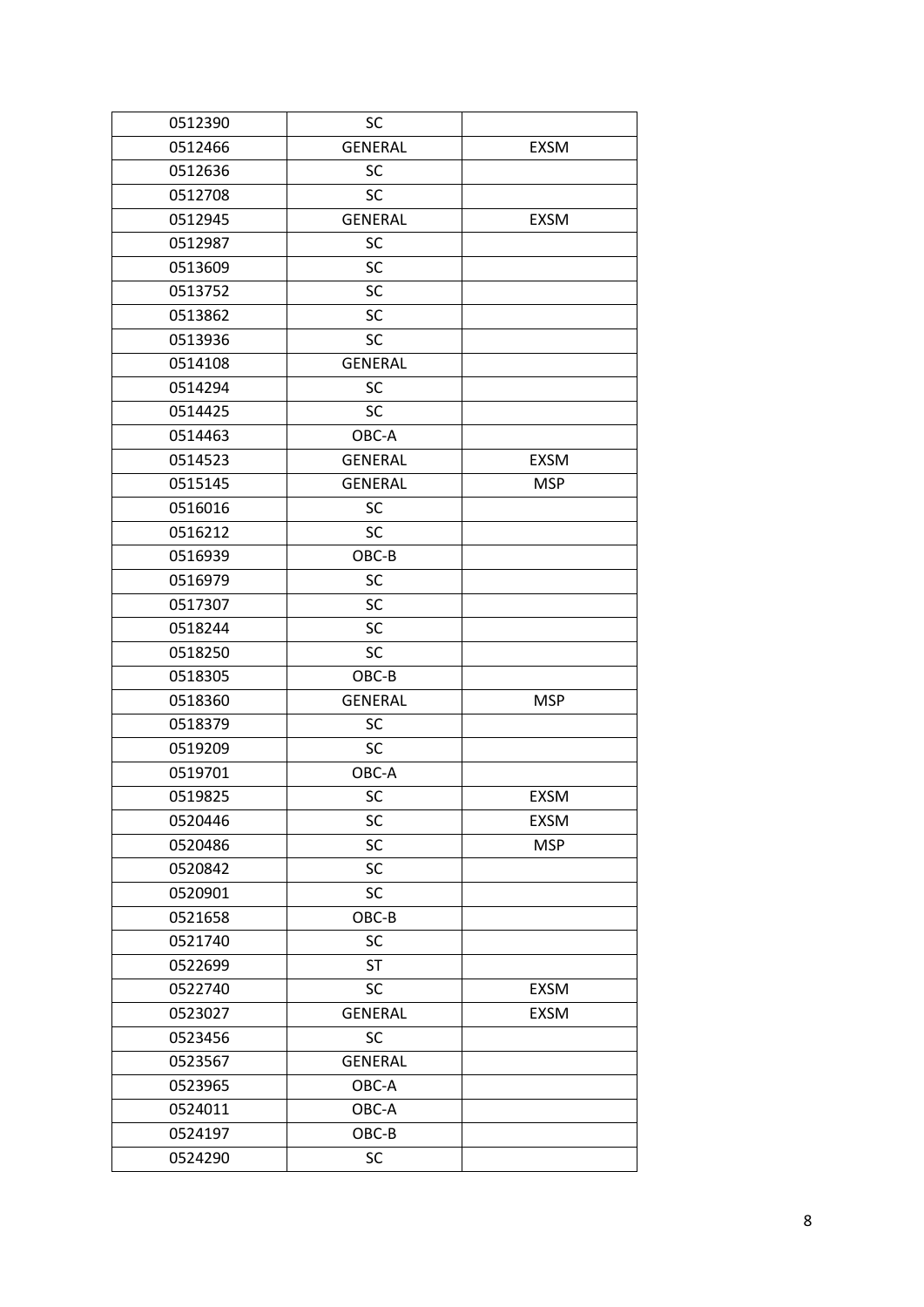| 0524498 | SC             |             |
|---------|----------------|-------------|
| 0524936 | <b>GENERAL</b> |             |
| 0525002 | <b>ST</b>      |             |
| 0525127 | SC             |             |
| 0525129 | SC             |             |
| 0525290 | OBC-B          |             |
| 0525531 | SC             | <b>EXSM</b> |
| 0525942 | <b>GENERAL</b> | EXSM        |
| 0525973 | <b>SC</b>      |             |
| 0526797 | <b>ST</b>      |             |
| 0526909 | <b>GENERAL</b> |             |
| 0526937 | SC             | <b>EXSM</b> |
| 0527094 | <b>GENERAL</b> |             |
| 0527224 | <b>SC</b>      |             |
| 0527253 | SC             |             |
| 0527449 | <b>SC</b>      |             |
| 0527704 | OBC-A          |             |
| 0528324 | <b>GENERAL</b> | <b>EXSM</b> |
| 0528637 | <b>GENERAL</b> |             |
| 0530931 | SC             |             |
| 0531127 | SC             | <b>EXSM</b> |
| 0531339 | OBC-B          |             |
| 0531868 | <b>SC</b>      |             |
| 0532045 | OBC-B          |             |
| 0532060 | <b>GENERAL</b> |             |
| 0532698 | OBC-A          |             |
| 0533673 | OBC-B          |             |
| 0533840 | <b>GENERAL</b> | <b>EXSM</b> |
| 0533927 | SC             |             |
| 0534092 | OBC-A          |             |
| 0535129 | SC             | EXSM        |
| 0535613 | <b>GENERAL</b> | EXSM        |
| 0535665 | OBC-A          |             |
| 0535987 | <b>SC</b>      | <b>EXSM</b> |
| 0536706 | OBC-B          |             |
| 0536934 | SC             |             |
| 0537222 | OBC-B          |             |
| 0537478 | <b>GENERAL</b> | <b>EXSM</b> |
| 0537619 | <b>GENERAL</b> |             |
| 0537729 | OBC-B          |             |
| 0538044 | <b>SC</b>      | <b>EXSM</b> |
| 0538201 | <b>GENERAL</b> | <b>EXSM</b> |
| 0538628 | SC             |             |
| 0538846 | SC             |             |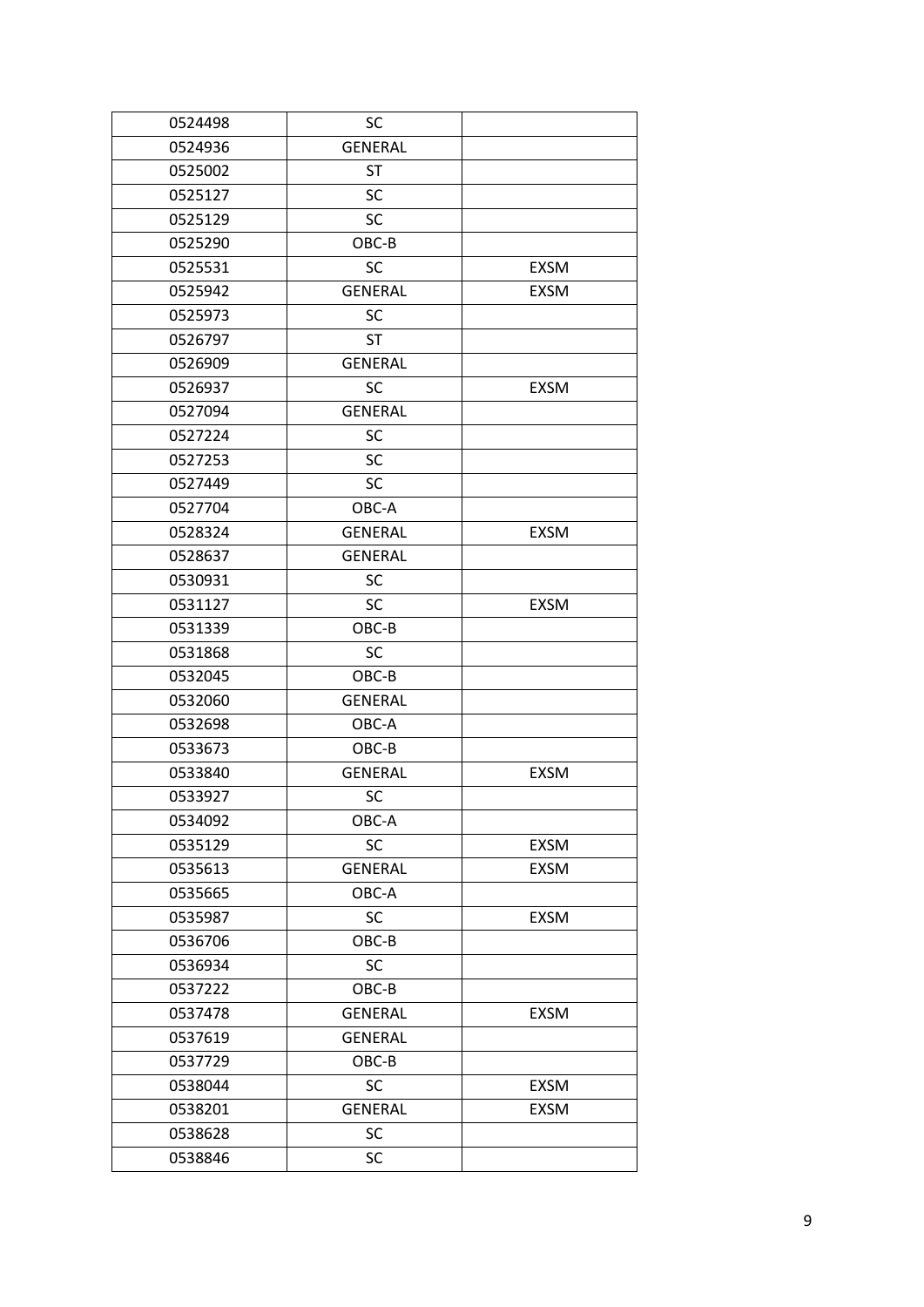| 0538875 | OBC-A          |             |
|---------|----------------|-------------|
| 0538901 | <b>GENERAL</b> |             |
| 0539081 | SC             |             |
| 0539794 | OBC-B          |             |
| 0540139 | SC             | <b>EXSM</b> |
| 0541282 | <b>SC</b>      | <b>EXSM</b> |
| 0542242 | <b>GENERAL</b> | <b>EXSM</b> |
| 0542885 | <b>GENERAL</b> |             |
| 0542921 | OBC-B          |             |
| 0542972 | <b>SC</b>      |             |
| 0543052 | <b>GENERAL</b> |             |
| 0543991 | <b>SC</b>      |             |
| 0544611 | <b>GENERAL</b> | EXSM        |
| 0544751 | <b>ST</b>      |             |
| 0544776 | <b>GENERAL</b> |             |
| 0544969 | OBC-B          |             |
| 0545064 | <b>SC</b>      | <b>EXSM</b> |
| 0545242 | <b>GENERAL</b> | <b>MSP</b>  |
| 0545611 | OBC-A          |             |
| 0545773 | <b>SC</b>      |             |
| 0546315 | OBC-B          |             |
| 0546327 | <b>SC</b>      |             |
| 0546580 | <b>GENERAL</b> | <b>EXSM</b> |
| 0546863 | OBC-A          |             |
| 0546980 | OBC-A          |             |
| 0548890 | SC             |             |
| 0548935 | SC             |             |
| 0549356 | SC             | <b>EXSM</b> |
| 0549416 | SC             |             |
| 0549537 | SC             |             |
| 0549834 | OBC-B          |             |
| 0550956 | SC             |             |
| 0551496 | SC             |             |
| 0551713 | SC             |             |
| 0551859 | <b>GENERAL</b> | <b>EXSM</b> |
| 0551905 | OBC-B          |             |
| 0551948 | <b>GENERAL</b> | EXSM        |
| 0605223 | OBC-A          |             |
| 0606402 | SC             |             |
| 0607416 | SC             |             |
| 0607632 | OBC-B          |             |
| 0609132 | SC             |             |
| 0609343 | OBC-B          |             |
| 0609743 | OBC-B          |             |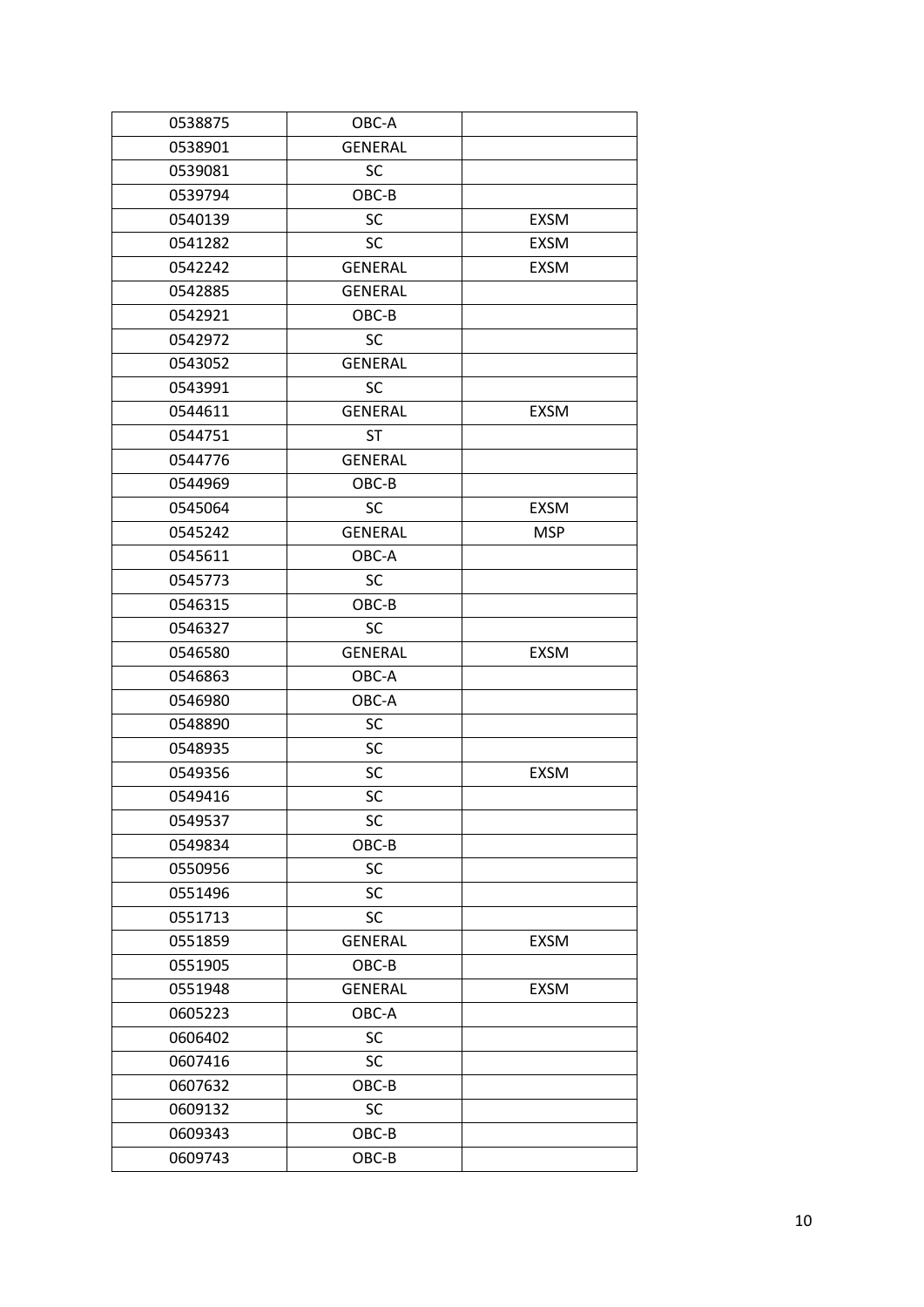| 0610416 | SC             |             |
|---------|----------------|-------------|
| 0613432 | OBC-A          |             |
| 0614329 | SC             | <b>MSP</b>  |
| 0615143 | OBC-B          | <b>EXSM</b> |
| 0617068 | <b>SC</b>      | <b>EXSM</b> |
| 0618122 | OBC-B          |             |
| 0618541 | OBC-B          |             |
| 0618892 | OBC-B          |             |
| 0618924 | SC             |             |
| 0619724 | <b>GENERAL</b> | <b>EXSM</b> |
| 0620468 | OBC-B          |             |
| 0620502 | SC             |             |
| 0622275 | SC             |             |
| 0622310 | <b>SC</b>      |             |
| 0626199 | <b>GENERAL</b> |             |
| 0627408 | SC             |             |
| 0630854 | SC             |             |
| 0631216 | <b>SC</b>      |             |
| 0631538 | OBC-B          |             |
| 0631588 | OBC-A          |             |
| 0631994 | <b>GENERAL</b> | <b>EXSM</b> |
| 0633223 | OBC-A          |             |
| 0633489 | OBC-B          |             |
| 0634683 | SC             |             |
| 0635296 | SC             |             |
| 0635351 | <b>GENERAL</b> |             |
| 0637773 | SC             | <b>EXSM</b> |
| 0638222 | OBC-B          |             |
| 0639159 | SC             |             |
| 0641455 | <b>GENERAL</b> |             |
| 0642562 | <b>GENERAL</b> |             |
| 0643558 | <b>GENERAL</b> |             |
| 0643914 | <b>SC</b>      |             |
| 0644884 | <b>GENERAL</b> | <b>EXSM</b> |
| 0645224 | SC             |             |
| 0645722 | SC             |             |
| 0645880 | OBC-B          |             |
| 0647803 | SC             | <b>MSP</b>  |
| 0647942 | SC             |             |
| 0648500 | SC             |             |
| 0648849 | OBC-B          |             |
| 0648973 | SC             | <b>EXSM</b> |
| 0649322 | OBC-B          |             |
| 0650612 | SC             |             |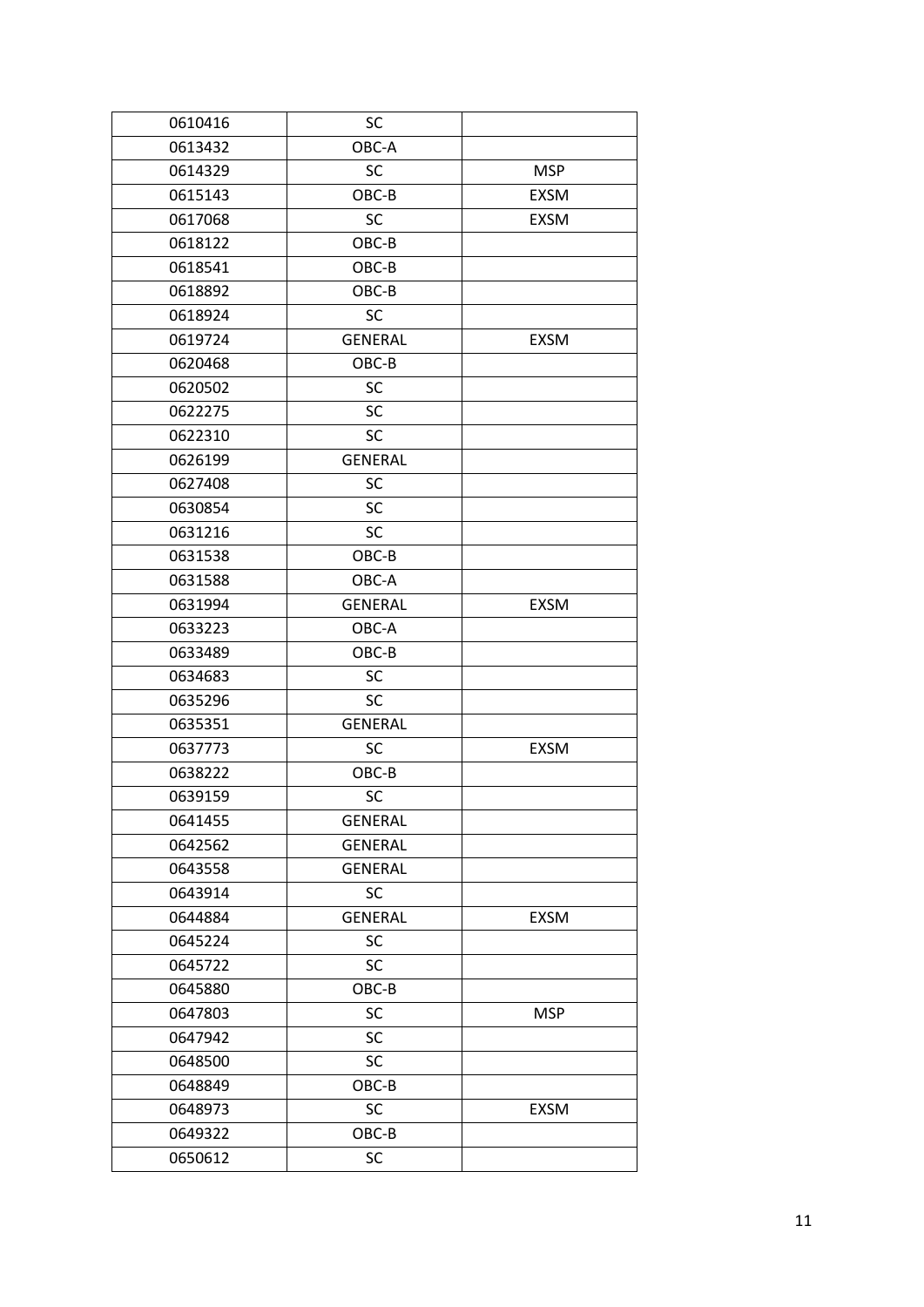| 0650739 | <b>GENERAL</b> | <b>EXSM</b> |
|---------|----------------|-------------|
| 0650932 | OBC-A          |             |
| 0651507 | <b>SC</b>      |             |
| 0654137 | <b>SC</b>      | <b>MSP</b>  |
| 0657929 | <b>GENERAL</b> |             |
| 0659028 | OBC-B          |             |
| 0659121 | <b>SC</b>      |             |
| 0659471 | <b>SC</b>      |             |
| 0660536 | SC             |             |
| 0660613 | OBC-B          |             |
| 0661146 | SC             | <b>EXSM</b> |
| 0662440 | <b>SC</b>      | <b>EXSM</b> |
| 0662563 | <b>GENERAL</b> | <b>EXSM</b> |
| 0663846 | <b>SC</b>      |             |
| 0664411 | OBC-B          |             |
| 0665842 | OBC-B          |             |
| 0665965 | OBC-B          |             |
| 0667214 | OBC-B          |             |
| 0668234 | OBC-B          |             |
| 0668278 | OBC-A          |             |
| 0668336 | OBC-B          |             |
| 0668648 | <b>SC</b>      | <b>EXSM</b> |
| 0669082 | OBC-B          |             |
| 0700564 | <b>GENERAL</b> |             |
| 0701140 | SC             |             |
| 0702268 | OBC-B          |             |
| 0702313 | $OBC-B$        |             |
| 0702558 | OBC-B          |             |
| 0702642 | OBC-B          |             |
| 0702667 | OBC-A          |             |
| 0704838 | SC             |             |
| 0705205 | SC             |             |
| 0705281 | <b>SC</b>      |             |
| 0705771 | OBC-A          |             |
| 0705952 | OBC-B          |             |
| 0706029 | SC             |             |
| 0706030 | OBC-B          |             |
| 0706100 | OBC-A          |             |
| 0706106 | <b>ST</b>      |             |
| 0706153 | OBC-B          |             |
| 0706793 | SC             |             |
| 0707314 | SC             |             |
| 0707472 | SC             |             |
| 0707542 | OBC-B          |             |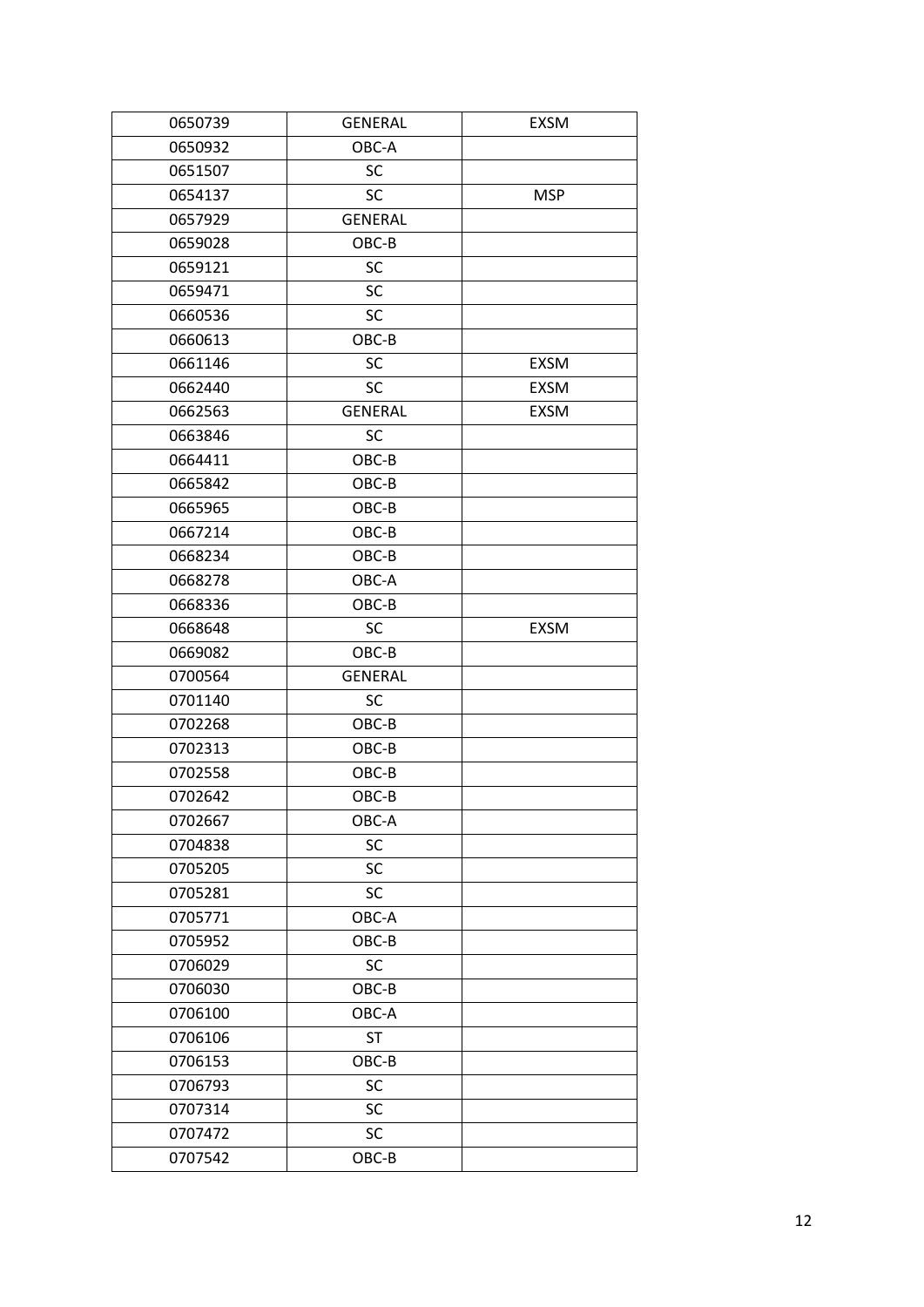| 0707567 | OBC-B          | <b>EXSM</b> |
|---------|----------------|-------------|
| 0707672 | SC             |             |
| 0707920 | SC             |             |
| 0708598 | <b>GENERAL</b> |             |
| 0709068 | SC             |             |
| 0710895 | <b>ST</b>      |             |
| 0710905 | <b>ST</b>      |             |
| 0711126 | SC             |             |
| 0711272 | SC             |             |
| 0711624 | SC             |             |
| 0711963 | SC             |             |
| 0712108 | OBC-A          |             |
| 0712890 | SC             |             |
| 0713896 | OBC-B          |             |
| 0714398 | SC             |             |
| 0714407 | SC             |             |
| 0714582 | SC             |             |
| 0714758 | OBC-B          |             |
| 0715425 | SC             |             |
| 0716090 | SC             |             |
| 0716390 | <b>ST</b>      |             |
| 0716592 | SC             |             |
| 0717412 | <b>GENERAL</b> |             |
| 0718048 | SC             |             |
| 0718250 | SC             |             |
| 0719146 | OBC-B          |             |
| 0719854 | SC             |             |
| 0720699 | SC             |             |
| 0720720 | SC             |             |
| 0720732 | SC             |             |
| 0721102 | SC             |             |
| 0721132 | SC             |             |
| 0721188 | SC             | EXSM        |
| 0721616 | SC             |             |
| 0721632 | SC             |             |
| 0721878 | SC             |             |
| 0722107 | OBC-B          |             |
| 0722117 | SC             |             |
| 0722902 | <b>SC</b>      |             |
| 0722937 | <b>GENERAL</b> |             |
| 0723033 | SC             |             |
| 0723142 | OBC-B          |             |
| 0723427 | <b>ST</b>      |             |
| 0723506 | OBC-B          |             |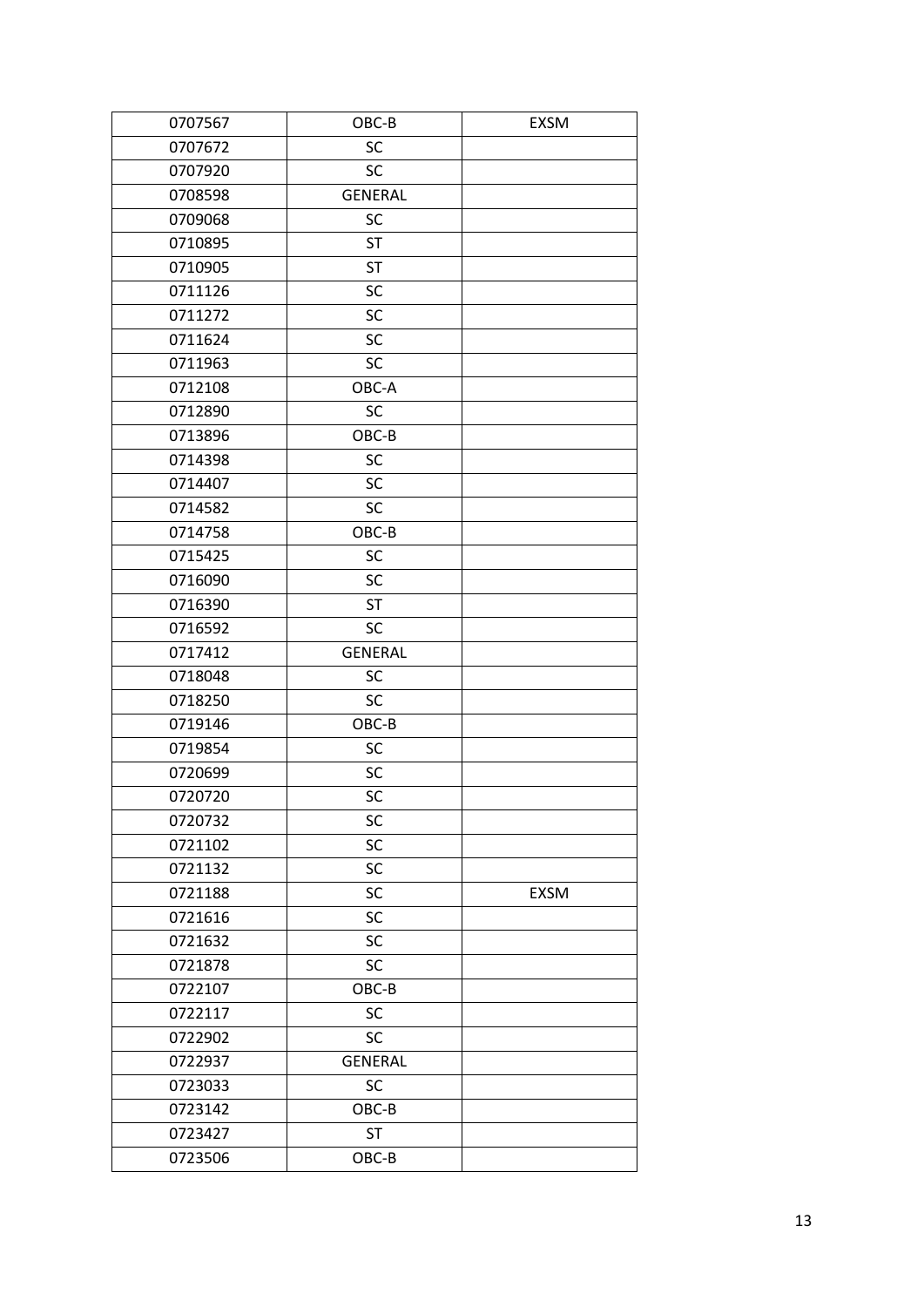| 0724017 | <b>GENERAL</b> |             |
|---------|----------------|-------------|
| 0724142 | SC             | <b>EXSM</b> |
| 0725011 | OBC-B          |             |
| 0725498 | <b>SC</b>      |             |
| 0726189 | OBC-B          |             |
| 0726616 | OBC-B          |             |
| 0727602 | <b>SC</b>      |             |
| 0727766 | <b>SC</b>      |             |
| 0728610 | OBC-A          |             |
| 0728727 | SC             |             |
| 0728807 | OBC-B          |             |
| 0728943 | SC             |             |
| 0729276 | <b>GENERAL</b> |             |
| 0730158 | <b>GENERAL</b> |             |
| 0730347 | <b>SC</b>      |             |
| 0730418 | <b>GENERAL</b> |             |
| 0730520 | <b>SC</b>      | <b>EXSM</b> |
| 0730660 | SC             |             |
| 0731162 | <b>GENERAL</b> |             |
| 0733103 | <b>GENERAL</b> | <b>EXSM</b> |
| 0733312 | <b>SC</b>      |             |
| 0733518 | OBC-A          |             |
| 0734099 | OBC-B          |             |
| 0734142 | OBC-B          |             |
| 0734514 | OBC-B          |             |
| 0735244 | SC             | <b>EXSM</b> |
| 0735276 | OBC-A          |             |
| 0736338 | SC             |             |
| 0738119 | SC             |             |
| 0738842 | SC             |             |
| 0739504 | SC             |             |
| 0739696 | SC             | EXSM        |
| 0740236 | $OBC-B$        |             |
| 0740259 | SC             |             |
| 0740260 | <b>ST</b>      |             |
| 0740776 | OBC-B          |             |
| 0741256 | OBC-B          |             |
| 0742054 | SC             |             |
| 0742688 | OBC-B          |             |
| 0742778 | <b>GENERAL</b> |             |
| 0743009 | SC             |             |
| 0743698 | SC             |             |
| 0744404 | OBC-A          |             |
| 0744845 | OBC-B          |             |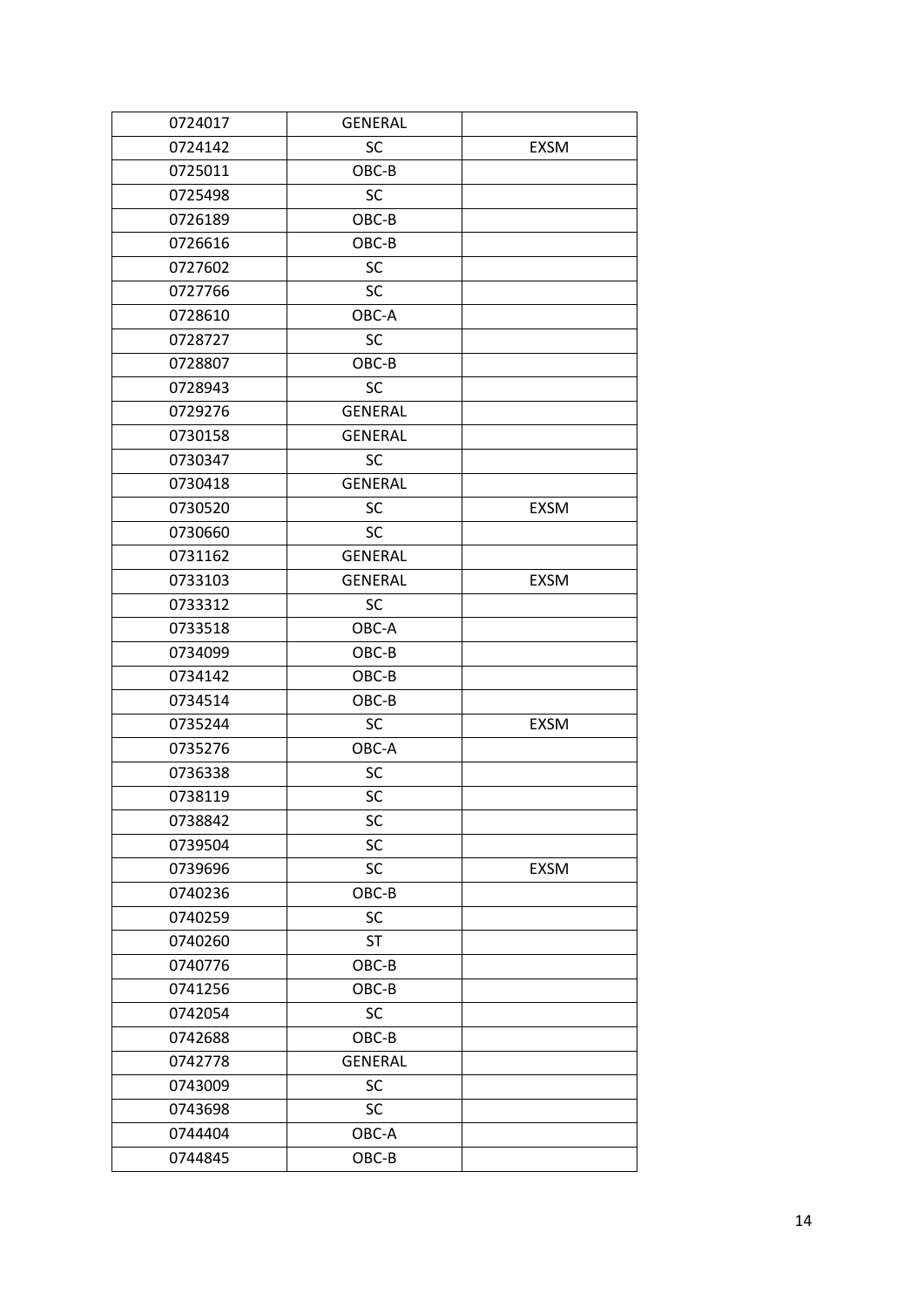| 0745892 | SC             |             |
|---------|----------------|-------------|
| 0746470 | OBC-B          |             |
| 0746527 | OBC-B          |             |
| 0747104 | <b>GENERAL</b> |             |
| 0747288 | OBC-B          |             |
| 0748356 | OBC-B          |             |
| 0748411 | OBC-B          |             |
| 0748937 | SC             |             |
| 0749108 | SC             |             |
| 0749207 | SC             |             |
| 0749478 | <b>ST</b>      |             |
| 0749923 | OBC-B          |             |
| 0750969 | SC             |             |
| 0752328 | <b>GENERAL</b> |             |
| 0752873 | SC             |             |
| 0753596 | SC             |             |
| 0753610 | <b>SC</b>      |             |
| 0753832 | <b>GENERAL</b> |             |
| 0754956 | SC             |             |
| 0755034 | <b>GENERAL</b> |             |
| 0755239 | SC             |             |
| 0755363 | SC             |             |
| 0755456 | SC             |             |
| 0756135 | SC             |             |
| 0756617 | OBC-B          |             |
| 0757452 | OBC-B          |             |
| 0758097 | SC             |             |
| 0758220 | SC             |             |
| 0758758 | SC             |             |
| 0758923 | SC             |             |
| 0758998 | OBC-B          |             |
| 0759242 | <b>GENERAL</b> |             |
| 0759782 | SC             |             |
| 0759790 | SC             |             |
| 0759946 | SC             |             |
| 0759983 | SC             |             |
| 0762186 | SC             |             |
| 0762492 | OBC-B          |             |
| 0762535 | SC             |             |
| 0762906 | SC             | <b>EXSM</b> |
| 0763709 | SC             |             |
| 0763802 | SC             |             |
| 0764336 | SC             |             |
| 0765780 | <b>GENERAL</b> |             |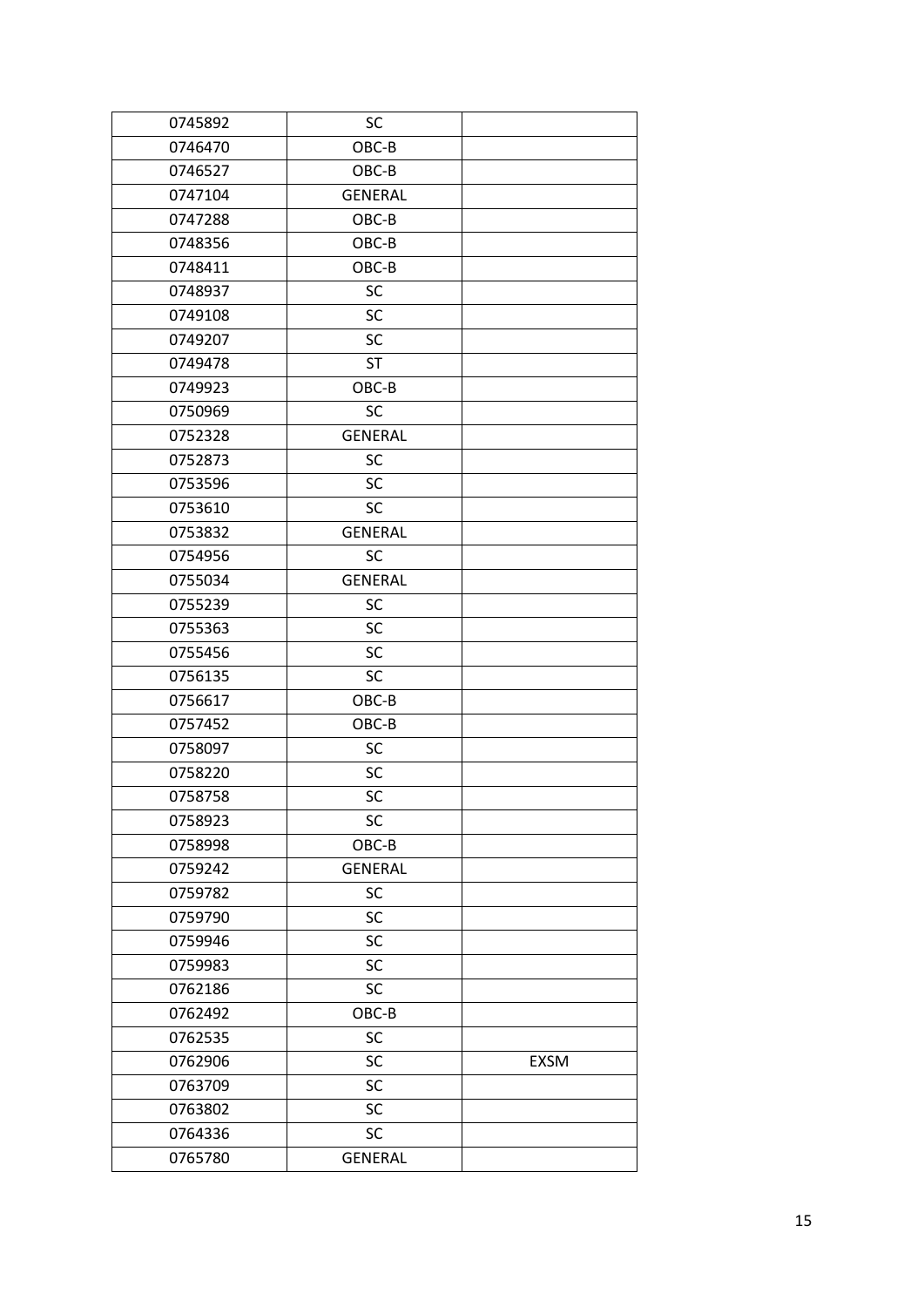| 0765929 | OBC-B          |             |
|---------|----------------|-------------|
| 0765930 | SC             |             |
| 0766095 | SC             |             |
| 0766145 | SC             |             |
| 0766244 | OBC-B          |             |
| 0766958 | SC             |             |
| 0766990 | OBC-A          |             |
| 0767181 | SC             |             |
| 0767650 | <b>GENERAL</b> | <b>EXSM</b> |
| 0767986 | OBC-B          |             |
| 0768175 | <b>SC</b>      | <b>EXSM</b> |
| 0768846 | OBC-A          |             |
| 0769250 | SC             |             |
| 0769258 | OBC-B          |             |
| 0769266 | <b>SC</b>      |             |
| 0770383 | SC             |             |
| 0770676 | <b>GENERAL</b> |             |
| 0770910 | <b>SC</b>      |             |
| 0771176 | <b>GENERAL</b> |             |
| 0771694 | <b>GENERAL</b> |             |
| 0772229 | OBC-A          |             |
| 0773494 | OBC-A          |             |
| 0774454 | <b>SC</b>      |             |
| 0775277 | <b>SC</b>      |             |
| 0776115 | OBC-A          |             |
| 0776304 | <b>GENERAL</b> |             |
| 0777463 | OBC-B          |             |
| 0778052 | SC             |             |
| 0778125 | SC             |             |
| 0778306 | OBC-B          |             |
| 0778394 | SC             |             |
| 0778801 | SC             |             |
| 0778965 | SC             |             |
| 0779810 | SC             |             |
| 0779936 | <b>GENERAL</b> |             |
| 0780145 | OBC-B          |             |
| 0780788 | OBC-B          |             |
| 0780997 | SC             |             |
| 0781056 | <b>GENERAL</b> |             |
| 0781105 | SC             |             |
| 0781396 | SC             |             |
| 0781718 | SC             |             |
| 0782328 | <b>GENERAL</b> |             |
| 0782455 | SC             |             |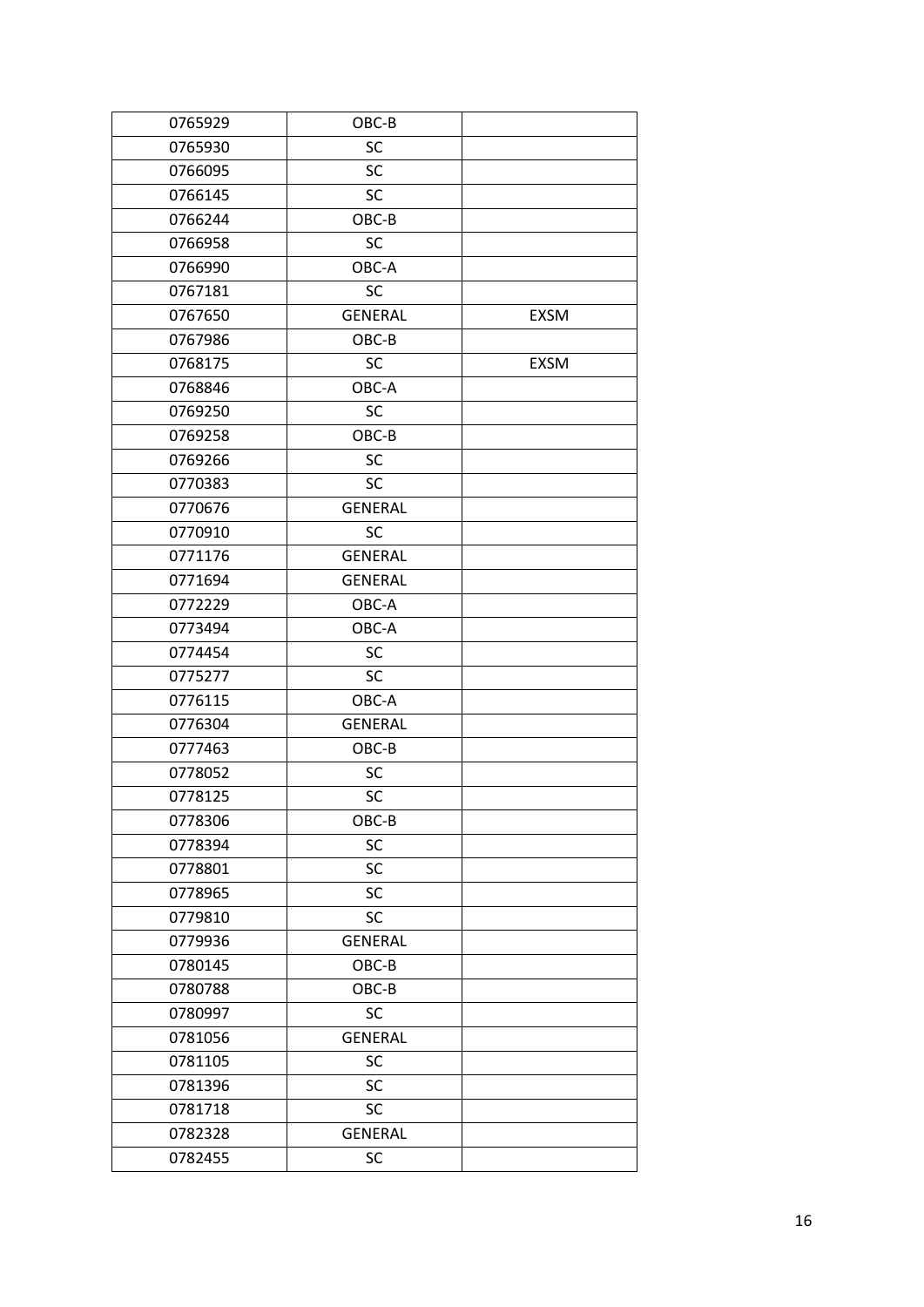| 0782852 | SC             |             |
|---------|----------------|-------------|
| 0783412 | SC             |             |
| 0783823 | OBC-A          |             |
| 0800322 | OBC-A          |             |
| 0800534 | SC             |             |
| 0801239 | <b>GENERAL</b> |             |
| 0801631 | <b>GENERAL</b> | <b>EXSM</b> |
| 0801661 | OBC-A          |             |
| 0802314 | OBC-B          | <b>MSP</b>  |
| 0804787 | OBC-A          |             |
| 0804838 | OBC-A          |             |
| 0807776 | <b>GENERAL</b> |             |
| 0808375 | <b>GENERAL</b> | EXSM        |
| 0808818 | <b>SC</b>      |             |
| 0813191 | OBC-B          | <b>MSP</b>  |
| 0814355 | <b>GENERAL</b> | MSP         |
| 0815000 | <b>ST</b>      |             |
| 0815247 | OBC-B          |             |
| 0816893 | OBC-B          |             |
| 0818492 | <b>GENERAL</b> | <b>EXSM</b> |
| 0820384 | <b>GENERAL</b> |             |
| 0821486 | <b>GENERAL</b> |             |
| 0823456 | <b>SC</b>      | <b>MSP</b>  |
| 0823850 | OBC-B          |             |
| 0824735 | <b>GENERAL</b> |             |
| 0825100 | <b>GENERAL</b> | <b>MSP</b>  |
| 0825205 | <b>SC</b>      | <b>MSP</b>  |
| 0825303 | OBC-B          |             |
| 0825845 | OBC-B          |             |
| 0826069 | <b>GENERAL</b> | <b>EXSM</b> |
| 0826403 | <b>GENERAL</b> |             |
| 0826553 | SC             |             |
| 0900199 | <b>GENERAL</b> | <b>EXSM</b> |
| 0903352 | <b>ST</b>      |             |
| 0903745 | SC             |             |
| 0906672 | SC             |             |
| 0906932 | <b>GENERAL</b> |             |
| 0907277 | OBC-B          |             |
| 0907342 | <b>GENERAL</b> | <b>EXSM</b> |
| 0908137 | OBC-B          |             |
| 0908536 | <b>GENERAL</b> | <b>EXSM</b> |
| 0909844 | OBC-A          |             |
| 0909910 | <b>GENERAL</b> |             |
| 0910043 | <b>GENERAL</b> | <b>EXSM</b> |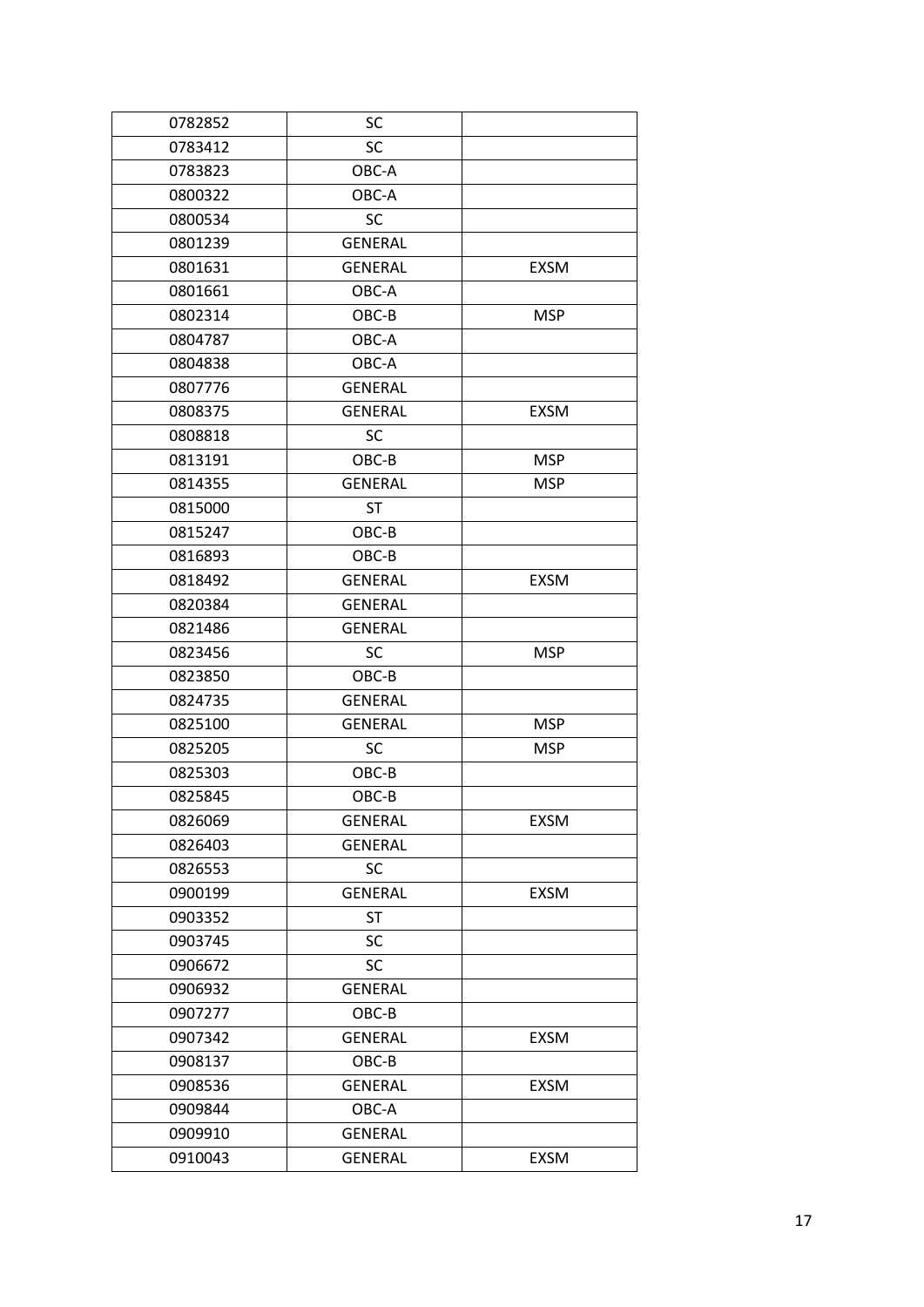| 0910501 | <b>GENERAL</b> |             |
|---------|----------------|-------------|
| 0911296 | <b>GENERAL</b> | <b>EXSM</b> |
| 0912720 | <b>ST</b>      |             |
| 0915779 | <b>ST</b>      |             |
| 0915964 | OBC-A          |             |
| 0916428 | SC             |             |
| 0917463 | <b>ST</b>      |             |
| 0920510 | <b>GENERAL</b> | <b>EXSM</b> |
| 0921034 | SC             |             |
| 0921264 | OBC-B          |             |
| 0921364 | <b>GENERAL</b> |             |
| 0921996 | <b>GENERAL</b> | <b>MSP</b>  |
| 0922889 | OBC-B          |             |
| 0923084 | <b>SC</b>      | <b>EXSM</b> |
| 0923216 | OBC-A          |             |
| 0923304 | <b>SC</b>      |             |
| 0923614 | OBC-A          |             |
| 0923634 | OBC-B          |             |
| 0924708 | SC             |             |
| 0925440 | OBC-B          |             |
| 0926116 | <b>GENERAL</b> | <b>EXSM</b> |
| 0926664 | <b>ST</b>      |             |
| 0932568 | <b>GENERAL</b> | <b>EXSM</b> |
| 0932776 | <b>SC</b>      | MSP         |
| 0933275 | OBC-B          |             |
| 0934020 | SC             | EXSM        |
| 0935181 | <b>GENERAL</b> |             |
| 0936326 | <b>SC</b>      |             |
| 0939891 | <b>ST</b>      |             |
| 0940970 | <b>GENERAL</b> | <b>MSP</b>  |
| 0941774 | <b>GENERAL</b> | <b>EXSM</b> |
| 0942906 | <b>GENERAL</b> | <b>MSP</b>  |
| 0943850 | <b>GENERAL</b> | EXSM        |
| 0943909 | <b>GENERAL</b> | <b>EXSM</b> |
| 0943964 | <b>ST</b>      |             |
| 0944229 | SC             |             |
| 0945874 | OBC-B          |             |
| 0946339 | SC             |             |
| 1000797 | OBC-B          |             |
| 1000916 | OBC-B          |             |
| 1001381 | SC             |             |
| 1002198 | SC             |             |
| 1002422 | SC             |             |
| 1002466 | OBC-B          |             |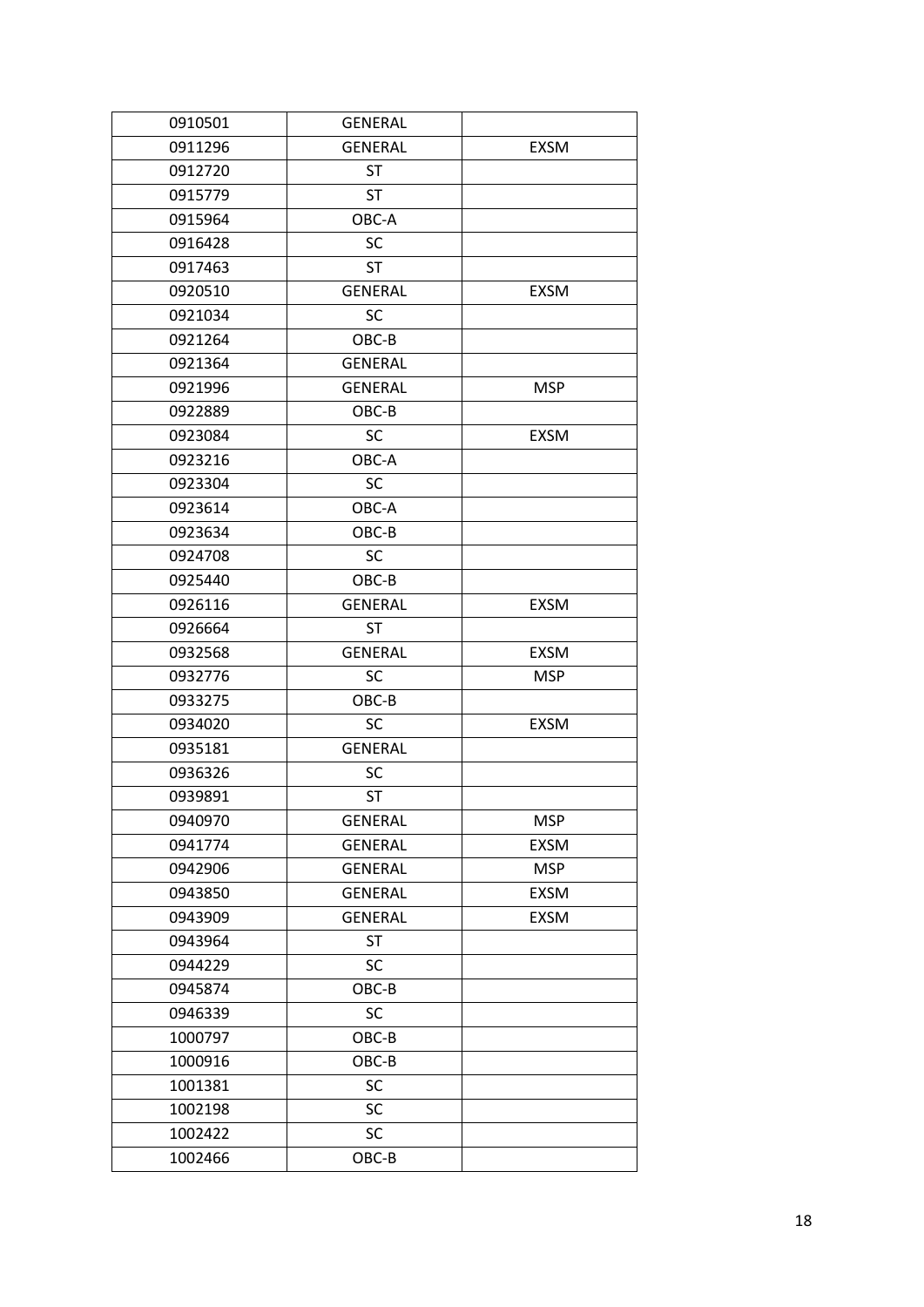| 1002854 | SC             |             |
|---------|----------------|-------------|
| 1003726 | <b>SC</b>      |             |
| 1004565 | <b>SC</b>      |             |
| 1004623 | OBC-B          |             |
| 1004974 | SC             |             |
| 1005392 | SC             |             |
| 1005609 | SC             |             |
| 1005990 | OBC-B          |             |
| 1006285 | <b>SC</b>      |             |
| 1006512 | SC             |             |
| 1007345 | SC             |             |
| 1008144 | OBC-B          |             |
| 1009383 | OBC-B          |             |
| 1009629 | <b>GENERAL</b> |             |
| 1009933 | SC             |             |
| 1010192 | SC             |             |
| 1010482 | SC             |             |
| 1010522 | <b>SC</b>      |             |
| 1010533 | <b>GENERAL</b> | <b>EXSM</b> |
| 1010555 | <b>GENERAL</b> |             |
| 1011137 | <b>SC</b>      |             |
| 1011264 | <b>GENERAL</b> | <b>MSP</b>  |
| 1011396 | SC             |             |
| 1012635 | SC             |             |
| 1013208 | <b>SC</b>      |             |
| 1013660 | SC             |             |
| 1014089 | <b>GENERAL</b> | <b>EXSM</b> |
| 1014413 | SC             |             |
| 1015018 | SC             |             |
| 1015214 | SC             |             |
| 1015815 | OBC-A          |             |
| 1015988 | <b>GENERAL</b> | EXSM        |
| 1016546 | OBC-B          |             |
| 1017410 | SC             |             |
| 1018929 | OBC-B          |             |
| 1019396 | SC             |             |
| 1019523 | <b>SC</b>      |             |
| 1021058 | <b>GENERAL</b> |             |
| 1021844 | <b>GENERAL</b> |             |
| 1023211 | SC             |             |
| 1024514 | SC             |             |
| 1025288 | SC             |             |
| 1025606 | SC             |             |
| 1026495 | SC             |             |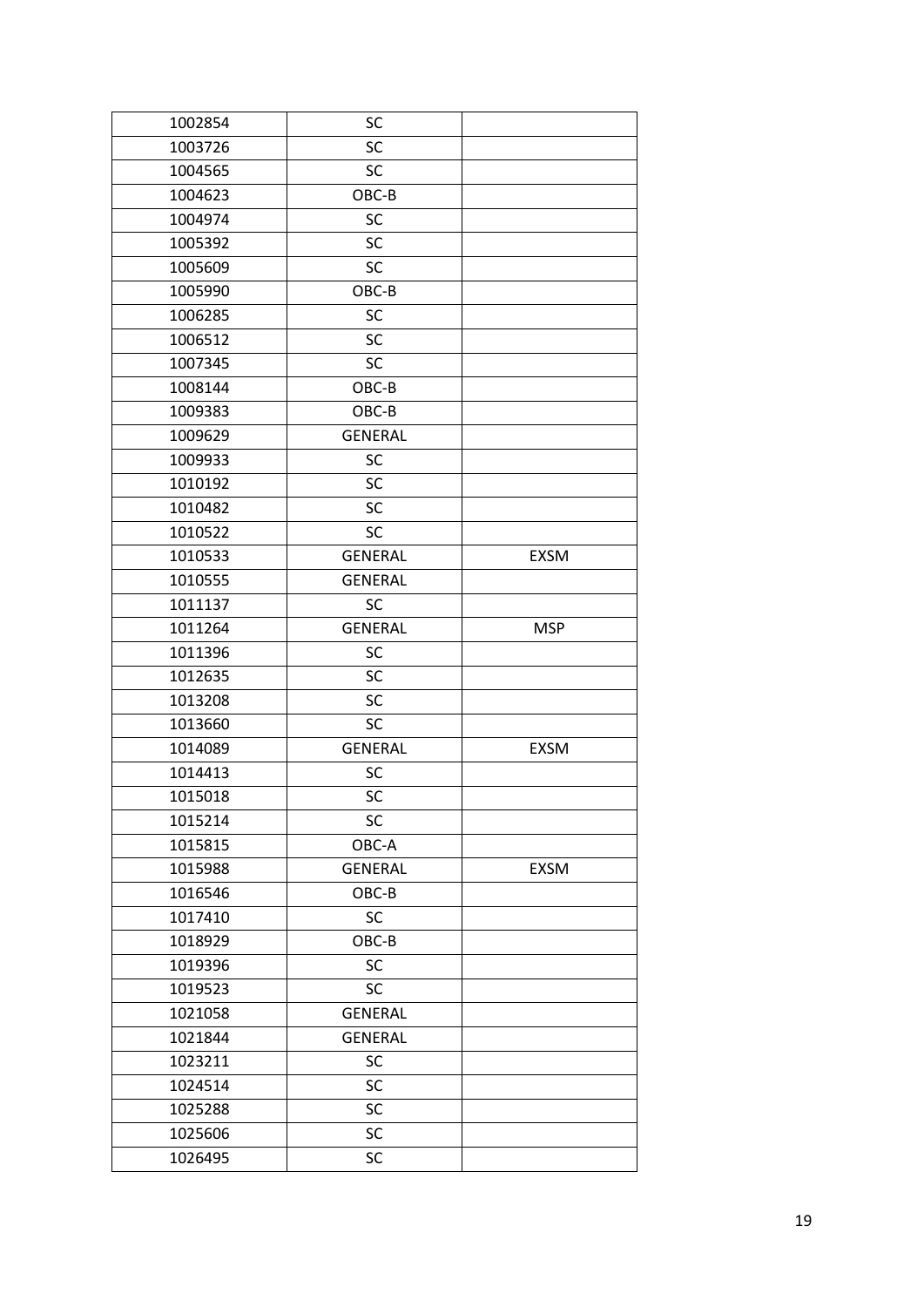| 1026584 | OBC-B          |             |
|---------|----------------|-------------|
| 1026978 | SC             |             |
| 1027273 | <b>SC</b>      |             |
| 1028020 | OBC-B          |             |
| 1028034 | SC             |             |
| 1028066 | <b>SC</b>      |             |
| 1028475 | <b>SC</b>      |             |
| 1028730 | OBC-A          |             |
| 1028800 | <b>GENERAL</b> |             |
| 1029477 | <b>SC</b>      |             |
| 1029830 | <b>SC</b>      |             |
| 1029851 | <b>SC</b>      |             |
| 1030284 | <b>GENERAL</b> |             |
| 1030708 | SC             |             |
| 1031640 | <b>SC</b>      |             |
| 1031682 | <b>SC</b>      |             |
| 1031698 | OBC-B          |             |
| 1031952 | <b>SC</b>      |             |
| 1032292 | <b>SC</b>      |             |
| 1033256 | SC             |             |
| 1033324 | SC             |             |
| 1033990 | <b>SC</b>      |             |
| 1034389 | SC             |             |
| 1034443 | OBC-B          |             |
| 1035637 | SC             |             |
| 1036225 | <b>SC</b>      |             |
| 1036545 | <b>GENERAL</b> | <b>EXSM</b> |
| 1036743 | OBC-B          |             |
| 1036749 | SC             |             |
| 1038112 | SC             |             |
| 1038510 | SC             |             |
| 1038617 | OBC-B          |             |
| 1038709 | OBC-A          |             |
| 1038806 | OBC-A          |             |
| 1039785 | SC             |             |
| 1040010 | SC             |             |
| 1040994 | SC             |             |
| 1041145 | SC             |             |
| 1041875 | SC             |             |
| 1042601 | <b>GENERAL</b> | EXSM        |
| 1042976 | SC             |             |
| 1043776 | <b>ST</b>      |             |
| 1043936 | $OBC-B$        |             |
| 1044701 | OBC-B          |             |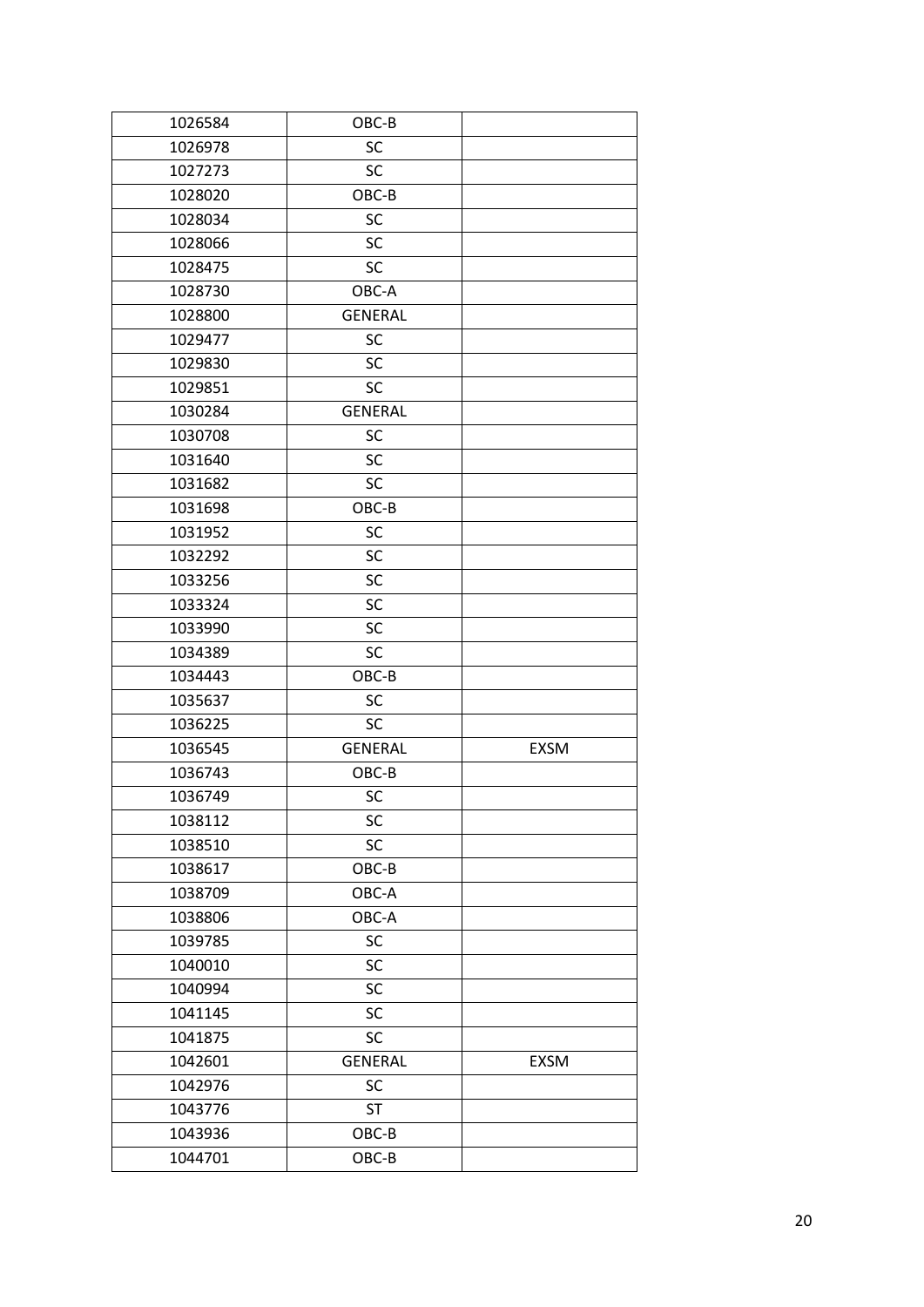| 1044770 | <b>GENERAL</b> |             |
|---------|----------------|-------------|
| 1044899 | <b>ST</b>      |             |
| 1045263 | SC             |             |
| 1045272 | SC             |             |
| 1045412 | OBC-A          |             |
| 1046955 | <b>SC</b>      |             |
| 1047330 | <b>GENERAL</b> |             |
| 1047460 | SC             |             |
| 1049457 | <b>GENERAL</b> | <b>EXSM</b> |
| 1050114 | SC             |             |
| 1050337 | SC             | <b>MSP</b>  |
| 1051067 | <b>ST</b>      |             |
| 1051631 | SC             |             |
| 1051697 | <b>SC</b>      |             |
| 1053201 | <b>GENERAL</b> | <b>EXSM</b> |
| 1053250 | SC             |             |
| 1053814 | OBC-B          |             |
| 1054150 | SC             |             |
| 1055074 | SC             |             |
| 1055250 | SC             |             |
| 1055397 | SC             |             |
| 1055844 | SC             |             |
| 1056124 | <b>SC</b>      |             |
| 1100126 | <b>GENERAL</b> |             |
| 1101658 | <b>GENERAL</b> | <b>EXSM</b> |
| 1101790 | <b>ST</b>      |             |
| 1103042 | <b>GENERAL</b> | <b>MSP</b>  |
| 1104842 | <b>ST</b>      |             |
| 1104941 | OBC-B          |             |
| 1105431 | ST             |             |
| 1106504 | <b>GENERAL</b> | <b>MSP</b>  |
| 1108037 | OBC-B          |             |
| 1108114 | <b>ST</b>      |             |
| 1109108 | <b>ST</b>      |             |
| 1109175 | <b>ST</b>      |             |
| 1111477 | <b>GENERAL</b> |             |
| 1112127 | <b>ST</b>      |             |
| 1114963 | OBC-A          |             |
| 1117321 | OBC-B          | <b>MSP</b>  |
| 1117451 | <b>GENERAL</b> | <b>EXSM</b> |
| 1117744 | SC             |             |
| 1117762 | <b>ST</b>      |             |
| 1118292 | <b>GENERAL</b> |             |
| 1119805 | <b>GENERAL</b> | <b>MSP</b>  |
|         |                |             |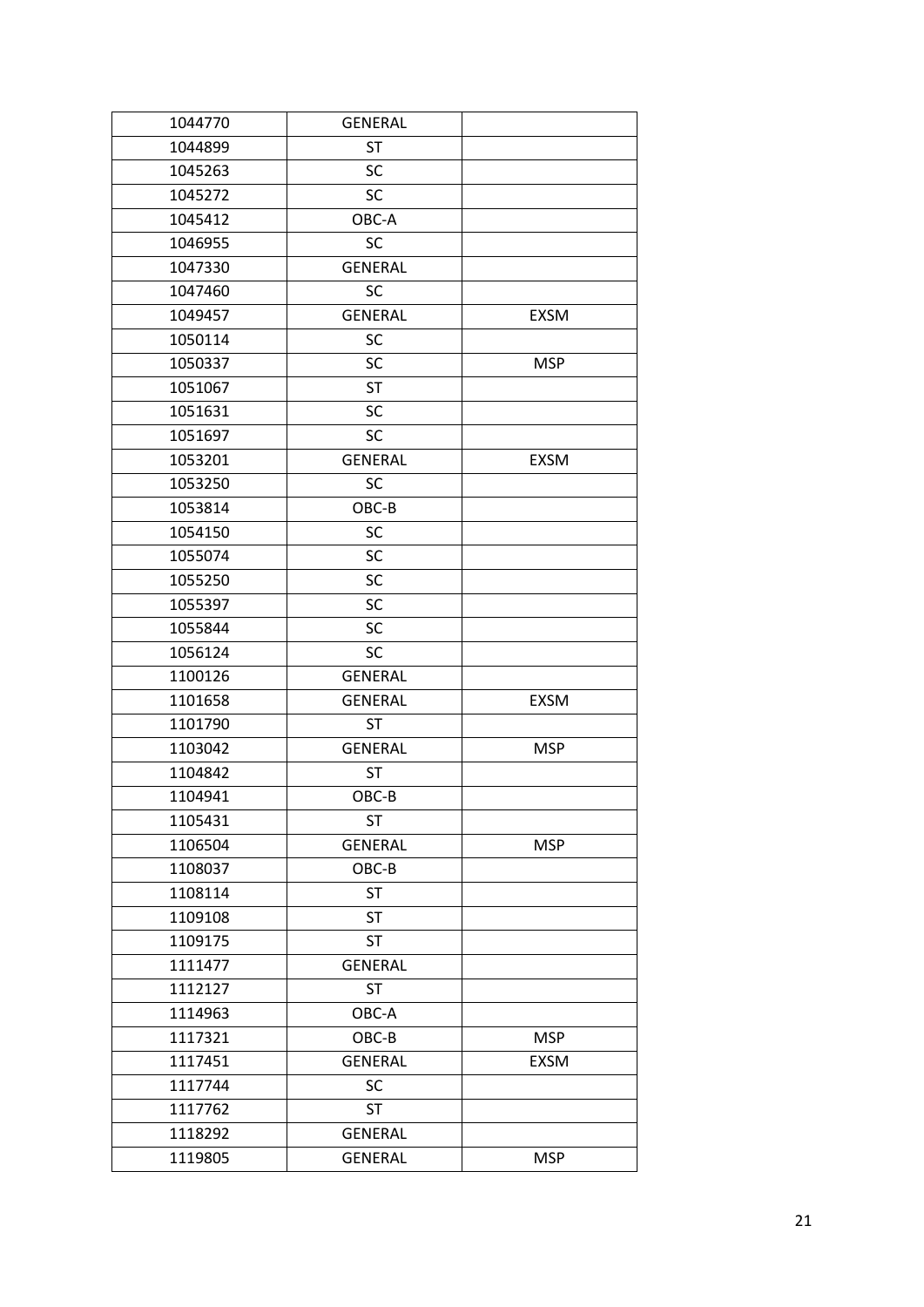| 1120162<br>OBC-B<br><b>MSP</b><br>1120342<br>SC<br>1121476<br>OBC-A<br><b>ST</b><br>1121618 |  |
|---------------------------------------------------------------------------------------------|--|
|                                                                                             |  |
|                                                                                             |  |
|                                                                                             |  |
|                                                                                             |  |
| 1122076<br>OBC-B                                                                            |  |
| 1122681<br>SC                                                                               |  |
| SC<br>1122993                                                                               |  |
| 1123895<br><b>ST</b>                                                                        |  |
| OBC-B<br>1124201                                                                            |  |
| <b>SC</b><br>1124892<br><b>EXSM</b>                                                         |  |
| 1125182<br><b>GENERAL</b><br><b>MSP</b>                                                     |  |
| 1126166<br>ST                                                                               |  |
| 1126288<br>OBC-B                                                                            |  |
| 1126684<br><b>SC</b>                                                                        |  |
| 1127272<br><b>GENERAL</b><br><b>MSP</b>                                                     |  |
| 1128653<br><b>GENERAL</b>                                                                   |  |
| 1128816<br><b>GENERAL</b><br><b>EXSM</b>                                                    |  |
| 1200825<br>OBC-B                                                                            |  |
| 1201811<br><b>GENERAL</b><br><b>EXSM</b>                                                    |  |
| 1205812<br>SC                                                                               |  |
| 1207979<br><b>SC</b>                                                                        |  |
| 1208787<br><b>GENERAL</b>                                                                   |  |
| 1210152<br><b>GENERAL</b>                                                                   |  |
| 1212101<br>OBC-B                                                                            |  |
| 1214626<br>OBC-A                                                                            |  |
| 1216482<br>SC                                                                               |  |
| OBC-B<br>1219300                                                                            |  |
| OBC-B<br>1219323                                                                            |  |
| 1225010<br><b>EXSM</b><br><b>GENERAL</b>                                                    |  |
| 1225608<br>SC                                                                               |  |
| 1227117<br><b>SC</b>                                                                        |  |
| 1227577<br>OBC-A                                                                            |  |
| 1230991<br>OBC-B                                                                            |  |
| 1231407<br>OBC-B                                                                            |  |
| SC<br>1233364                                                                               |  |
| <b>GENERAL</b><br>1233686                                                                   |  |
| 1235008<br>SC                                                                               |  |
| 1235218<br>SC                                                                               |  |
| <b>ST</b><br>1236923                                                                        |  |
| <b>ST</b><br>1237791                                                                        |  |
| 1237912<br><b>GENERAL</b><br><b>MSP</b>                                                     |  |
| 1240088<br>SC                                                                               |  |
| 1240699<br>SC                                                                               |  |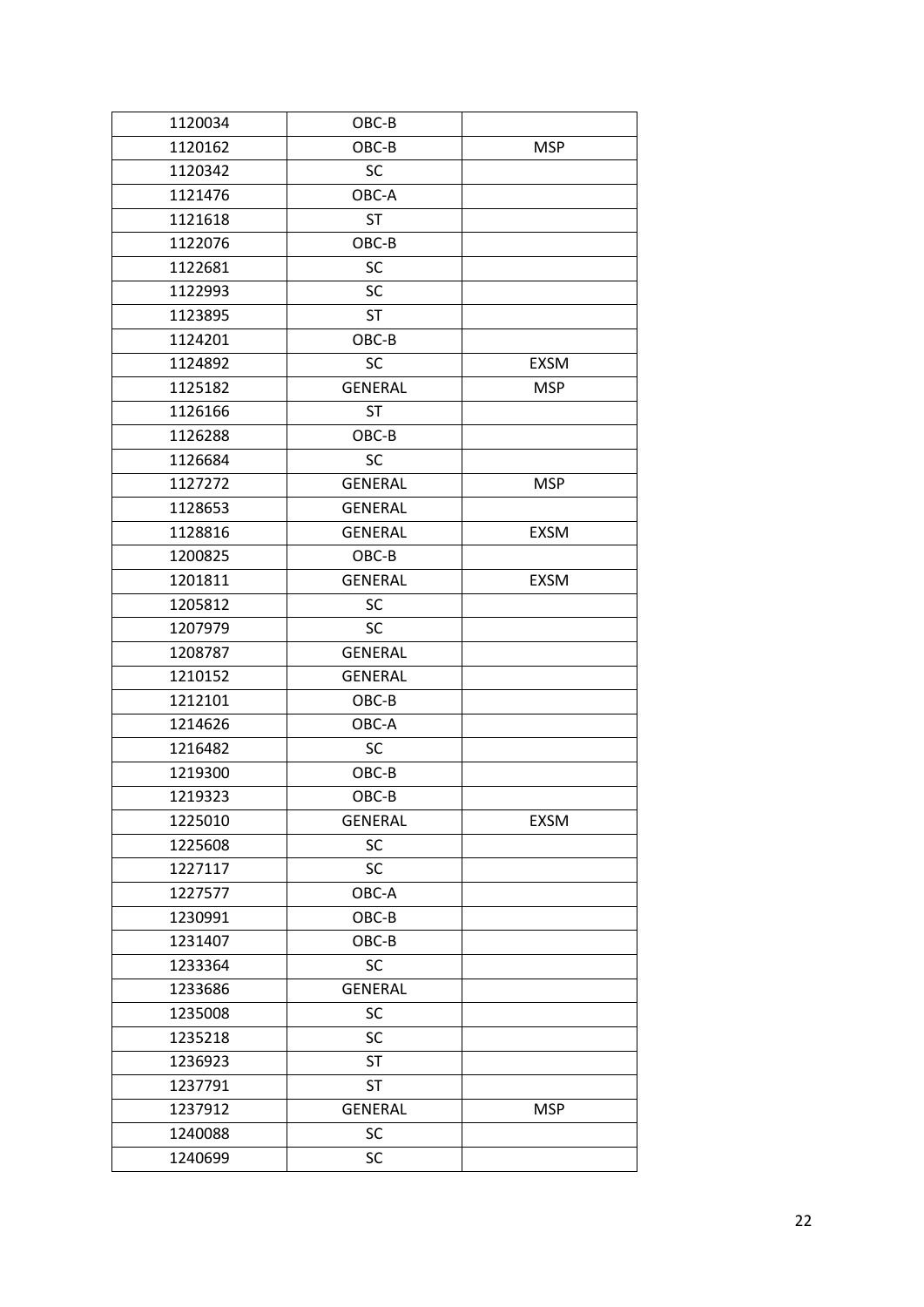| 1241869 | SC             |             |
|---------|----------------|-------------|
| 1307838 | SC             |             |
| 1309048 | <b>ST</b>      |             |
| 1313479 | <b>GENERAL</b> |             |
| 1313625 | <b>GENERAL</b> |             |
| 1316938 | <b>GENERAL</b> |             |
| 1318407 | <b>SC</b>      |             |
| 1321177 | SC             |             |
| 1328834 | <b>GENERAL</b> |             |
| 1329026 | <b>GENERAL</b> | <b>EXSM</b> |
| 1330669 | <b>GENERAL</b> | EXSM        |
| 1334402 | <b>GENERAL</b> | <b>EXSM</b> |
| 1341622 | <b>GENERAL</b> | <b>EXSM</b> |
| 1349493 | <b>GENERAL</b> | <b>EXSM</b> |
| 1349669 | SC             |             |
| 1351377 | <b>SC</b>      |             |
| 1353032 | <b>GENERAL</b> |             |
| 1354503 | SC             |             |
| 1400245 | <b>GENERAL</b> | <b>EXSM</b> |
| 1401788 | <b>GENERAL</b> |             |
| 1403699 | <b>GENERAL</b> |             |
| 1404280 | <b>GENERAL</b> |             |
| 1412633 | <b>GENERAL</b> |             |
| 1413159 | <b>GENERAL</b> |             |
| 1413492 | <b>GENERAL</b> | <b>EXSM</b> |
| 1415633 | <b>GENERAL</b> |             |
| 1416814 | <b>GENERAL</b> |             |
| 1420165 | <b>GENERAL</b> |             |
| 1423015 | <b>GENERAL</b> |             |
| 1428716 | OBC-B          |             |
| 1429181 | <b>GENERAL</b> | EXSM        |
| 1429884 | <b>GENERAL</b> |             |
| 1437800 | <b>GENERAL</b> | EXSM        |
| 1437945 | <b>GENERAL</b> | <b>EXSM</b> |
| 1439433 | <b>GENERAL</b> | EXSM        |
| 1439951 | <b>GENERAL</b> |             |
| 1501424 | SC             |             |
| 1502146 | <b>ST</b>      |             |
| 1505350 | <b>GENERAL</b> |             |
| 1509301 | <b>ST</b>      |             |
| 1509699 | <b>ST</b>      |             |
| 1510450 | SC             |             |
| 1601056 | SC             |             |
| 1602819 | <b>GENERAL</b> |             |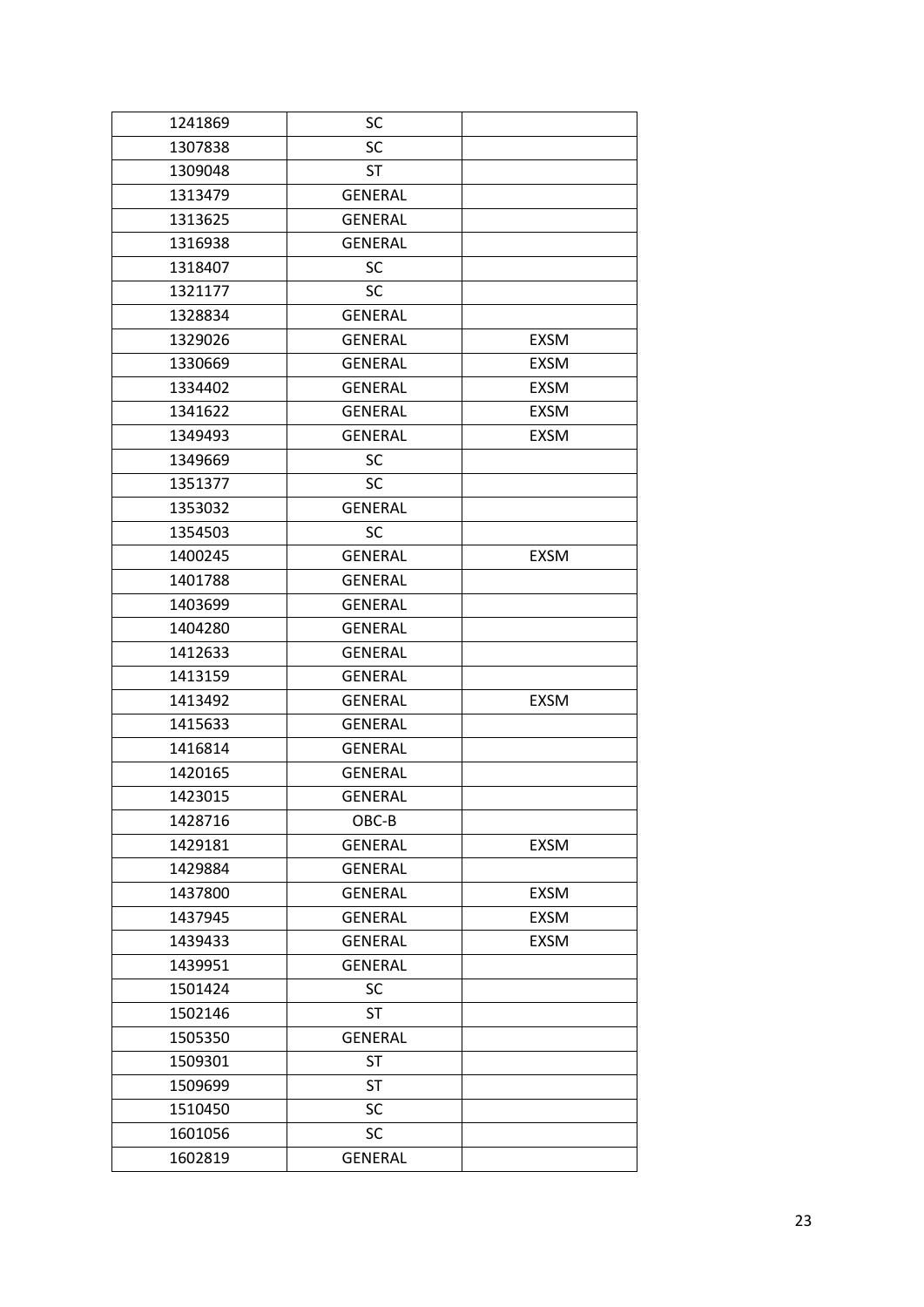| 1604480 | SC             |             |
|---------|----------------|-------------|
| 1606078 | <b>GENERAL</b> | <b>EXSM</b> |
| 1606978 | <b>SC</b>      |             |
| 1609483 | OBC-A          |             |
| 1610295 | <b>GENERAL</b> | <b>EXSM</b> |
| 1611896 | OBC-B          |             |
| 1612742 | OBC-B          | <b>EXSM</b> |
| 1614615 | OBC-B          |             |
| 1614656 | <b>GENERAL</b> | <b>MSP</b>  |
| 1617381 | SC             |             |
| 1618898 | <b>GENERAL</b> | <b>EXSM</b> |
| 1620305 | <b>SC</b>      |             |
| 1621264 | OBC-B          |             |
| 1621766 | <b>GENERAL</b> |             |
| 1621862 | SC             |             |
| 1621994 | SC             |             |
| 1622786 | SC             |             |
| 1623199 | OBC-B          |             |
| 1623788 | SC             |             |
| 1627474 | SC             |             |
| 1629655 | <b>GENERAL</b> |             |
| 1630006 | <b>SC</b>      |             |
| 1631953 | <b>GENERAL</b> |             |
| 1633542 | OBC-B          |             |
| 1635347 | OBC-B          |             |
| 1636197 | <b>GENERAL</b> | <b>EXSM</b> |
| 1636583 | <b>GENERAL</b> | EXSM        |
| 1637843 | <b>SC</b>      |             |
| 1644669 | OBC-B          |             |
| 1644735 | OBC-B          |             |
| 1644762 | SC             |             |
| 1645306 | SC             |             |
| 1647883 | OBC-B          |             |
| 1700905 | <b>GENERAL</b> | EXSM        |
| 1701326 | <b>GENERAL</b> |             |
| 1704147 | OBC-A          |             |
| 1707892 | SC             |             |
| 1708239 | SC             |             |
| 1708242 | SC             |             |
| 1708442 | $OBC-B$        | EXSM        |
| 1709428 | SC             |             |
| 1709931 | SC             |             |
| 1710772 | <b>GENERAL</b> | <b>MSP</b>  |
| 1711974 | OBC-A          |             |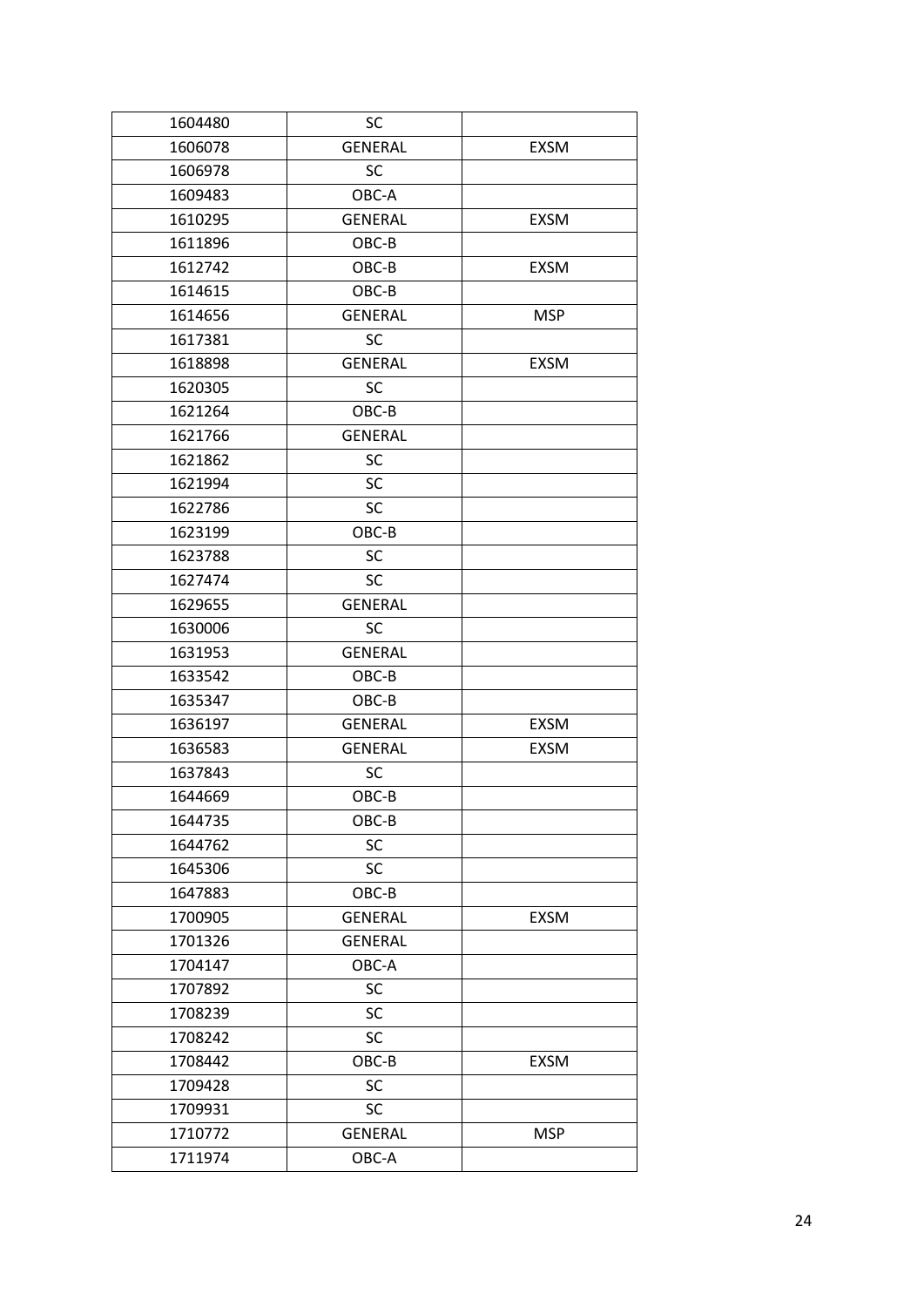| 1713850 | SC             |             |
|---------|----------------|-------------|
| 1713854 | SC             |             |
| 1715954 | <b>SC</b>      |             |
| 1716580 | <b>GENERAL</b> |             |
| 1716818 | OBC-A          |             |
| 1717508 | OBC-A          |             |
| 1718498 | <b>GENERAL</b> |             |
| 1719153 | OBC-A          |             |
| 1719638 | SC             |             |
| 1720457 | <b>GENERAL</b> |             |
| 1721184 | OBC-A          |             |
| 1722164 | OBC-B          |             |
| 1725933 | <b>GENERAL</b> |             |
| 1725973 | OBC-A          |             |
| 1726221 | OBC-A          |             |
| 1727147 | OBC-B          |             |
| 1727784 | <b>GENERAL</b> |             |
| 1728909 | <b>GENERAL</b> |             |
| 1729284 | SC             |             |
| 1729320 | <b>SC</b>      |             |
| 1731249 | <b>GENERAL</b> |             |
| 1731252 | <b>GENERAL</b> | <b>EXSM</b> |
| 1734098 | OBC-B          | <b>EXSM</b> |
| 1735590 | <b>SC</b>      |             |
| 1736029 | <b>GENERAL</b> |             |
| 1738403 | OBC-B          |             |
| 1738494 | <b>GENERAL</b> |             |
| 1800209 | <b>SC</b>      |             |
| 1800629 | SC             |             |
| 1800839 | SC             |             |
| 1801485 | SC             |             |
| 1801771 | SC             |             |
| 1801992 | OBC-B          |             |
| 1803169 | SC             |             |
| 1803298 | SC             |             |
| 1803614 |                |             |
|         | <b>ST</b>      |             |
| 1803857 | OBC-A          |             |
| 1804267 | <b>ST</b>      |             |
| 1805124 | <b>GENERAL</b> | <b>MSP</b>  |
| 1805224 | <b>GENERAL</b> |             |
| 1805257 | SC             |             |
| 1805416 | SC             |             |
| 1805663 | <b>GENERAL</b> |             |
| 1805835 | SC             |             |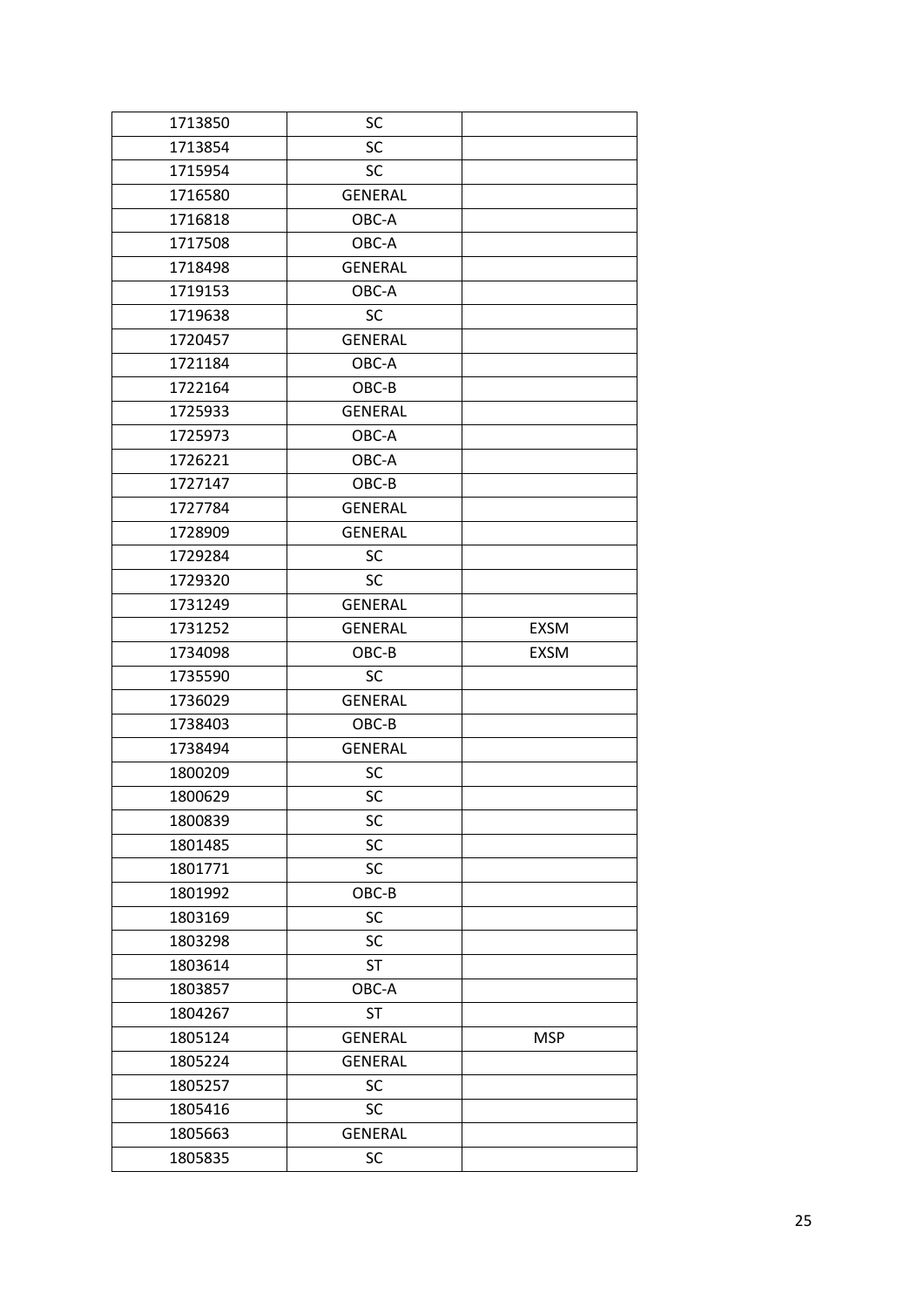| 1805858 | SC             |            |
|---------|----------------|------------|
| 1806262 | SC             |            |
| 1806604 | OBC-A          |            |
| 1806793 | OBC-A          |            |
| 1807230 | <b>ST</b>      |            |
| 1807380 | <b>ST</b>      |            |
| 1807585 | SC             |            |
| 1808263 | OBC-B          |            |
| 1808681 | SC             |            |
| 1808708 | SC             | <b>MSP</b> |
| 1808916 | SC             |            |
| 1809182 | SC             |            |
| 1809492 | SC             |            |
| 1810467 | <b>ST</b>      |            |
| 1810807 | OBC-A          |            |
| 1810908 | SC             |            |
| 1811557 | SC             |            |
| 1811996 | SC             |            |
| 1812132 | OBC-A          |            |
| 1812237 | SC             |            |
| 1812324 | <b>ST</b>      |            |
| 1812859 | OBC-B          |            |
| 1812922 | SC             |            |
| 1812983 | <b>SC</b>      |            |
| 1812987 | <b>GENERAL</b> |            |
| 1814752 | OBC-A          |            |
| 1815518 | <b>GENERAL</b> |            |
| 1815596 | OBC-B          |            |
| 1816132 | <b>ST</b>      |            |
| 1816533 | OBC-A          |            |
| 1817066 | SC             |            |
| 1817138 | OBC-B          |            |
| 1817521 | SC             |            |
| 1817699 | OBC-A          |            |
| 1817736 | SC             |            |
| 1817744 | <b>SC</b>      |            |
| 1817845 | OBC-A          |            |
| 1817936 | SC             |            |
| 1818698 | SC             |            |
| 1819413 | <b>SC</b>      |            |
| 1820101 | <b>GENERAL</b> |            |
| 1820226 | SC             |            |
| 1820539 | <b>GENERAL</b> | <b>MSP</b> |
| 1820621 | SC             |            |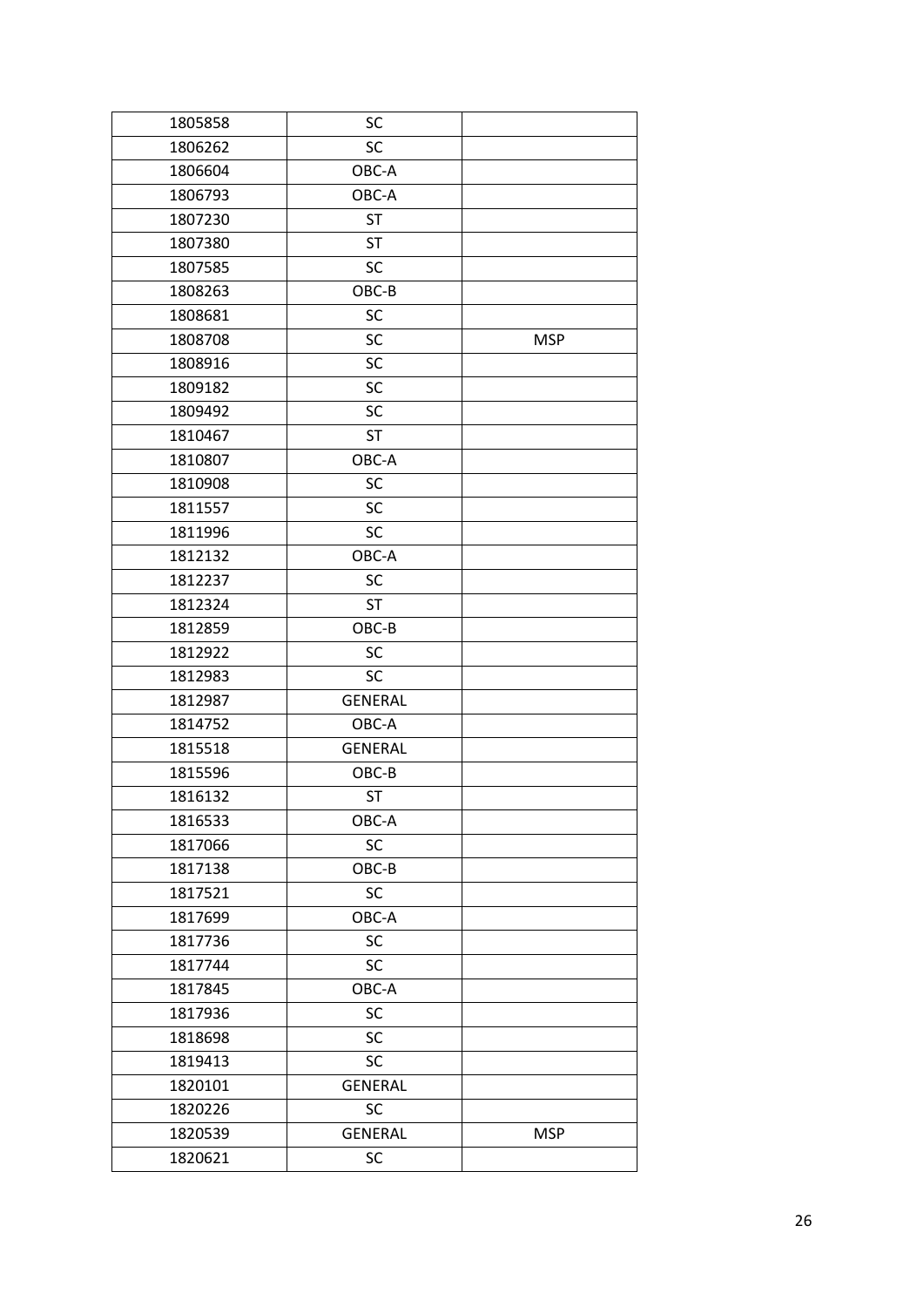| 1820927 | OBC-A          |            |
|---------|----------------|------------|
| 1821057 | OBC-A          |            |
| 1821613 | <b>SC</b>      |            |
| 1821782 | <b>GENERAL</b> |            |
| 1821783 | <b>SC</b>      |            |
| 1821841 | <b>SC</b>      |            |
| 1821989 | OBC-A          |            |
| 1822625 | <b>SC</b>      |            |
| 1822799 | <b>GENERAL</b> |            |
| 1823276 | <b>SC</b>      |            |
| 1823521 | <b>SC</b>      |            |
| 1823707 | <b>SC</b>      |            |
| 1823857 | SC             |            |
| 1823908 | <b>SC</b>      |            |
| 1824418 | <b>GENERAL</b> |            |
| 1824970 | SC             |            |
| 1824981 | <b>SC</b>      |            |
| 1825081 | <b>SC</b>      |            |
| 1825086 | OBC-A          |            |
| 1825113 | SC             |            |
| 1825622 | SC             |            |
| 1825778 | <b>ST</b>      |            |
| 1826190 | SC             |            |
| 1826526 | <b>SC</b>      |            |
| 1827006 | <b>GENERAL</b> |            |
| 1827151 | <b>SC</b>      |            |
| 1828328 | OBC-A          |            |
| 1828516 | OBC-B          |            |
| 1828609 | SC             |            |
| 1828798 | SC             |            |
| 1828902 | OBC-A          |            |
| 1830601 | SC             |            |
| 1831246 | <b>SC</b>      |            |
| 1831486 | <b>SC</b>      |            |
| 1831623 | <b>SC</b>      |            |
| 1832183 | <b>SC</b>      |            |
| 1832284 | <b>SC</b>      |            |
| 1832323 | <b>GENERAL</b> |            |
| 1832868 | OBC-B          |            |
| 1833624 | <b>ST</b>      |            |
| 1833953 | <b>SC</b>      |            |
| 1834460 | OBC-A          |            |
| 1835514 | <b>GENERAL</b> |            |
| 1835683 | <b>GENERAL</b> | <b>MSP</b> |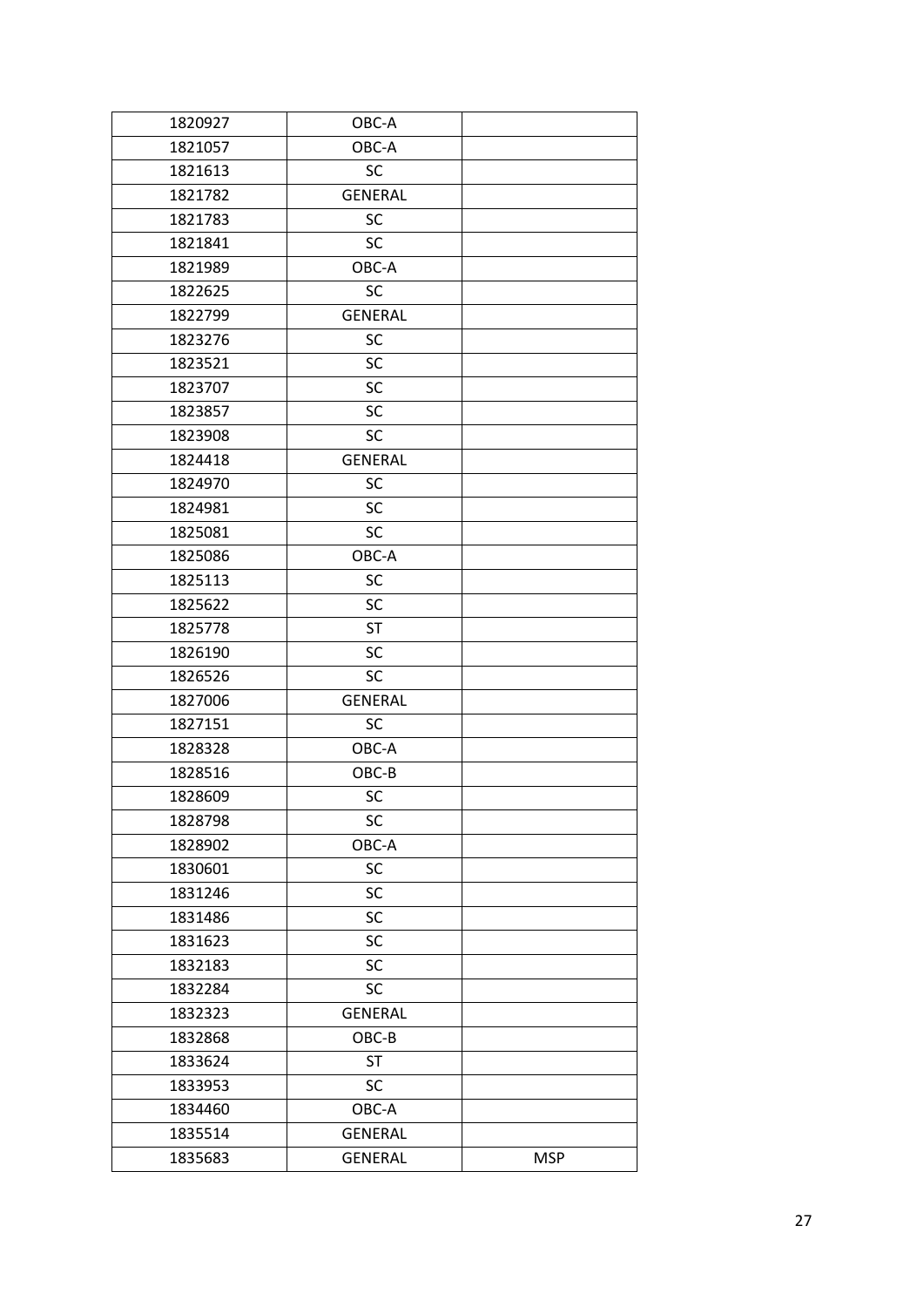| 1836975 | OBC-A          |             |
|---------|----------------|-------------|
| 1838789 | SC             |             |
| 1839532 | <b>SC</b>      |             |
| 1840568 | OBC-A          |             |
| 1841340 | OBC-B          |             |
| 1841455 | <b>ST</b>      |             |
| 1842478 | SC             |             |
| 1842493 | SC             |             |
| 1842839 | <b>GENERAL</b> |             |
| 1842873 | SC             |             |
| 1843800 | OBC-B          |             |
| 1844163 | <b>SC</b>      |             |
| 1844384 | <b>GENERAL</b> |             |
| 1844656 | <b>GENERAL</b> |             |
| 1844728 | <b>SC</b>      |             |
| 1845254 | <b>GENERAL</b> |             |
| 1845311 | SC             |             |
| 1845724 | SC             |             |
| 1849597 | SC             |             |
| 1849809 | SC             |             |
| 1850037 | SC             |             |
| 1850381 | OBC-A          |             |
| 1850557 | SC             |             |
| 1850573 | SC             |             |
| 1851241 | OBC-A          |             |
| 1851334 | OBC-B          |             |
| 1851992 | SC             |             |
| 1852128 | OBC-A          |             |
| 1852756 | OBC-A          |             |
| 1853031 | OBC-B          |             |
| 1853140 | SC             |             |
| 1853187 | <b>GENERAL</b> |             |
| 1853347 | <b>SC</b>      |             |
| 1854046 | <b>SC</b>      |             |
| 1854189 | OBC-B          |             |
| 1854447 | OBC-A          |             |
| 1854992 | <b>SC</b>      |             |
| 1855142 | OBC-B          |             |
| 1855633 | OBC-A          | EXSM        |
| 1856892 | <b>GENERAL</b> |             |
| 1857547 | SC             |             |
| 1857587 | <b>GENERAL</b> | <b>EXSM</b> |
| 1858085 | <b>ST</b>      |             |
| 1858266 | <b>ST</b>      |             |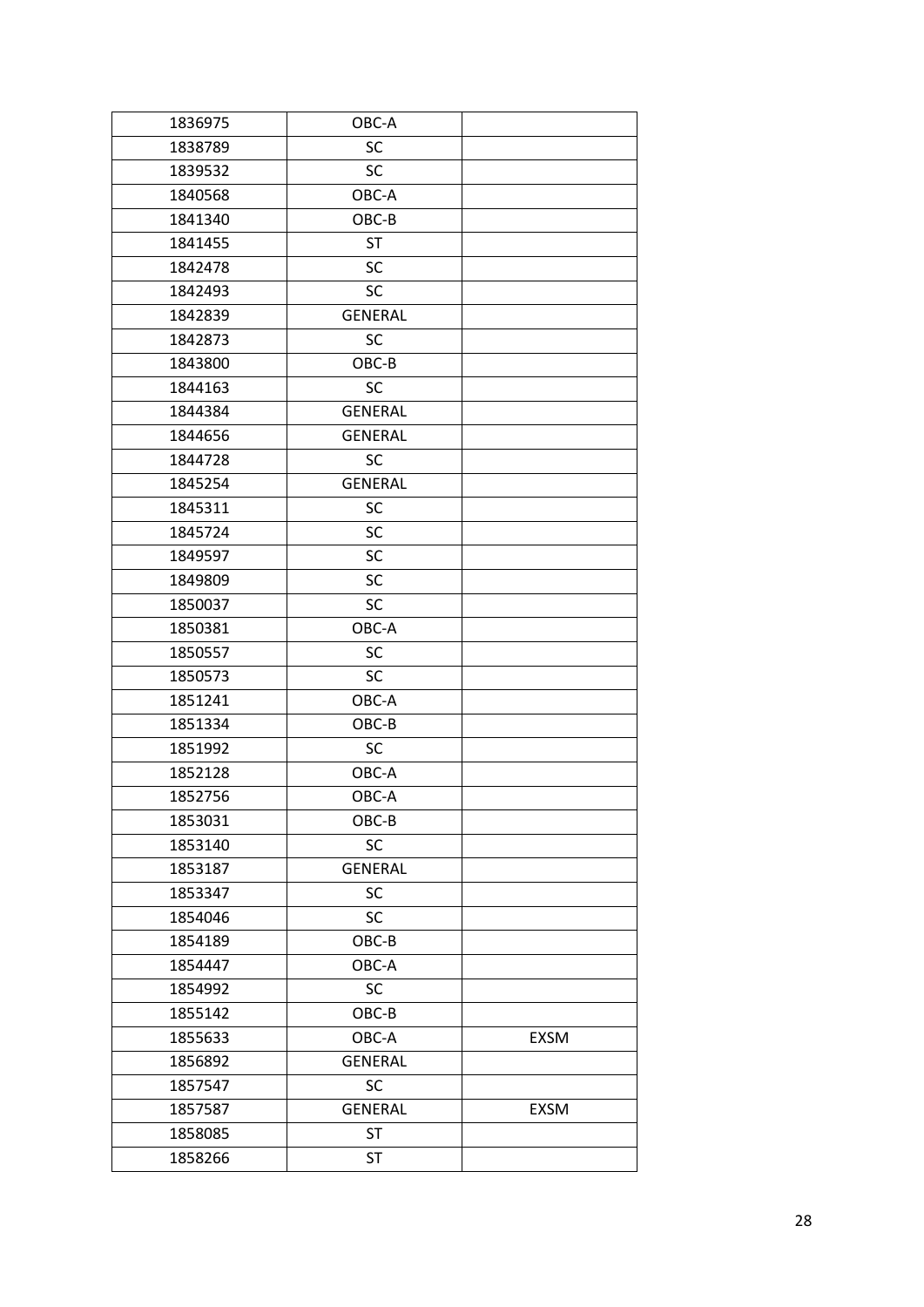| 1858552 | SC             |             |
|---------|----------------|-------------|
| 1859257 | OBC-A          | <b>EXSM</b> |
| 1859781 | SC             |             |
| 1860711 | SC             |             |
| 1860777 | SC             |             |
| 1860819 | <b>SC</b>      |             |
| 1861239 | <b>GENERAL</b> | <b>MSP</b>  |
| 1861246 | OBC-A          |             |
| 1861287 | <b>GENERAL</b> |             |
| 1861496 | <b>SC</b>      |             |
| 1861873 | <b>GENERAL</b> |             |
| 1862028 | <b>SC</b>      |             |
| 1862044 | OBC-A          |             |
| 1862100 | SC             |             |
| 1862328 | OBC-B          |             |
| 1862465 | SC             |             |
| 1862751 | SC             |             |
| 1862783 | SC             |             |
| 1863062 | OBC-A          |             |
| 1863089 | <b>GENERAL</b> |             |
| 1863245 | OBC-A          |             |
| 1863806 | OBC-B          |             |
| 1863826 | SC             |             |
| 1863975 | OBC-A          |             |
| 1864438 | SC             |             |
| 1864726 | SC             |             |
| 1865166 | OBC-A          |             |
| 1865451 | SC             |             |
| 1865566 | SC             |             |
| 1865730 | SC             |             |
| 1866757 | OBC-A          |             |
| 1866901 | SC             |             |
| 1866976 | SC             |             |
| 1867106 | OBC-B          |             |
| 1867361 | <b>GENERAL</b> |             |
| 1867376 | <b>GENERAL</b> |             |
| 1867732 | <b>SC</b>      |             |
| 1867786 | SC             |             |
| 1868382 | <b>ST</b>      |             |
| 1868524 | SC             |             |
| 1868840 | SC             |             |
| 1868977 | SC             |             |
| 1869129 | OBC-A          | <b>MSP</b>  |
| 1870116 | SC             |             |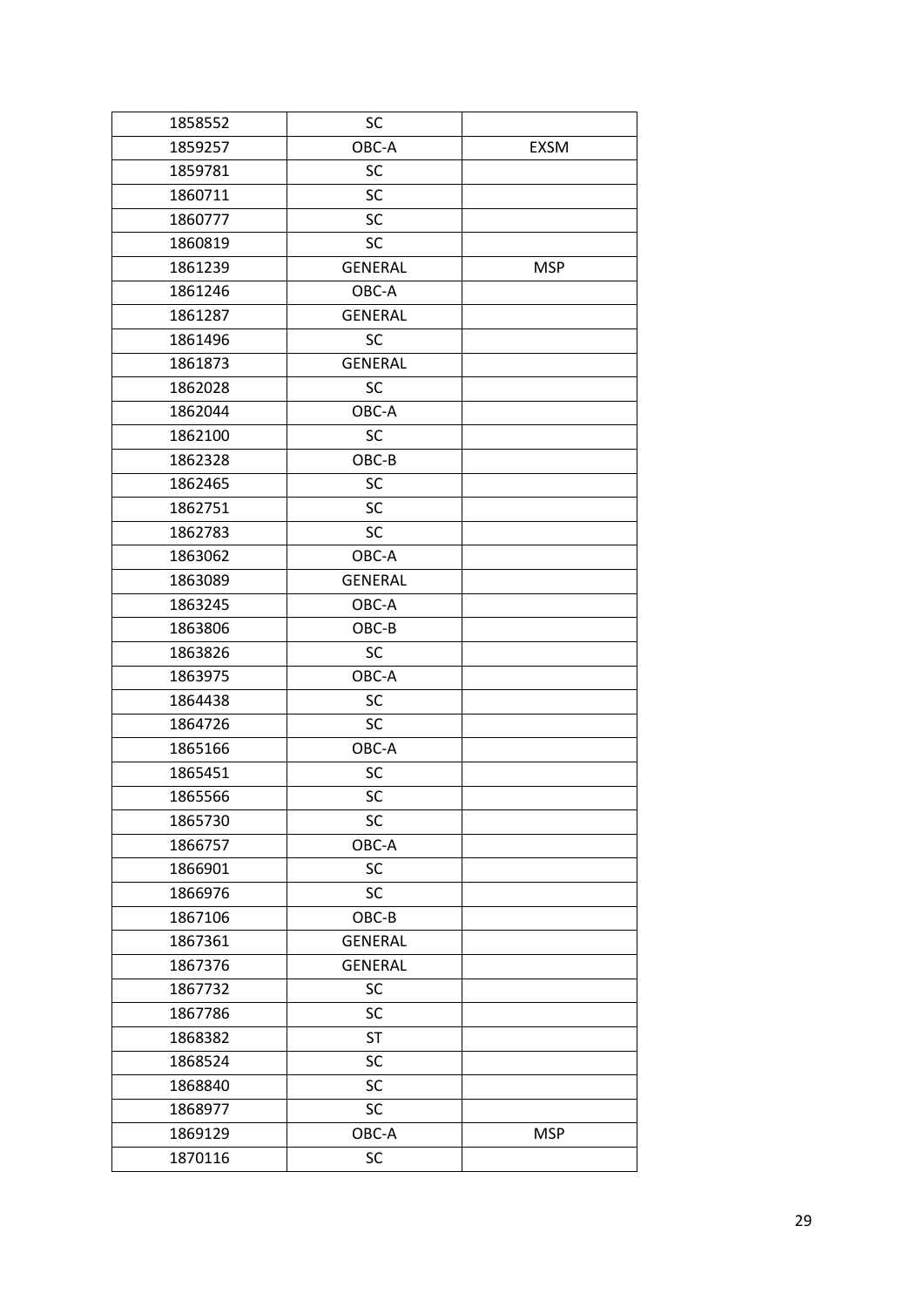| 1870146 | SC             |  |
|---------|----------------|--|
| 1870458 | OBC-A          |  |
| 1870755 | <b>SC</b>      |  |
| 1871292 | <b>GENERAL</b> |  |
| 1871546 | OBC-A          |  |
| 1871688 | SC             |  |
| 1871928 | SC             |  |
| 1872028 | <b>SC</b>      |  |
| 1872258 | <b>ST</b>      |  |
| 1872289 | <b>GENERAL</b> |  |
| 1872366 | <b>SC</b>      |  |
| 1872485 | <b>GENERAL</b> |  |
| 1872716 | SC             |  |
| 1872787 | OBC-B          |  |
| 1873124 | <b>SC</b>      |  |
| 1873164 | <b>SC</b>      |  |
| 1873804 | <b>GENERAL</b> |  |
| 1874285 | <b>SC</b>      |  |
| 1874561 | OBC-B          |  |
| 1874846 | <b>SC</b>      |  |
| 1875052 | <b>SC</b>      |  |
| 1876064 | OBC-B          |  |
| 1900055 | <b>SC</b>      |  |
| 1900310 | <b>GENERAL</b> |  |
| 1900627 | OBC-A          |  |
| 1900761 | SC             |  |
| 1900914 | OBC-B          |  |
| 1900950 | SC             |  |
| 1901287 | SC             |  |
| 1901722 | SC             |  |
| 1901859 | OBC-B          |  |
| 1902027 | SC             |  |
| 1902090 | OBC-B          |  |
| 1902346 | OBC-A          |  |
| 1902592 | SC             |  |
| 1902821 | SC             |  |
| 1902832 | OBC-A          |  |
| 1902933 | SC             |  |
| 1902954 | SC             |  |
| 1902972 | SC             |  |
| 1903112 | $OBC-B$        |  |
| 1903128 | OBC-B          |  |
| 1903139 | SC             |  |
| 1903447 | OBC-A          |  |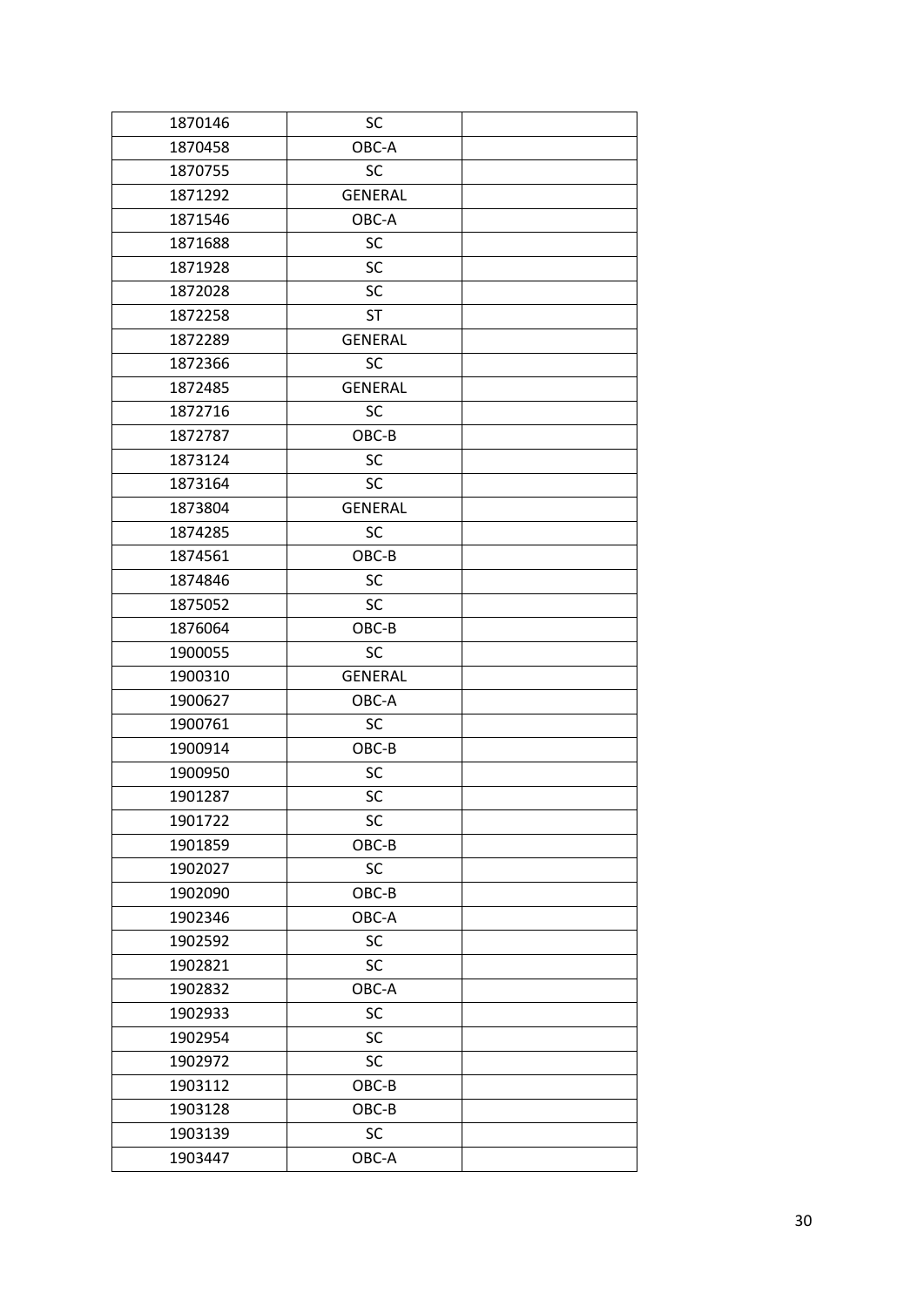| 1903478 | OBC-A          |  |
|---------|----------------|--|
| 1903495 | <b>ST</b>      |  |
| 1903556 | <b>ST</b>      |  |
| 1903560 | OBC-B          |  |
| 1903588 | OBC-A          |  |
| 1903674 | SC             |  |
| 1903713 | <b>GENERAL</b> |  |
| 1903813 | <b>GENERAL</b> |  |
| 1903852 | <b>ST</b>      |  |
| 1903871 | <b>SC</b>      |  |
| 1903980 | OBC-B          |  |
| 1904242 | <b>GENERAL</b> |  |
| 1904339 | <b>GENERAL</b> |  |
| 1904343 | <b>GENERAL</b> |  |
| 1904466 | OBC-B          |  |
| 1904490 | OBC-B          |  |
| 1904780 | OBC-B          |  |
| 1904786 | <b>GENERAL</b> |  |
| 1904787 | OBC-B          |  |
| 1904880 | <b>SC</b>      |  |
| 1904916 | OBC-B          |  |
| 1905189 | <b>GENERAL</b> |  |
| 1905218 | SC             |  |
| 1905282 | SC             |  |
| 1905369 | SC             |  |
| 1905684 | SC             |  |
| 1905714 | SC             |  |
| 1905771 | OBC-A          |  |
| 1905790 | <b>ST</b>      |  |
| 1906074 | SC             |  |
| 1906141 | OBC-A          |  |
| 1906188 | SC             |  |
| 1906215 | SC             |  |
| 1906282 | SC             |  |
| 1906316 | SC             |  |
| 1906419 | <b>GENERAL</b> |  |
| 1906496 | SC             |  |
| 1906615 | SC             |  |
| 1906767 | OBC-B          |  |
| 1906959 | SC             |  |
| 1906979 | SC             |  |
| 1907022 | SC             |  |
| 1907049 | SC             |  |
| 1907120 | SC             |  |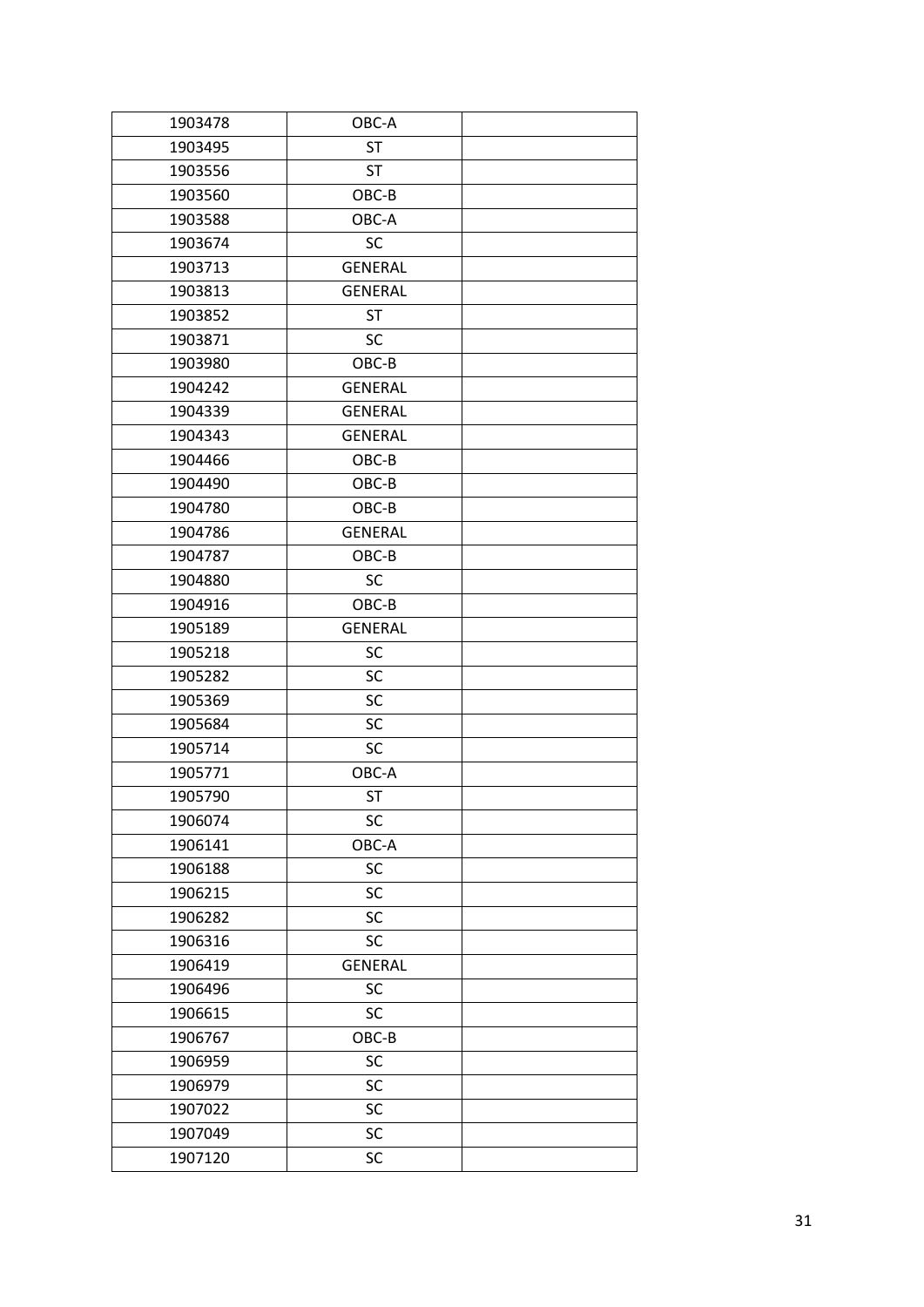| 1907253 | SC             |            |
|---------|----------------|------------|
| 1907254 | <b>SC</b>      |            |
| 1907322 | OBC-B          |            |
| 1907372 | <b>ST</b>      |            |
| 1907569 | <b>SC</b>      |            |
| 1907581 | SC             |            |
| 1907818 | SC             |            |
| 1907975 | OBC-A          |            |
| 1908056 | OBC-A          |            |
| 1908059 | <b>SC</b>      |            |
| 1908102 | OBC-A          |            |
| 1908304 | SC             |            |
| 1908438 | <b>SC</b>      |            |
| 1908462 | SC             |            |
| 1908636 | OBC-B          |            |
| 1909217 | <b>SC</b>      |            |
| 1909350 | OBC-B          |            |
| 1909457 | <b>SC</b>      |            |
| 1909504 | OBC-A          |            |
| 1909850 | SC             |            |
| 1909873 | <b>ST</b>      |            |
| 1909942 | OBC-A          |            |
| 1910434 | <b>SC</b>      |            |
| 1910459 | OBC-A          |            |
| 1910462 | <b>SC</b>      |            |
| 1910490 | OBC-A          |            |
| 1910525 | <b>SC</b>      |            |
| 1910633 | OBC-A          |            |
| 1910668 | <b>GENERAL</b> |            |
| 1910678 | ST             |            |
| 1910726 | SC             |            |
| 1910764 | <b>GENERAL</b> |            |
| 1910798 | SC             |            |
| 1910953 | <b>SC</b>      |            |
| 1910975 | OBC-B          |            |
| 1910990 | <b>GENERAL</b> | <b>MSP</b> |
| 1911005 | OBC-A          |            |
| 1911012 | SC             |            |
| 1911105 | OBC-A          |            |
| 1911461 | OBC-B          |            |
| 1911487 | SC             |            |
| 1911607 | <b>GENERAL</b> |            |
| 1911614 | SC             |            |
| 1911818 | SC             |            |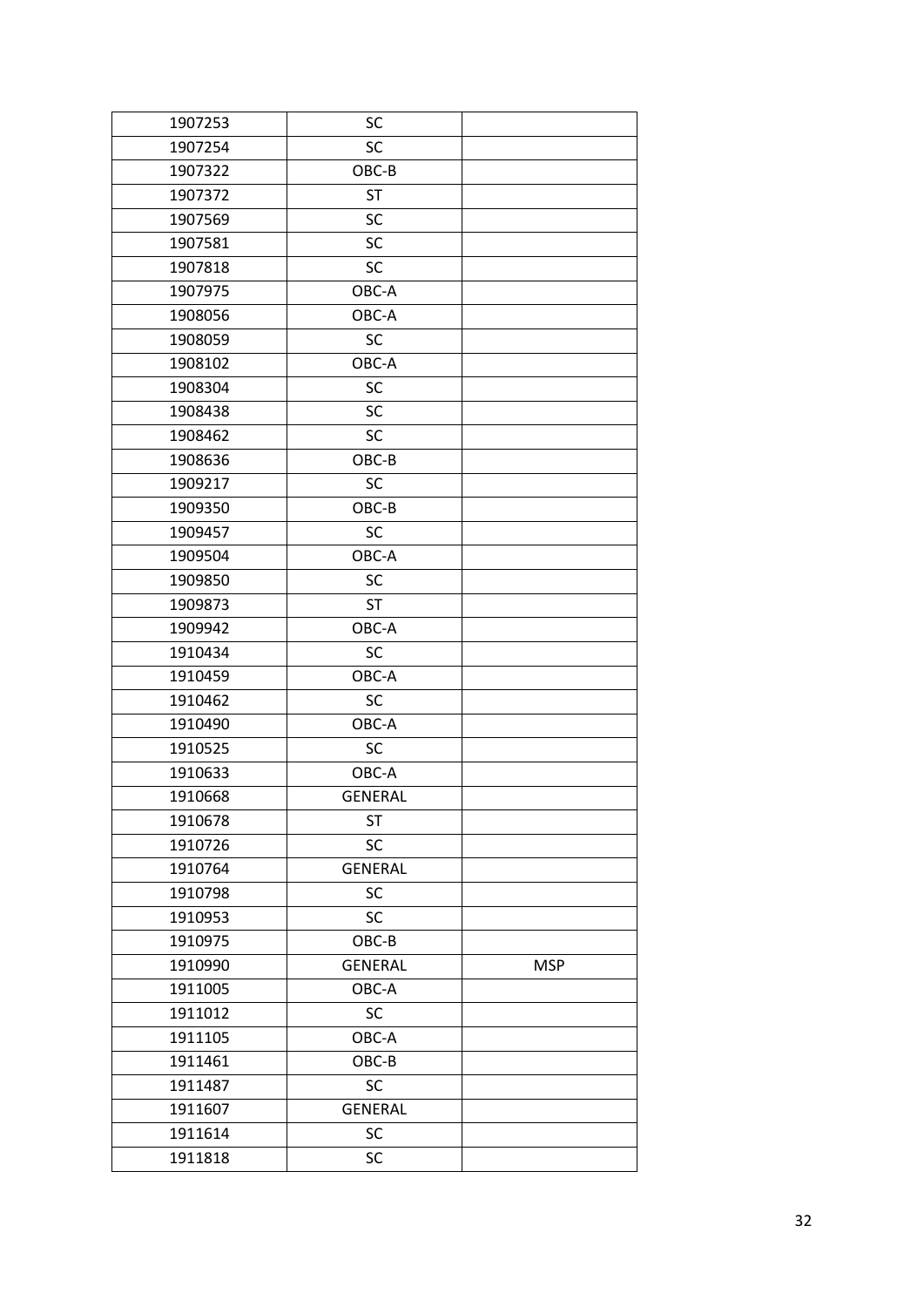| 1911824 | <b>ST</b>      |  |
|---------|----------------|--|
| 1911843 | <b>SC</b>      |  |
| 1911921 | <b>ST</b>      |  |
| 1912120 | <b>SC</b>      |  |
| 1912276 | OBC-A          |  |
| 1912283 | SC             |  |
| 1912357 | <b>SC</b>      |  |
| 1912377 | OBC-A          |  |
| 1912394 | <b>SC</b>      |  |
| 1912490 | OBC-A          |  |
| 1912534 | <b>SC</b>      |  |
| 1912598 | <b>GENERAL</b> |  |
| 1912632 | <b>ST</b>      |  |
| 1912736 | <b>SC</b>      |  |
| 1912747 | OBC-A          |  |
| 1912813 | OBC-A          |  |
| 1913483 | OBC-A          |  |
| 1913585 | OBC-A          |  |
| 1913618 | <b>SC</b>      |  |
| 1913684 | <b>SC</b>      |  |
| 1913766 | OBC-A          |  |
| 1914041 | <b>GENERAL</b> |  |
| 1914117 | <b>SC</b>      |  |
| 1914255 | <b>SC</b>      |  |
| 1914266 | OBC-A          |  |
| 1914298 | OBC-A          |  |
| 1914418 | <b>GENERAL</b> |  |
| 1914468 | <b>GENERAL</b> |  |
| 1914562 | SC             |  |
| 1914620 | SC             |  |
| 1914744 | OBC-A          |  |
| 1914876 | SC             |  |
| 1914914 | SC             |  |
| 1914936 | <b>SC</b>      |  |
| 1914994 | SC             |  |
| 1915238 | SC             |  |
| 1915327 | OBC-B          |  |
| 1915334 | SC             |  |
| 1915570 | OBC-A          |  |
| 1915574 | OBC-B          |  |
| 1915596 | SC             |  |
| 1915655 | <b>SC</b>      |  |
| 1915702 | SC             |  |
| 1915734 | <b>GENERAL</b> |  |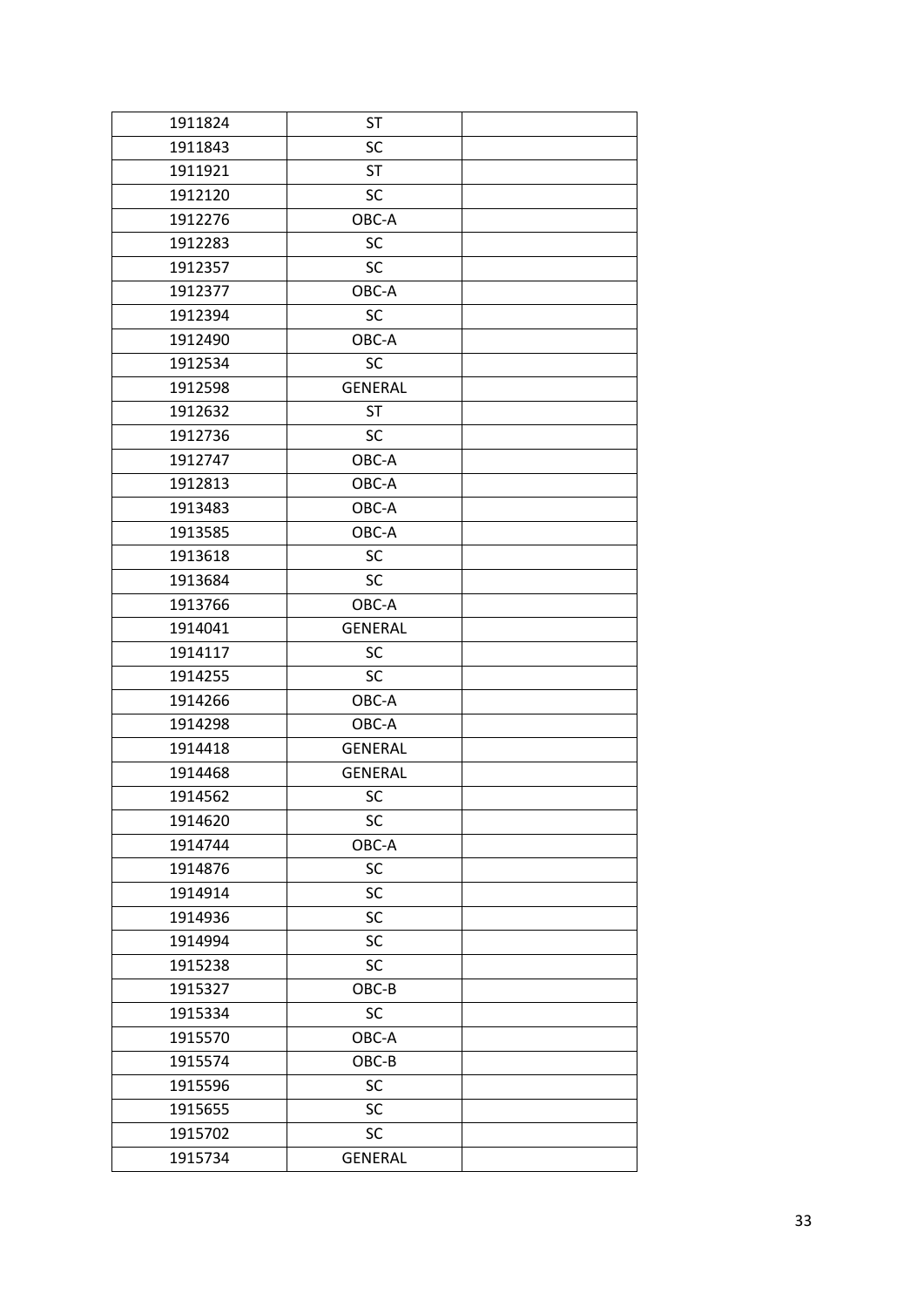| 1915787 | <b>ST</b>      |  |
|---------|----------------|--|
| 1915932 | <b>SC</b>      |  |
| 1916058 | OBC-B          |  |
| 1916206 | <b>SC</b>      |  |
| 1916249 | <b>ST</b>      |  |
| 1916269 | OBC-B          |  |
| 1916280 | <b>ST</b>      |  |
| 1916288 | OBC-A          |  |
| 1916403 | OBC-B          |  |
| 1916437 | <b>SC</b>      |  |
| 1916579 | OBC-B          |  |
| 1916664 | OBC-A          |  |
| 1916795 | OBC-A          |  |
| 1916870 | SC             |  |
| 1917031 | <b>SC</b>      |  |
| 1917165 | <b>SC</b>      |  |
| 1917189 | OBC-A          |  |
| 1917219 | <b>GENERAL</b> |  |
| 1917287 | <b>SC</b>      |  |
| 1917364 | <b>SC</b>      |  |
| 1917384 | OBC-B          |  |
| 1917454 | OBC-B          |  |
| 1917532 | SC             |  |
| 1917640 | SC             |  |
| 1917744 | SC             |  |
| 1917801 | <b>SC</b>      |  |
| 1917825 | OBC-A          |  |
| 1917871 | <b>SC</b>      |  |
| 1917881 | OBC-A          |  |
| 1917925 | OBC-A          |  |
| 1917926 | OBC-A          |  |
| 1917950 | SC             |  |
| 1918006 | SC             |  |
| 1918220 | <b>GENERAL</b> |  |
| 1918265 | SC             |  |
| 1918379 | SC             |  |
| 1918505 | ST             |  |
| 1918565 | SC             |  |
| 1918594 | OBC-A          |  |
| 1918604 | <b>SC</b>      |  |
| 1918641 | SC             |  |
| 1918706 | SC             |  |
| 1918820 | OBC-A          |  |
| 1919054 | OBC-B          |  |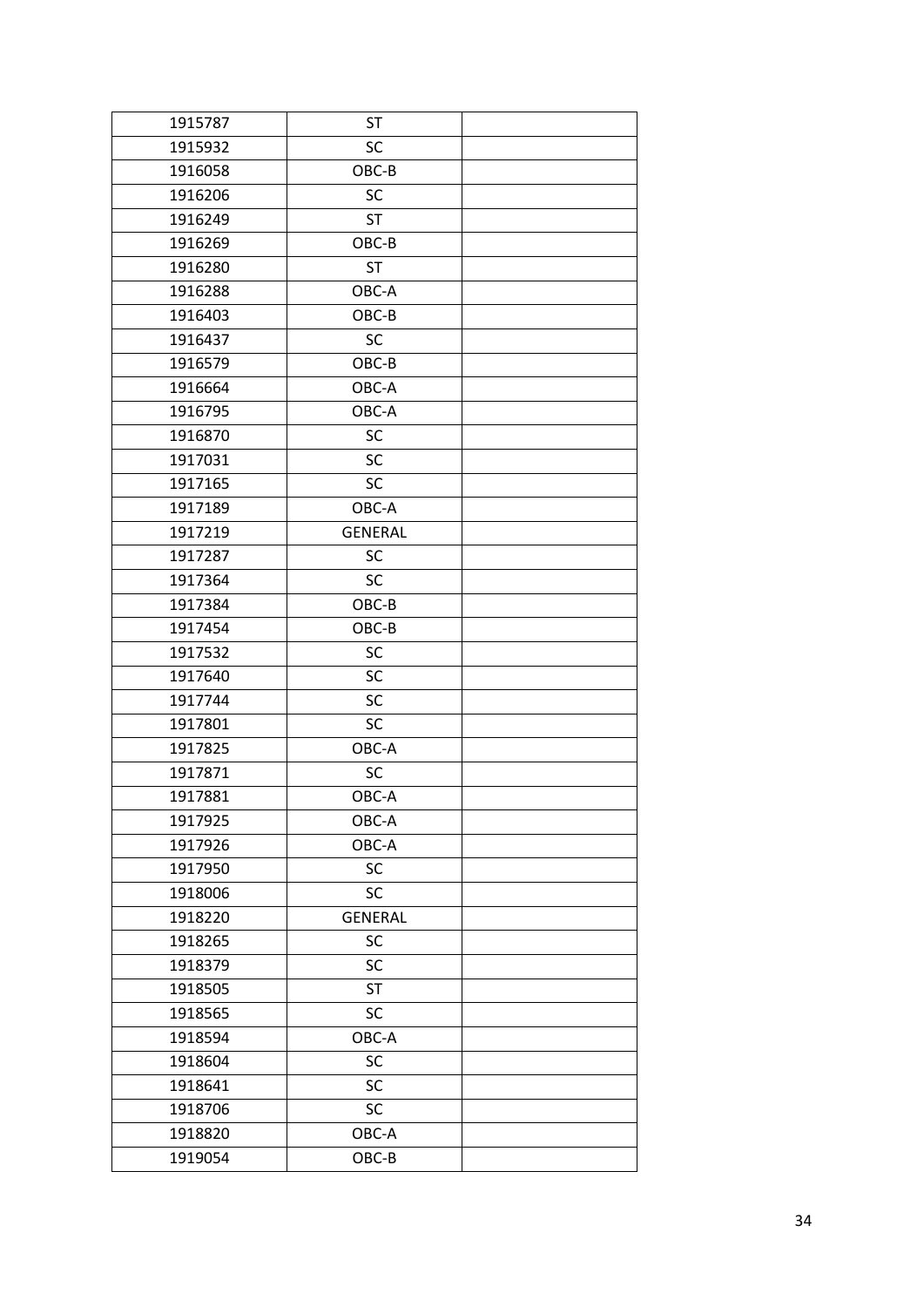| 1919147 | <b>GENERAL</b> |             |
|---------|----------------|-------------|
| 1919695 | SC             | <b>EXSM</b> |
| 1919794 | OBC-B          |             |
| 1919804 | <b>ST</b>      |             |
| 1920000 | OBC-A          |             |
| 1920032 | SC             |             |
| 1920040 | OBC-A          |             |
| 1920075 | SC             |             |
| 1920091 | SC             |             |
| 1920248 | <b>SC</b>      |             |
| 1920342 | OBC-B          |             |
| 1920408 | <b>SC</b>      |             |
| 1920456 | OBC-B          |             |
| 1920506 | <b>SC</b>      |             |
| 1920630 | OBC-A          |             |
| 1920658 | <b>SC</b>      |             |
| 1920735 | <b>GENERAL</b> |             |
| 1920785 | <b>SC</b>      |             |
| 1920792 | OBC-A          |             |
| 1920885 | <b>SC</b>      |             |
| 1921175 | <b>SC</b>      |             |
| 1921288 | <b>GENERAL</b> |             |
| 1921300 | SC             |             |
| 1921823 | OBC-B          |             |
| 1921885 | SC             |             |
| 1921909 | OBC-B          |             |
| 1922050 | OBC-A          |             |
| 1922066 | SC             |             |
| 1922347 | OBC-A          |             |
| 1922354 | SC             |             |
| 1922502 | SC             |             |
| 1922549 | OBC-A          |             |
| 1922610 | OBC-A          |             |
| 1922628 | <b>SC</b>      |             |
| 1922668 | <b>GENERAL</b> |             |
| 1922669 | SC             |             |
| 1922682 | <b>GENERAL</b> |             |
| 1922749 | SC             |             |
| 1922776 | <b>ST</b>      |             |
| 1922824 | OBC-A          |             |
| 1922929 | <b>GENERAL</b> |             |
| 1923030 | <b>ST</b>      |             |
| 1923037 | SC             |             |
| 1923168 | SC             |             |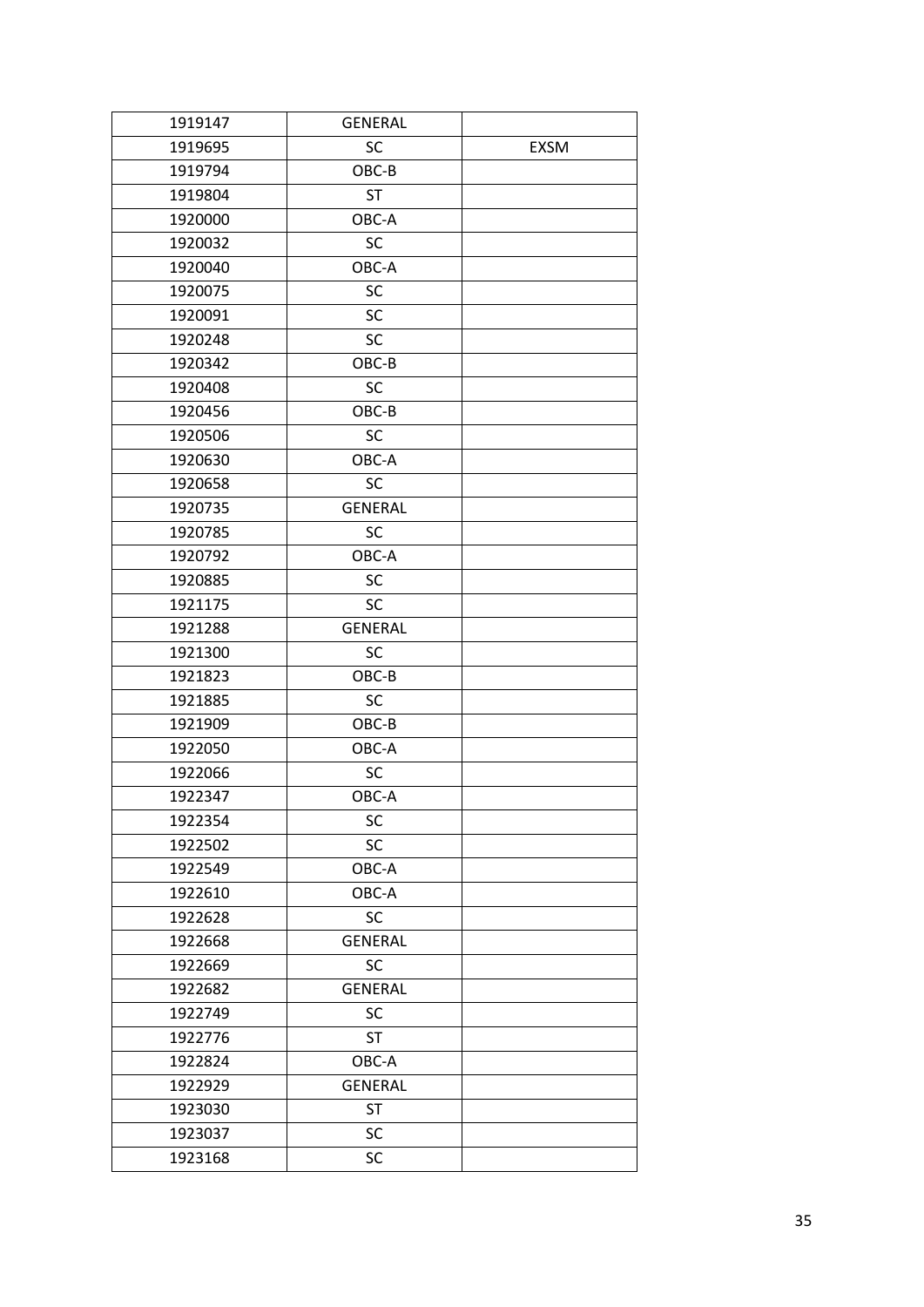| 1923483 | <b>ST</b>      |             |
|---------|----------------|-------------|
| 1923567 | OBC-A          |             |
| 1924093 | SC             |             |
| 1924181 | OBC-A          |             |
| 1924193 | <b>ST</b>      |             |
| 1924200 | OBC-A          |             |
| 1924311 | OBC-A          |             |
| 1924393 | SC             |             |
| 1924405 | OBC-A          |             |
| 1924887 | OBC-A          |             |
| 1925042 | <b>SC</b>      |             |
| 1925114 | SC             |             |
| 1925142 | SC             |             |
| 1925178 | OBC-B          | <b>EXSM</b> |
| 1925192 | <b>GENERAL</b> |             |
| 1925218 | SC             |             |
| 1925270 | <b>SC</b>      |             |
| 1925679 | OBC-A          |             |
| 1925722 | <b>GENERAL</b> |             |
| 1925786 | OBC-A          |             |
| 1925903 | OBC-B          |             |
| 1926050 | OBC-A          |             |
| 1926218 | SC             |             |
| 1926421 | SC             |             |
| 1926494 | OBC-A          |             |
| 1926542 | SC             |             |
| 1926570 | OBC-B          |             |
| 1926606 | <b>SC</b>      |             |
| 1926690 | OBC-A          |             |
| 1926718 | SC             |             |
| 1926778 | <b>GENERAL</b> |             |
| 1926841 | SC             |             |
| 1926896 | SC             |             |
| 1926918 | OBC-B          |             |
| 1926966 | SC             |             |
| 1927021 | SC             |             |
| 1927049 | SC             |             |
| 1927129 | <b>GENERAL</b> |             |
| 1927241 | OBC-A          |             |
| 1927394 | <b>GENERAL</b> |             |
| 1927553 | <b>GENERAL</b> |             |
| 1927691 | SC             |             |
| 1927758 | <b>GENERAL</b> |             |
| 1928021 | OBC-A          |             |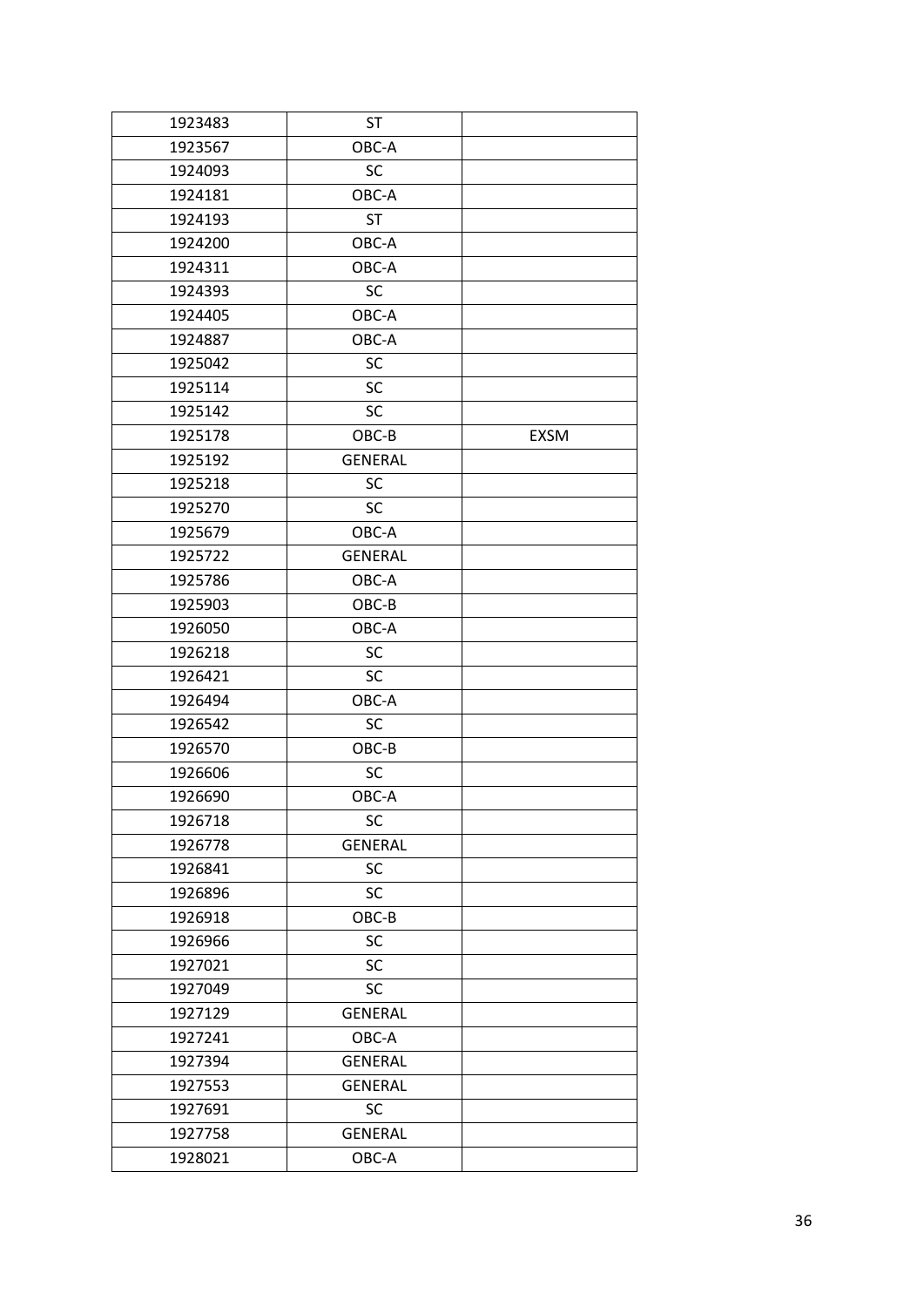| 1928105 | <b>GENERAL</b> |            |
|---------|----------------|------------|
| 1928321 | <b>SC</b>      |            |
| 1928348 | <b>SC</b>      |            |
| 1928373 | <b>GENERAL</b> |            |
| 1928585 | OBC-A          |            |
| 1928761 | OBC-B          |            |
| 1928803 | <b>SC</b>      |            |
| 1928842 | <b>SC</b>      |            |
| 1928896 | OBC-A          |            |
| 1929068 | SC             |            |
| 1929261 | SC             |            |
| 1929291 | SC             |            |
| 1929354 | SC             |            |
| 1929560 | SC             |            |
| 1929914 | <b>SC</b>      |            |
| 1929936 | OBC-A          |            |
| 1929953 | <b>SC</b>      |            |
| 1929999 | <b>ST</b>      |            |
| 1930262 | OBC-A          |            |
| 1930333 | OBC-A          |            |
| 1930334 | OBC-A          |            |
| 1930455 | <b>SC</b>      |            |
| 1930540 | <b>SC</b>      |            |
| 1930932 | OBC-A          | <b>MSP</b> |
| 1931024 | SC             |            |
| 1931054 | <b>ST</b>      |            |
| 1931097 | SC             |            |
| 1931223 | SC             |            |
| 1931289 | SC             |            |
| 1931302 | OBC-B          |            |
| 1931319 | SC             |            |
| 1931368 | OBC-A          |            |
| 1931469 | <b>GENERAL</b> |            |
| 1931504 | <b>ST</b>      |            |
| 1931640 | OBC-A          |            |
| 1931675 | <b>GENERAL</b> |            |
| 1931773 | <b>GENERAL</b> |            |
| 1932112 | SC             |            |
| 1932403 | <b>ST</b>      |            |
| 1932568 | <b>SC</b>      |            |
| 1932703 | OBC-A          |            |
| 1932710 | <b>GENERAL</b> |            |
| 1933324 | <b>ST</b>      |            |
| 1933537 | SC             |            |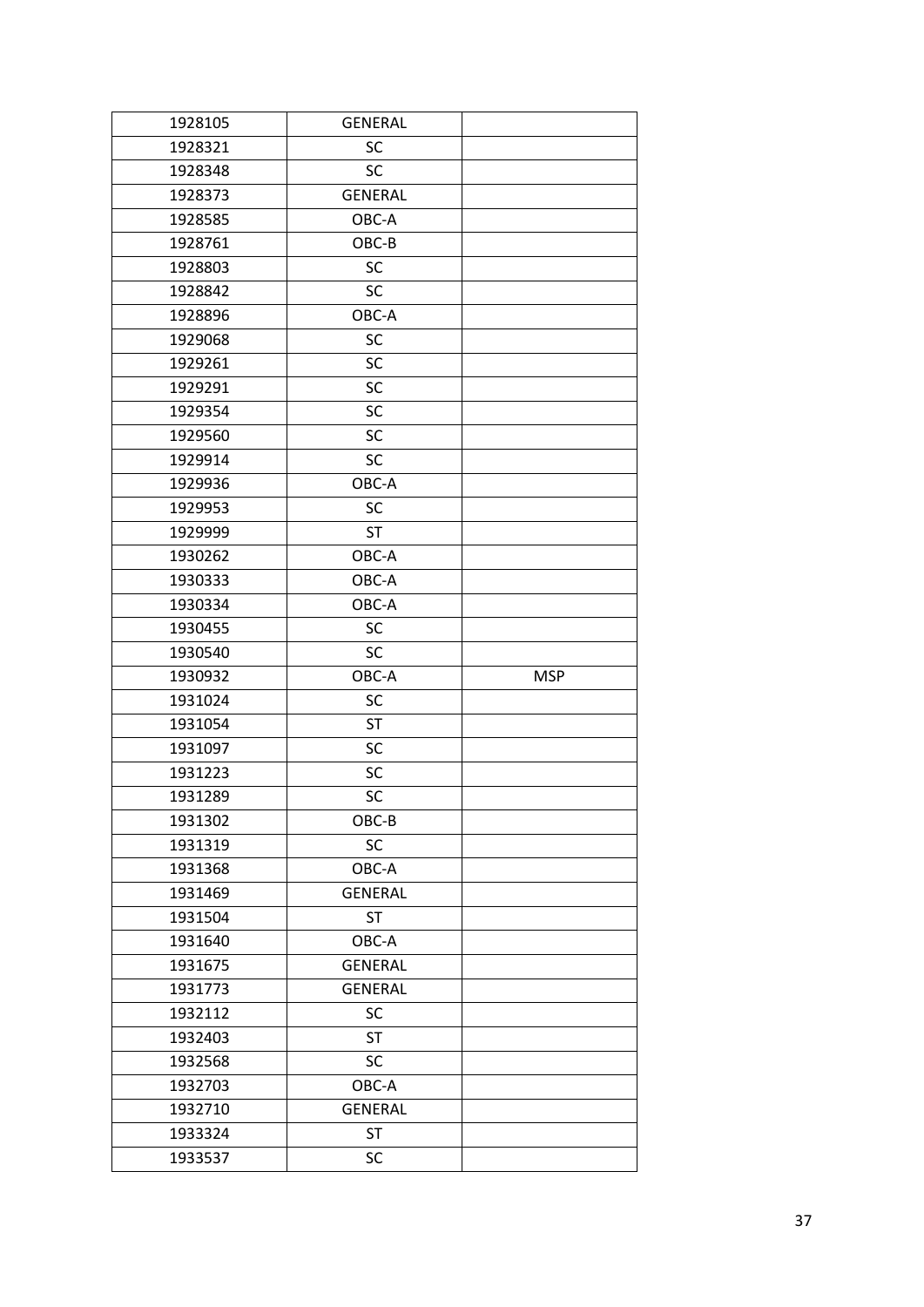| 1933558 | SC             |            |
|---------|----------------|------------|
| 1933638 | <b>GENERAL</b> |            |
| 1933715 | <b>GENERAL</b> |            |
| 1933731 | <b>GENERAL</b> |            |
| 1933824 | OBC-B          |            |
| 1933833 | OBC-B          |            |
| 1933980 | SC             |            |
| 1934291 | SC             |            |
| 1934330 | <b>GENERAL</b> |            |
| 1934393 | OBC-B          |            |
| 1934406 | <b>GENERAL</b> |            |
| 1934453 | SC             |            |
| 1934460 | OBC-B          |            |
| 1934495 | SC             |            |
| 1934541 | <b>SC</b>      |            |
| 1935147 | <b>GENERAL</b> |            |
| 1935162 | <b>SC</b>      |            |
| 1935197 | <b>GENERAL</b> |            |
| 1935276 | SC             |            |
| 1935326 | OBC-A          |            |
| 1935333 | SC             |            |
| 1935334 | <b>GENERAL</b> |            |
| 1935670 | <b>ST</b>      |            |
| 1935918 | <b>ST</b>      |            |
| 1935920 | SC             |            |
| 1935967 | <b>ST</b>      |            |
| 1936007 | SC             |            |
| 1936115 | SC             |            |
| 1936206 | SC             |            |
| 1936244 | SC             |            |
| 1936275 | SC             |            |
| 1936334 | OBC-A          |            |
| 1936419 | <b>SC</b>      |            |
| 1936653 | <b>GENERAL</b> |            |
| 1936843 | OBC-B          |            |
| 1937335 | OBC-A          |            |
| 1937528 | SC             |            |
| 1937632 | SC             |            |
| 1937781 | <b>ST</b>      |            |
| 1937799 | <b>ST</b>      |            |
| 1937926 | SC             |            |
| 1938024 | OBC-B          |            |
| 1938025 | OBC-A          | <b>MSP</b> |
| 1938079 | SC             |            |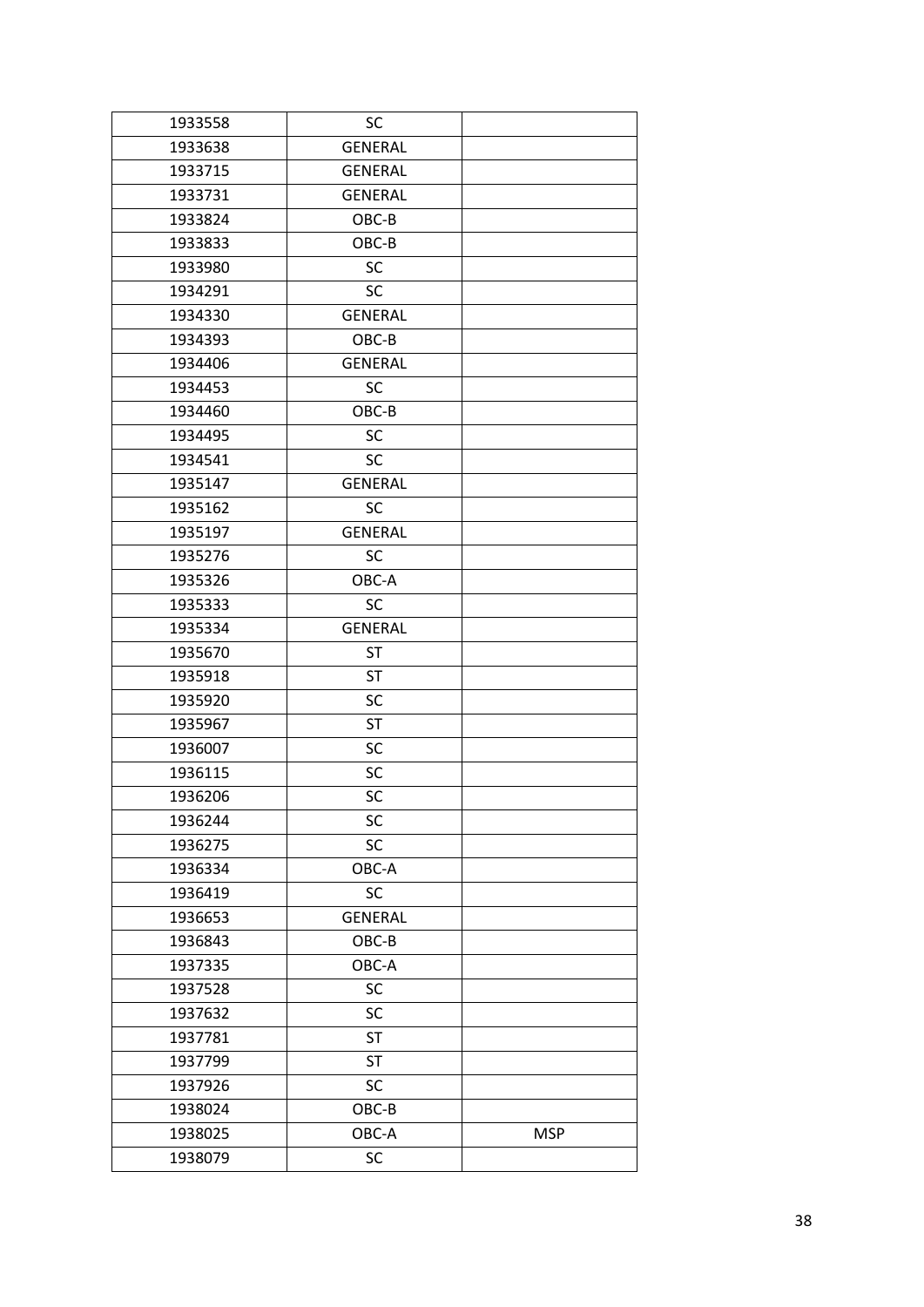| 1938210 | SC             |            |
|---------|----------------|------------|
| 1938238 | SC             |            |
| 1938479 | <b>SC</b>      |            |
| 1938546 | OBC-B          |            |
| 1938737 | SC             |            |
| 1938800 | <b>ST</b>      |            |
| 1938850 | OBC-A          |            |
| 1938892 | SC             |            |
| 1938950 | <b>GENERAL</b> |            |
| 1938969 | OBC-A          |            |
| 1939053 | <b>GENERAL</b> |            |
| 1939070 | <b>SC</b>      |            |
| 1939077 | <b>GENERAL</b> |            |
| 1939103 | <b>SC</b>      |            |
| 1939219 | <b>ST</b>      |            |
| 1939247 | SC             |            |
| 1939324 | OBC-A          |            |
| 1939630 | ST             |            |
| 1939951 | <b>GENERAL</b> |            |
| 1939991 | <b>SC</b>      |            |
| 1940033 | <b>SC</b>      |            |
| 1940055 | OBC-A          |            |
| 1940113 | SC             |            |
| 1940196 | <b>SC</b>      |            |
| 1940299 | OBC-B          |            |
| 1940311 | SC             |            |
| 1940352 | OBC-B          | <b>MSP</b> |
| 1940555 | SC             |            |
| 1940745 | SC             |            |
| 1940776 | OBC-B          |            |
| 1940940 | <b>ST</b>      |            |
| 1941510 | <b>SC</b>      |            |
| 1941952 | OBC-A          |            |
| 1941996 | <b>GENERAL</b> |            |
| 1942137 | SC             |            |
| 1942142 | SC             |            |
| 1942230 | SC             |            |
| 1942411 | <b>ST</b>      |            |
| 1942502 | <b>SC</b>      |            |
| 1942550 | <b>GENERAL</b> |            |
| 1942675 | OBC-A          |            |
| 1942676 | <b>GENERAL</b> |            |
| 1942778 | <b>GENERAL</b> |            |
| 1942781 | OBC-B          |            |
|         |                |            |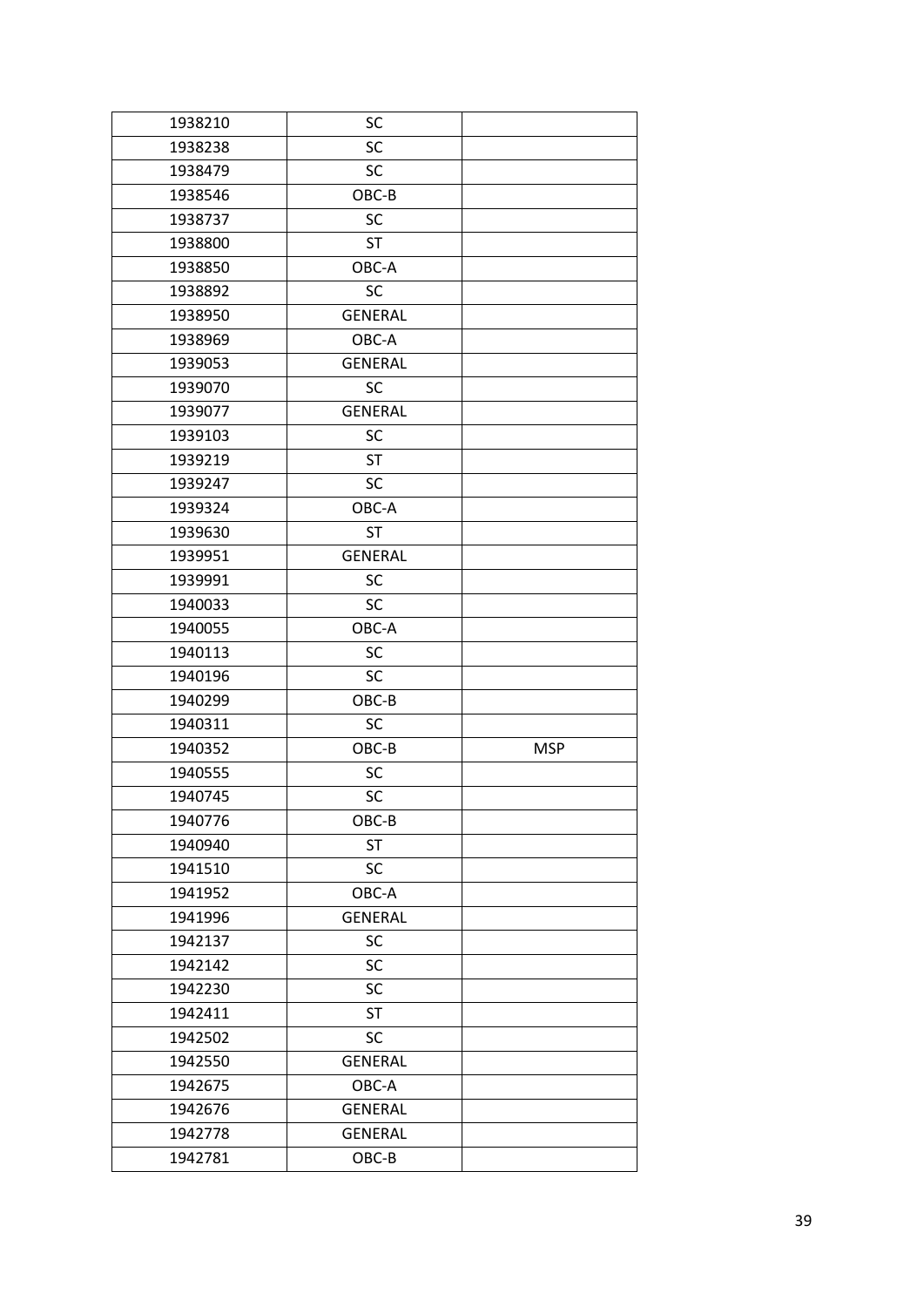| 1942790 | SC             |            |
|---------|----------------|------------|
| 1943011 | <b>GENERAL</b> |            |
| 1943224 | <b>ST</b>      |            |
| 1943261 | <b>ST</b>      |            |
| 1943303 | OBC-B          |            |
| 1943517 | <b>ST</b>      |            |
| 1943543 | SC             |            |
| 1943616 | OBC-A          |            |
| 1943983 | <b>ST</b>      |            |
| 1944159 | <b>ST</b>      |            |
| 1944435 | <b>GENERAL</b> |            |
| 1944793 | OBC-A          |            |
| 1944860 | <b>SC</b>      |            |
| 1944907 | <b>GENERAL</b> |            |
| 1944986 | SC             |            |
| 1945161 | <b>SC</b>      |            |
| 1945284 | <b>GENERAL</b> |            |
| 1945306 | <b>SC</b>      |            |
| 1945320 | <b>SC</b>      |            |
| 1945323 | <b>SC</b>      |            |
| 1945903 | <b>GENERAL</b> |            |
| 1945939 | SC             |            |
| 1945999 | SC             |            |
| 1946047 | SC             |            |
| 1946256 | <b>ST</b>      |            |
| 1946401 | SC             |            |
| 1946586 | SC             |            |
| 1946700 | SC             |            |
| 1946717 | SC             |            |
| 1946721 | SC             |            |
| 1946790 | OBC-A          |            |
| 1946908 | SC             |            |
| 1946931 | OBC-A          |            |
| 1946939 | SC             |            |
| 1946983 | OBC-A          |            |
| 1947038 | OBC-B          |            |
| 1947115 | SC             |            |
| 1947408 | SC             |            |
| 1947483 | SC             |            |
| 1947494 | OBC-A          |            |
| 1947516 | OBC-A          | <b>MSP</b> |
| 1947576 | SC             |            |
| 1947590 | OBC-A          |            |
| 1947634 | SC             |            |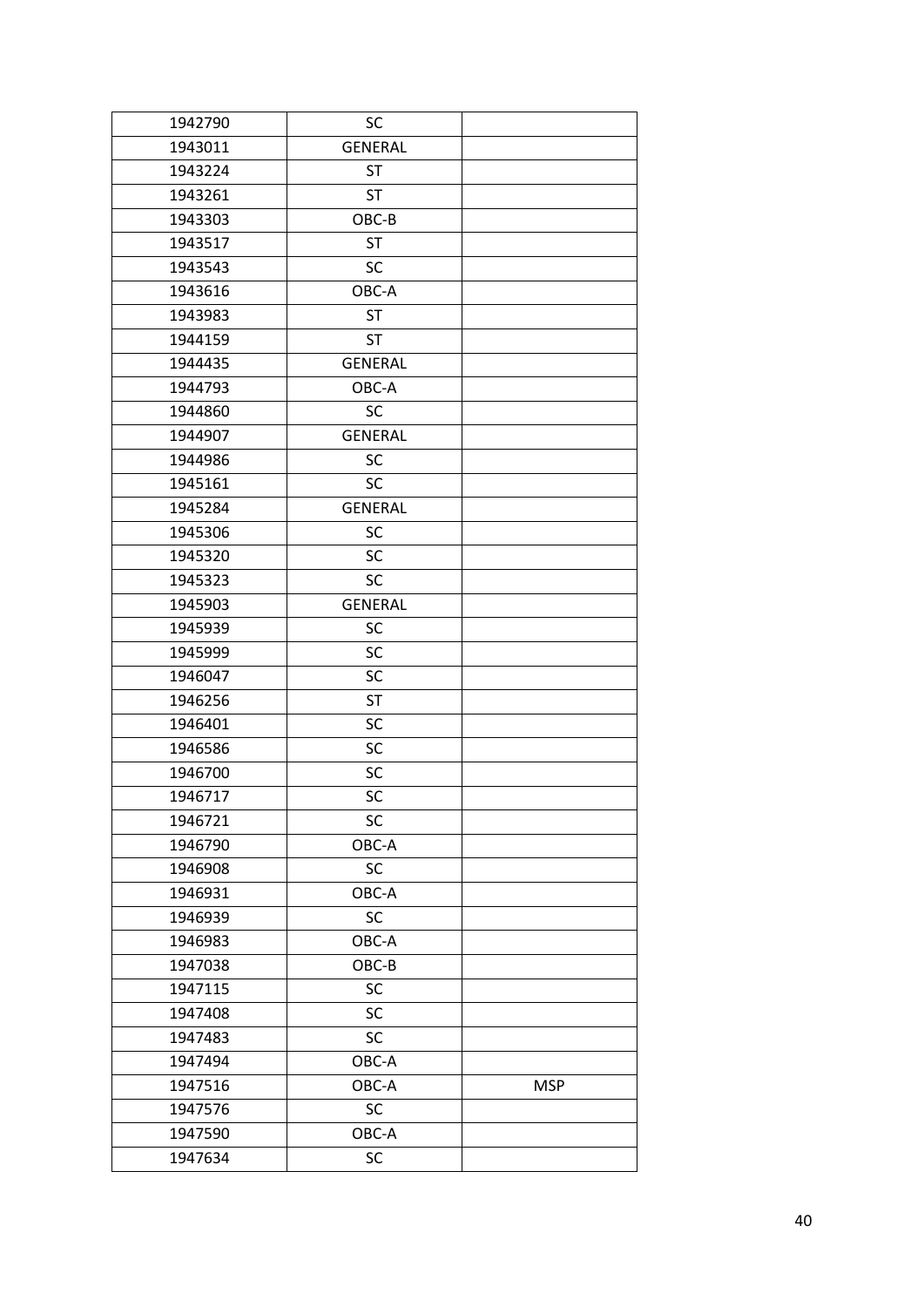| 1947640 | SC             |            |
|---------|----------------|------------|
| 1947739 | SC             |            |
| 1947847 | OBC-A          |            |
| 1947863 | OBC-A          |            |
| 1947929 | <b>ST</b>      |            |
| 1948085 | SC             |            |
| 1948093 | OBC-A          |            |
| 1948110 | OBC-A          |            |
| 1948260 | <b>GENERAL</b> |            |
| 1948404 | SC             |            |
| 1948508 | OBC-B          |            |
| 1948552 | <b>SC</b>      |            |
| 1948555 | <b>GENERAL</b> |            |
| 1948681 | OBC-A          |            |
| 1948726 | <b>SC</b>      |            |
| 1948792 | SC             |            |
| 1948888 | <b>SC</b>      |            |
| 1948992 | <b>GENERAL</b> |            |
| 1949071 | OBC-B          |            |
| 1949128 | <b>GENERAL</b> |            |
| 1949136 | <b>ST</b>      |            |
| 1949141 | SC             |            |
| 1949202 | SC             |            |
| 1949314 | SC             |            |
| 1949493 | <b>SC</b>      |            |
| 1949614 | <b>GENERAL</b> |            |
| 1949812 | OBC-A          |            |
| 1950068 | <b>GENERAL</b> |            |
| 1950166 | OBC-A          |            |
| 1950312 | <b>GENERAL</b> |            |
| 1950358 | SC             |            |
| 1950412 | SC             |            |
| 1950416 | SC             |            |
| 1950451 | <b>SC</b>      |            |
| 1950458 | SC             |            |
| 1950462 | <b>SC</b>      |            |
| 1950482 | <b>GENERAL</b> |            |
| 1950497 | OBC-B          |            |
| 1950519 | <b>GENERAL</b> |            |
| 1950600 | OBC-A          | <b>MSP</b> |
| 1950690 | OBC-A          |            |
| 1950849 | OBC-A          |            |
| 1950942 | SC             |            |
| 1951085 | SC             |            |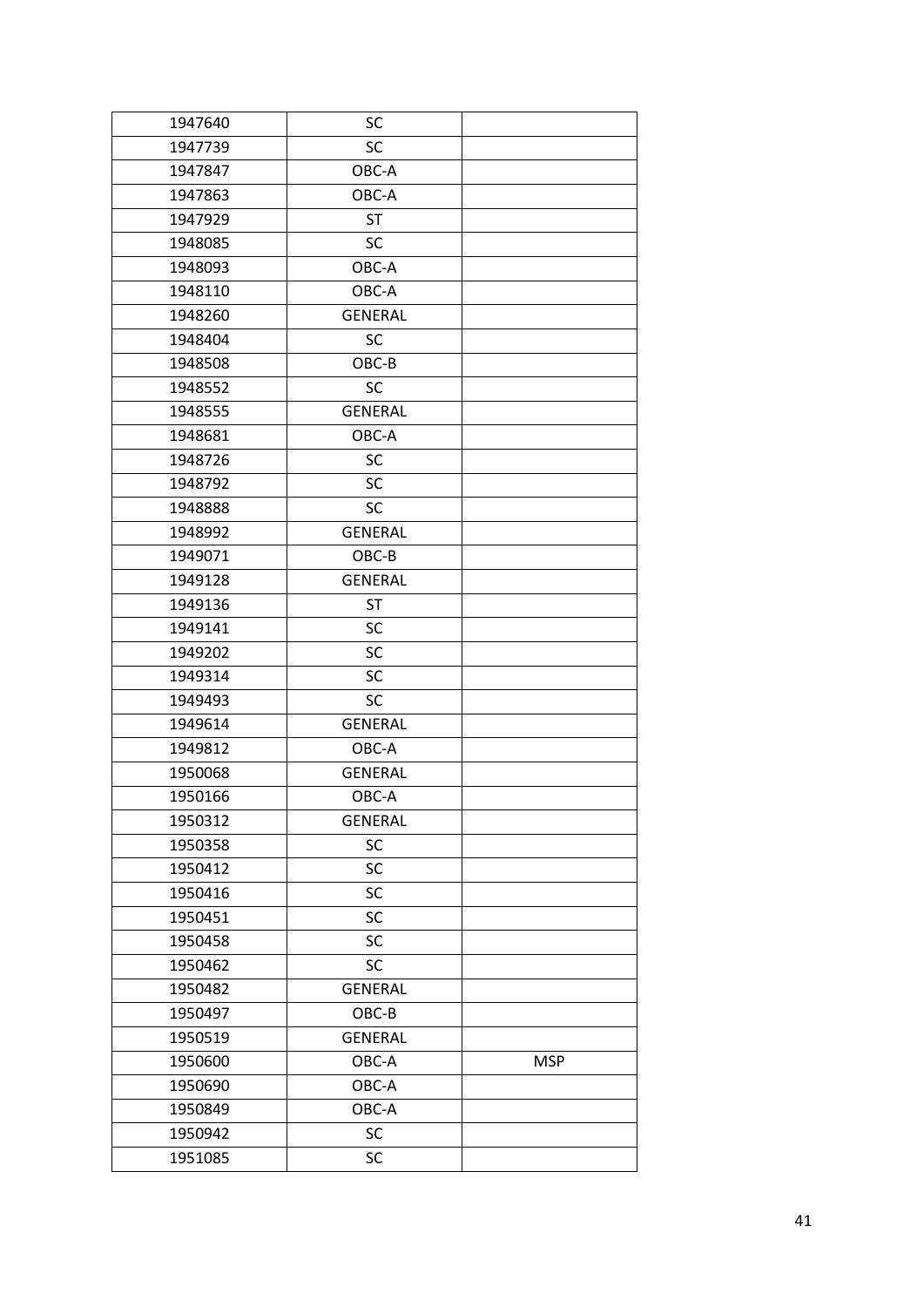| 1951159 | OBC-A          |  |
|---------|----------------|--|
| 1951317 | SC             |  |
| 1951326 | OBC-A          |  |
| 1951338 | OBC-B          |  |
| 1951366 | <b>SC</b>      |  |
| 1951598 | OBC-A          |  |
| 1951614 | <b>ST</b>      |  |
| 1951647 | <b>GENERAL</b> |  |
| 1951660 | OBC-A          |  |
| 1951671 | OBC-B          |  |
| 1951744 | OBC-B          |  |
| 1952430 | <b>SC</b>      |  |
| 1952610 | SC             |  |
| 1952658 | SC             |  |
| 1952908 | SC             |  |
| 1953028 | SC             |  |
| 1953127 | SC             |  |
| 1953242 | OBC-A          |  |
| 1953289 | <b>SC</b>      |  |
| 1953765 | <b>SC</b>      |  |
| 1953821 | OBC-A          |  |
| 1953865 | OBC-A          |  |
| 1953944 | OBC-B          |  |
| 1954070 | <b>SC</b>      |  |
| 1954247 | <b>GENERAL</b> |  |
| 1954332 | SC             |  |
| 1954449 | SC             |  |
| 1954543 | SC             |  |
| 1954832 | OBC-A          |  |
| 1954999 | SC             |  |
| 1955362 | <b>GENERAL</b> |  |
| 1955380 | <b>ST</b>      |  |
| 1955387 | SC             |  |
| 1955457 | <b>SC</b>      |  |
| 1955458 | SC             |  |
| 1955464 | <b>SC</b>      |  |
| 1955698 | <b>GENERAL</b> |  |
| 1955756 | SC             |  |
| 1955826 | <b>SC</b>      |  |
| 1955838 | OBC-A          |  |
| 1956048 | OBC-A          |  |
| 1956485 | SC             |  |
| 1956494 | <b>SC</b>      |  |
| 1956591 | OBC-A          |  |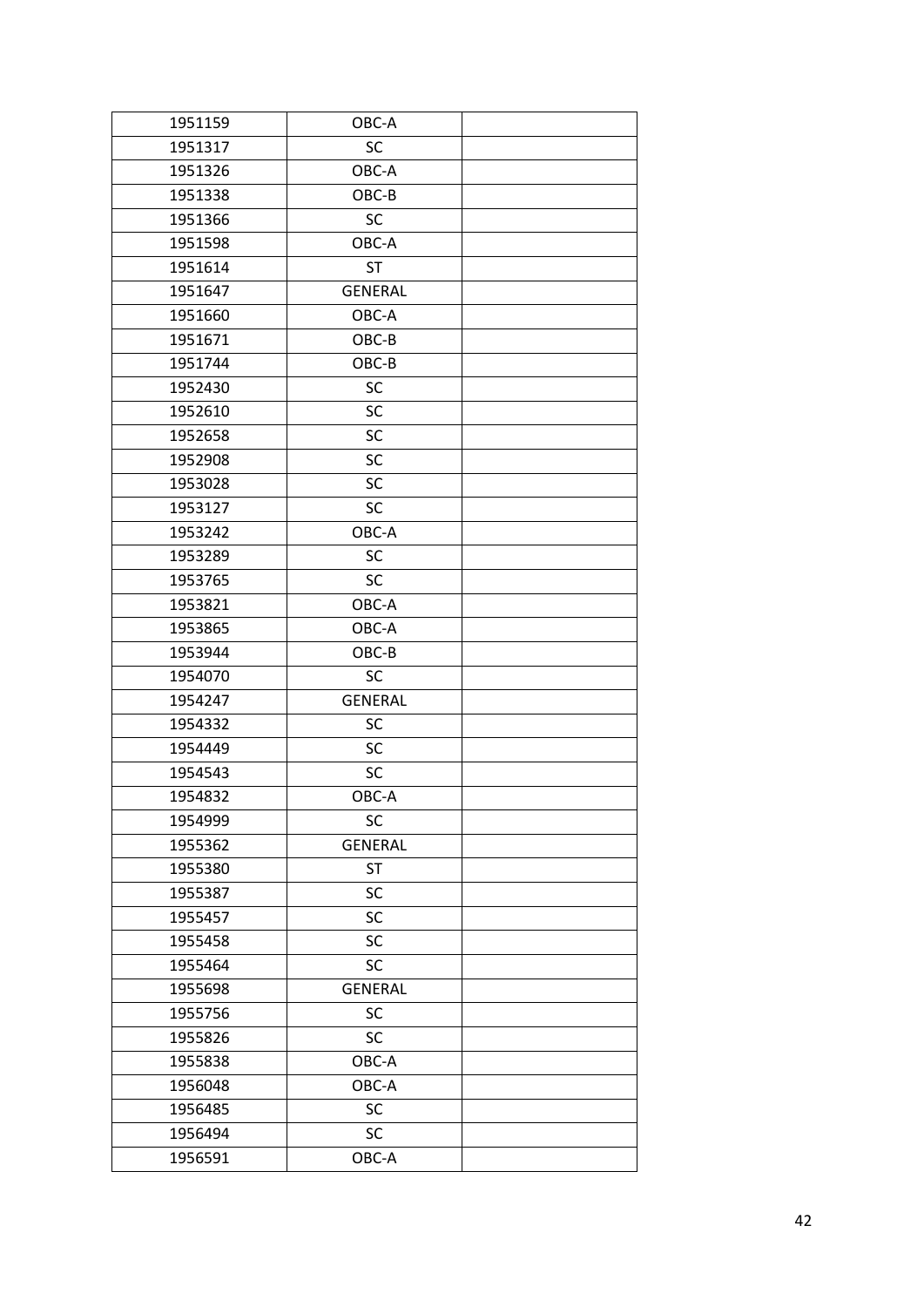| 1956676 | OBC-B          |            |
|---------|----------------|------------|
| 1956877 | OBC-A          |            |
| 1956911 | OBC-B          |            |
| 1956921 | <b>GENERAL</b> |            |
| 1956995 | <b>SC</b>      |            |
| 1957031 | <b>GENERAL</b> |            |
| 1957097 | <b>ST</b>      |            |
| 1957183 | <b>ST</b>      |            |
| 1957205 | OBC-A          |            |
| 1957272 | OBC-A          |            |
| 1957332 | OBC-A          |            |
| 1957357 | <b>SC</b>      |            |
| 1957377 | OBC-A          |            |
| 1957409 | OBC-A          |            |
| 1957437 | OBC-A          |            |
| 1957500 | SC             |            |
| 1957701 | SC             |            |
| 1957757 | SC             |            |
| 1957793 | SC             |            |
| 1957932 | OBC-B          | <b>MSP</b> |
| 1958075 | SC             |            |
| 1958087 | SC             |            |
| 1958286 | SC             |            |
| 1958358 | SC             |            |
| 1958568 | SC             |            |
| 1958624 | SC             |            |
| 1958678 | OBC-A          |            |
| 1958727 | <b>ST</b>      |            |
| 1958738 | SC             |            |
| 1958802 | SC             |            |
| 1959091 | <b>GENERAL</b> |            |
| 1959209 | SC             |            |
| 1959306 | <b>ST</b>      |            |
| 1959528 | SC             |            |
| 1959580 | SC             |            |
| 1959774 | SC             |            |
| 1959948 | OBC-B          |            |
| 1959958 | SC             |            |
| 1960112 | OBC-B          |            |
| 1960120 | SC             |            |
| 1960123 | SC             |            |
| 1960398 | SC             |            |
| 1960472 | OBC-B          |            |
| 1960493 | SC             |            |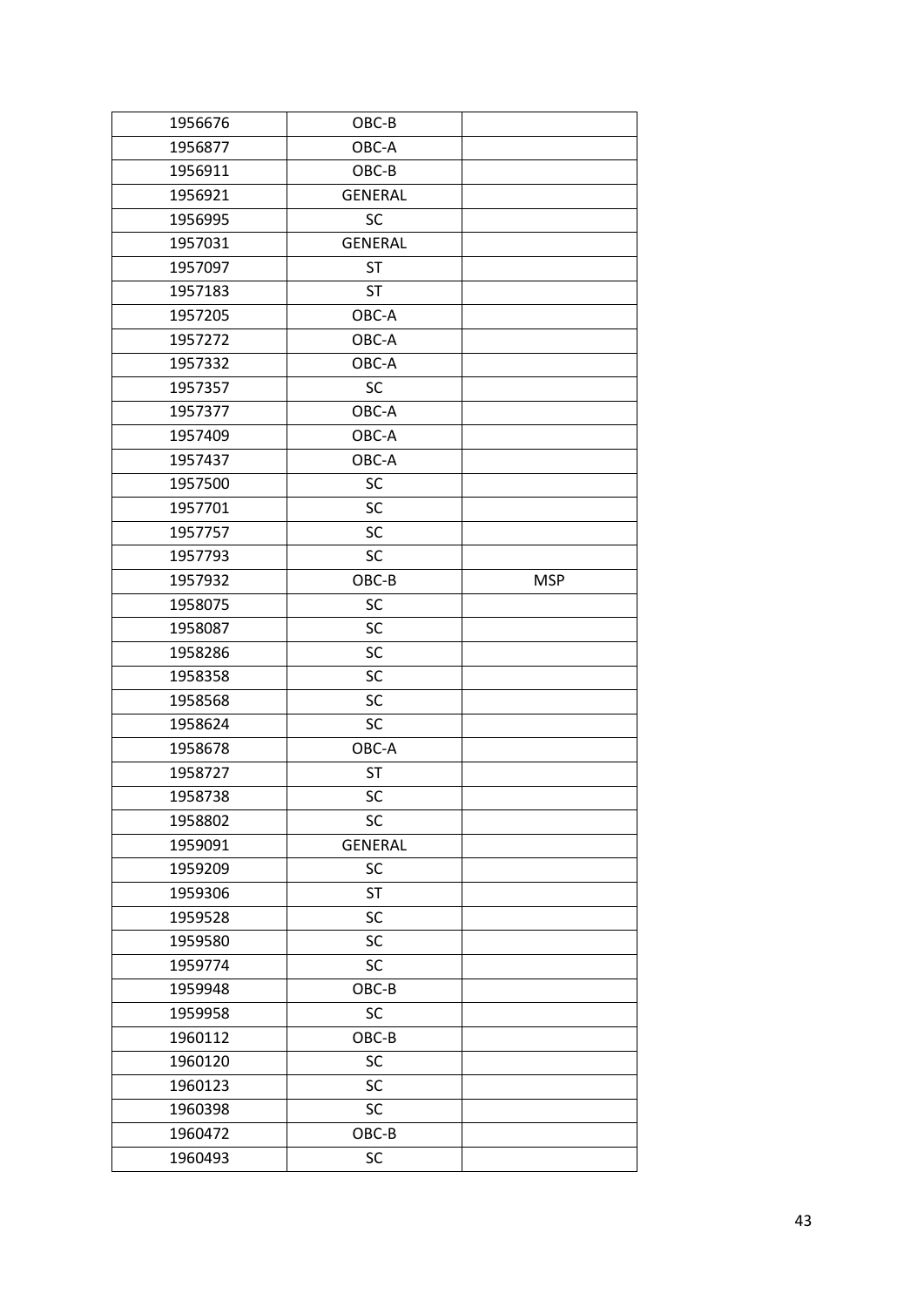| 1960573 | <b>GENERAL</b> |  |
|---------|----------------|--|
| 1960576 | SC             |  |
| 1960616 | OBC-A          |  |
| 1960738 | <b>GENERAL</b> |  |
| 1960768 | <b>SC</b>      |  |
| 1960777 | OBC-A          |  |
| 1960867 | <b>ST</b>      |  |
| 1960925 | OBC-B          |  |
| 1961081 | <b>ST</b>      |  |
| 1961182 | <b>SC</b>      |  |
| 1961248 | OBC-A          |  |
| 1961360 | <b>GENERAL</b> |  |
| 1961492 | OBC-A          |  |
| 1961564 | <b>SC</b>      |  |
| 1961591 | <b>ST</b>      |  |
| 1961602 | SC             |  |
| 1961671 | SC             |  |
| 1961709 | SC             |  |
| 1961808 | OBC-A          |  |
| 1961810 | OBC-B          |  |
| 1961967 | <b>SC</b>      |  |
| 1962286 | SC             |  |
| 1962449 | <b>ST</b>      |  |
| 1962556 | OBC-A          |  |
| 1962627 | SC             |  |
| 1962685 | SC             |  |
| 1962705 | OBC-A          |  |
| 1962716 | <b>GENERAL</b> |  |
| 1962721 | OBC-A          |  |
| 1963034 | SC             |  |
| 1963040 | <b>GENERAL</b> |  |
| 1963081 | SC             |  |
| 1963121 | <b>GENERAL</b> |  |
| 1963234 | <b>ST</b>      |  |
| 1963265 | SC             |  |
| 1963357 | SC             |  |
| 1963421 | SC             |  |
| 1963425 | SC             |  |
| 1963469 | SC             |  |
| 1963514 | SC             |  |
| 1963548 | <b>ST</b>      |  |
| 1963608 | SC             |  |
| 1963640 | <b>ST</b>      |  |
| 1963649 | SC             |  |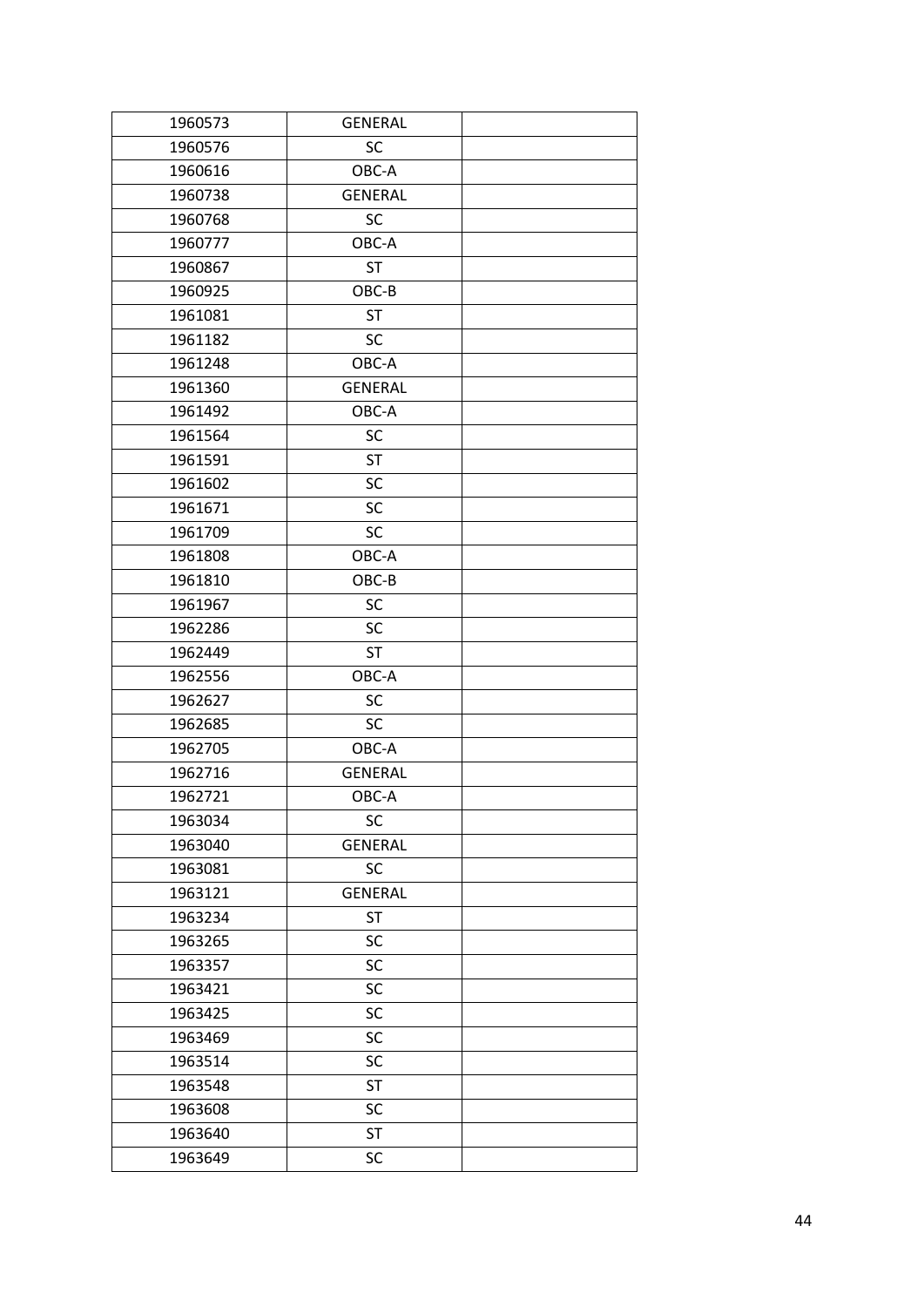| 1963754 | OBC-B          |  |
|---------|----------------|--|
| 1963877 | SC             |  |
| 1964181 | <b>GENERAL</b> |  |
| 1964319 | OBC-A          |  |
| 1964577 | <b>SC</b>      |  |
| 1964613 | <b>ST</b>      |  |
| 1964617 | OBC-B          |  |
| 1964618 | OBC-A          |  |
| 1964820 | <b>GENERAL</b> |  |
| 1964827 | OBC-A          |  |
| 1965102 | OBC-A          |  |
| 1965129 | <b>ST</b>      |  |
| 1965131 | SC             |  |
| 1965169 | OBC-B          |  |
| 1965252 | OBC-A          |  |
| 1965375 | SC             |  |
| 1965638 | SC             |  |
| 1965647 | <b>SC</b>      |  |
| 1965724 | OBC-A          |  |
| 1965784 | <b>SC</b>      |  |
| 1965788 | <b>SC</b>      |  |
| 1965791 | <b>GENERAL</b> |  |
| 1965799 | OBC-A          |  |
| 1965838 | SC             |  |
| 1965848 | OBC-A          |  |
| 1965887 | SC             |  |
| 1966024 | OBC-A          |  |
| 1966187 | OBC-A          |  |
| 1966190 | SC             |  |
| 1966211 | SC             |  |
| 1966230 | SC             |  |
| 1966283 | SC             |  |
| 1966344 | <b>SC</b>      |  |
| 1966564 | <b>GENERAL</b> |  |
| 1966871 | <b>GENERAL</b> |  |
| 1966891 | OBC-A          |  |
| 1966909 | SC             |  |
| 1966995 | SC             |  |
| 1967144 | OBC-A          |  |
| 1967184 | SC             |  |
| 1967373 | SC             |  |
| 1967390 | SC             |  |
| 1967392 | SC             |  |
| 1967604 | <b>GENERAL</b> |  |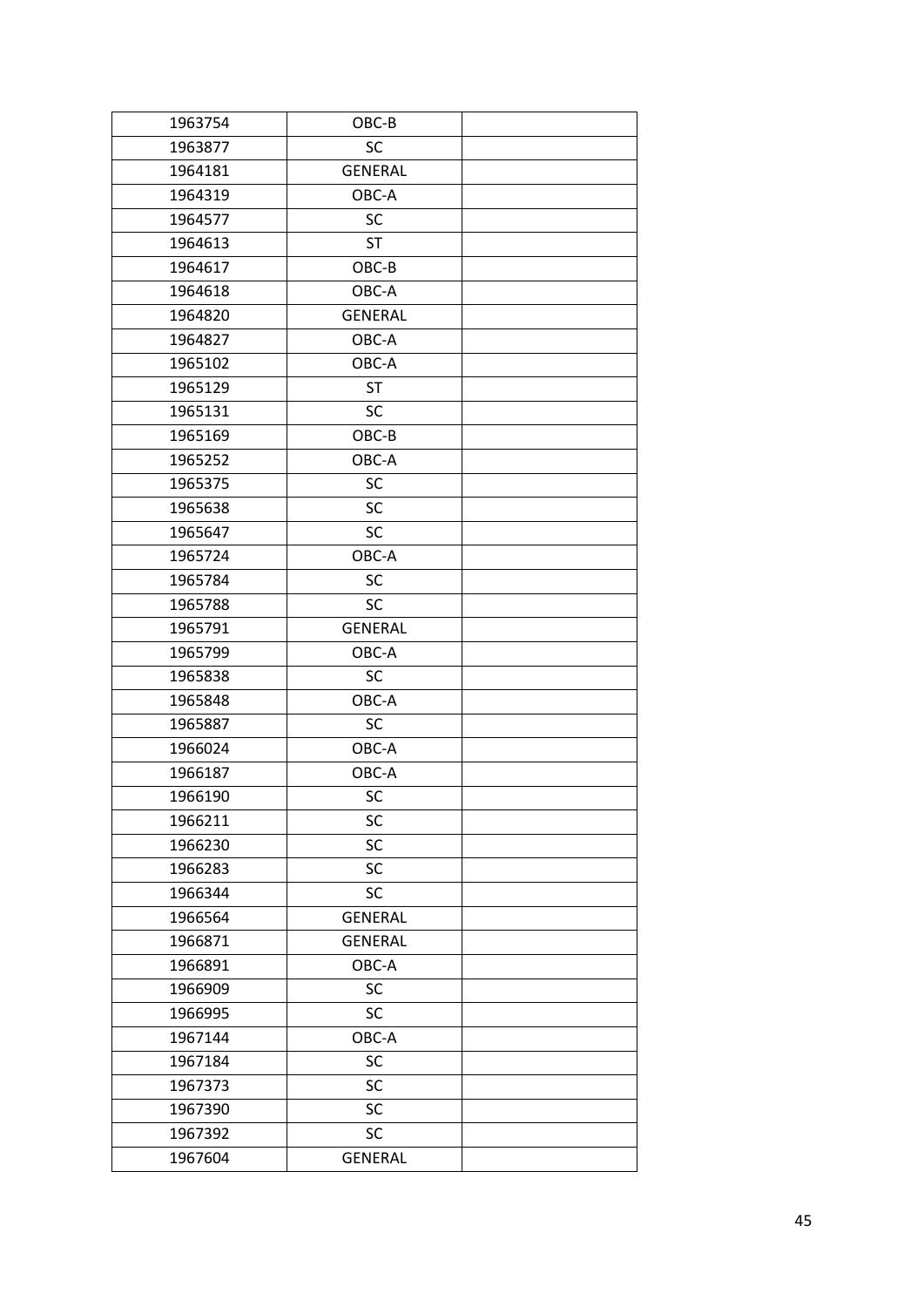| 1967674 | OBC-A          |  |
|---------|----------------|--|
| 1967745 | <b>GENERAL</b> |  |
| 1967775 | SC             |  |
| 1967818 | OBC-A          |  |
| 1967830 | SC             |  |
| 1967852 | SC             |  |
| 1967994 | SC             |  |
| 1968046 | <b>SC</b>      |  |
| 1968117 | <b>GENERAL</b> |  |
| 1968134 | OBC-A          |  |
| 1968199 | <b>ST</b>      |  |
| 1968220 | <b>ST</b>      |  |
| 1968290 | <b>GENERAL</b> |  |
| 1968434 | <b>SC</b>      |  |
| 1968494 | <b>SC</b>      |  |
| 1968532 | <b>GENERAL</b> |  |
| 1968550 | SC             |  |
| 1968553 | <b>SC</b>      |  |
| 1968563 | <b>GENERAL</b> |  |
| 1968832 | SC             |  |
| 1969138 | SC             |  |
| 1969304 | <b>SC</b>      |  |
| 1969331 | SC             |  |
| 1969432 | <b>GENERAL</b> |  |
| 1969472 | SC             |  |
| 1969504 | SC             |  |
| 1969767 | SC             |  |
| 1969835 | SC             |  |
| 1970014 | <b>GENERAL</b> |  |
| 1970113 | SC             |  |
| 1970262 | <b>ST</b>      |  |
| 1970284 | <b>GENERAL</b> |  |
| 1970424 | SC             |  |
| 1970449 | SC             |  |
| 1970546 | SC             |  |
| 1970672 | OBC-A          |  |
| 1970751 | SC             |  |
| 1970770 | SC             |  |
| 1970782 | SC             |  |
| 1970873 | OBC-B          |  |
| 1970900 | SC             |  |
| 1971112 | OBC-A          |  |
| 1971126 | OBC-B          |  |
| 1971260 | <b>ST</b>      |  |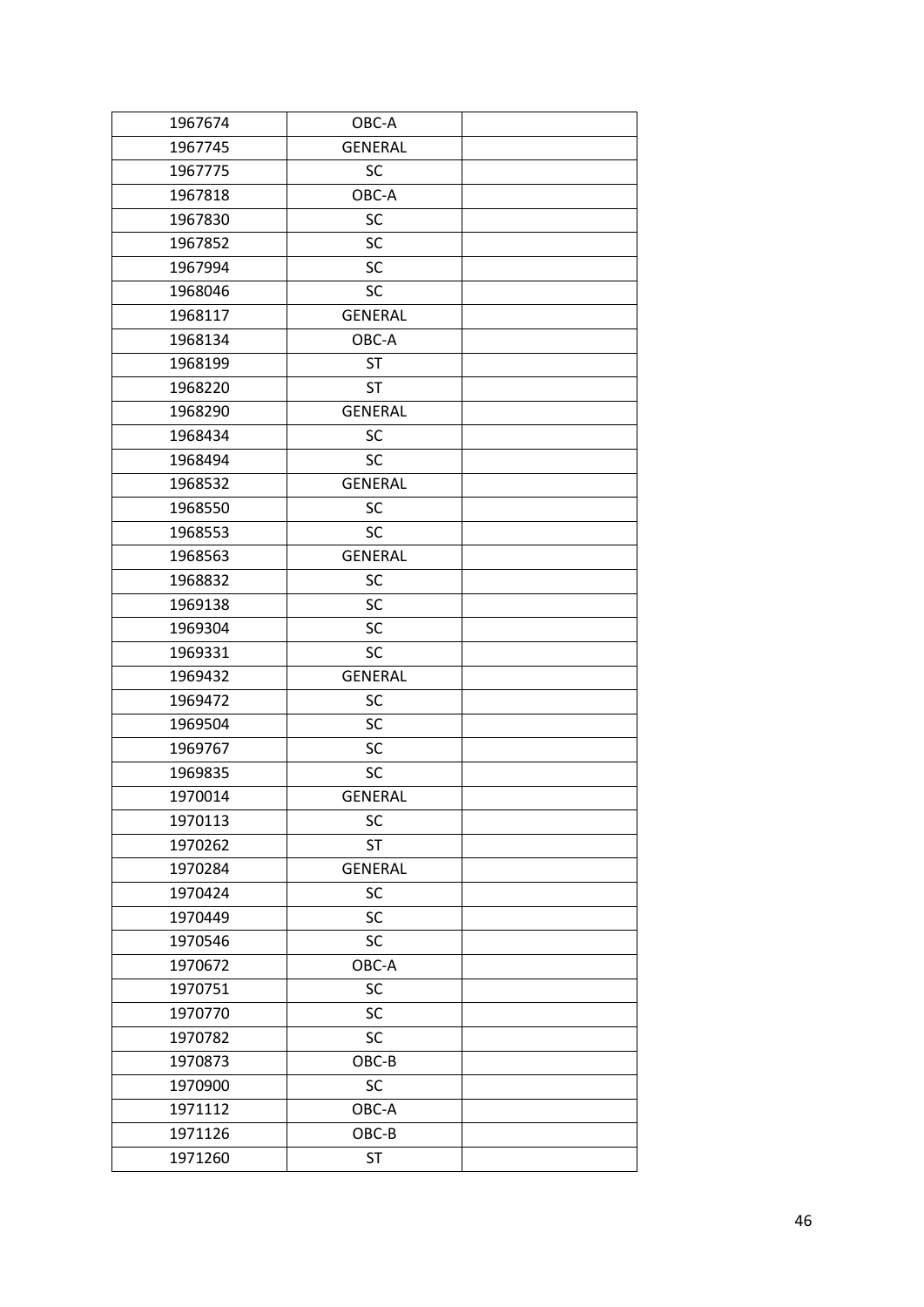| 1971382 | SC             |            |
|---------|----------------|------------|
| 1971437 | <b>SC</b>      |            |
| 1971656 | <b>SC</b>      |            |
| 1971696 | <b>SC</b>      |            |
| 1971774 | OBC-A          |            |
| 1971831 | SC             |            |
| 1971936 | SC             |            |
| 1971940 | OBC-A          |            |
| 1971958 | <b>SC</b>      |            |
| 1972023 | <b>SC</b>      |            |
| 1972042 | OBC-B          |            |
| 1972070 | <b>GENERAL</b> |            |
| 1972420 | OBC-B          |            |
| 1972444 | SC             |            |
| 1972741 | <b>SC</b>      |            |
| 1972857 | <b>SC</b>      |            |
| 1972932 | OBC-A          |            |
| 1973177 | <b>SC</b>      |            |
| 1973284 | <b>ST</b>      |            |
| 1973349 | OBC-A          |            |
| 1973505 | OBC-A          |            |
| 1973508 | OBC-B          |            |
| 1973524 | <b>GENERAL</b> | <b>MSP</b> |
| 2000074 | OBC-A          |            |
| 2000083 | <b>SC</b>      |            |
| 2000395 | <b>SC</b>      |            |
| 2000426 | <b>ST</b>      |            |
| 2000587 | <b>GENERAL</b> |            |
| 2000612 | SC             |            |
| 2000853 | SC             |            |
| 2000859 | SC             |            |
| 2000881 | OBC-B          |            |
| 2000916 | <b>GENERAL</b> |            |
| 2000998 | OBC-B          |            |
| 2001012 | <b>GENERAL</b> |            |
| 2001043 | SC             | <b>MSP</b> |
| 2001094 | <b>SC</b>      |            |
| 2001098 | <b>ST</b>      |            |
| 2001159 | <b>GENERAL</b> |            |
| 2001160 | OBC-B          |            |
| 2001232 | SC             |            |
|         |                |            |
| 2001308 | SC             |            |
| 2001356 | OBC-B          |            |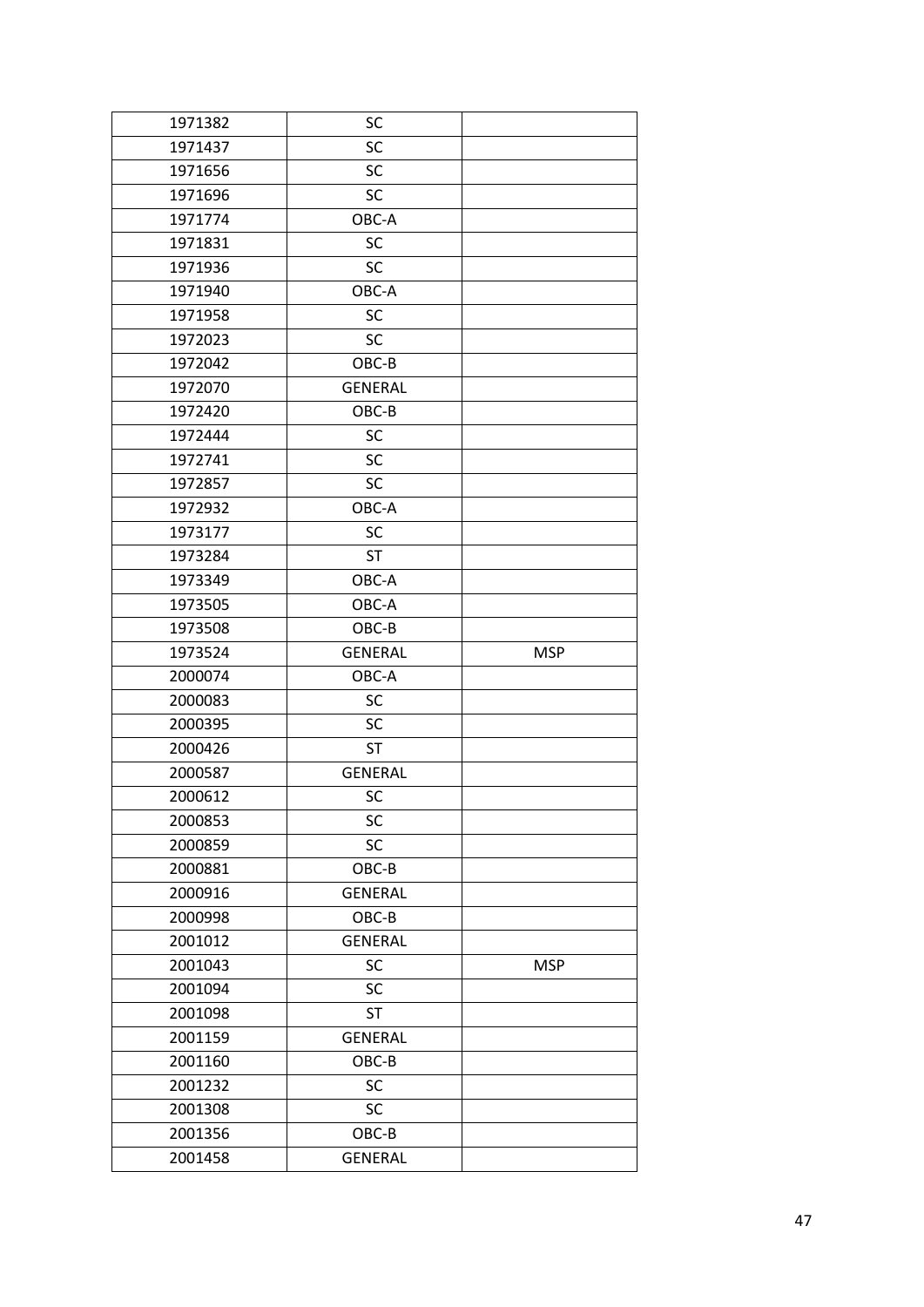| 2001488 | OBC-A          |  |
|---------|----------------|--|
| 2001523 | OBC-A          |  |
| 2001529 | OBC-B          |  |
| 2001536 | <b>GENERAL</b> |  |
| 2001556 | <b>SC</b>      |  |
| 2001579 | <b>GENERAL</b> |  |
| 2001618 | OBC-A          |  |
| 2001855 | <b>SC</b>      |  |
| 2001910 | <b>ST</b>      |  |
| 2001933 | <b>SC</b>      |  |
| 2001969 | <b>GENERAL</b> |  |
| 2001980 | <b>GENERAL</b> |  |
| 2002012 | OBC-A          |  |
| 2002022 | <b>ST</b>      |  |
| 2002055 | <b>GENERAL</b> |  |
| 2002173 | <b>SC</b>      |  |
| 2002186 | OBC-B          |  |
| 2002217 | <b>SC</b>      |  |
| 2002227 | <b>GENERAL</b> |  |
| 2002268 | <b>SC</b>      |  |
| 2002313 | <b>GENERAL</b> |  |
| 2002344 | <b>GENERAL</b> |  |
| 2002423 | SC             |  |
| 2002756 | SC             |  |
| 2002867 | <b>SC</b>      |  |
| 2003014 | <b>SC</b>      |  |
| 2003025 | OBC-B          |  |
| 2003094 | <b>GENERAL</b> |  |
| 2003145 | <b>SC</b>      |  |
| 2003158 | SC             |  |
| 2003229 | ST             |  |
| 2003281 | OBC-A          |  |
| 2003450 | OBC-B          |  |
| 2003648 | SC             |  |
| 2003688 | <b>SC</b>      |  |
| 2003890 | OBC-A          |  |
| 2003932 | OBC-B          |  |
| 2003960 | OBC-A          |  |
| 2004055 | SC             |  |
| 2004190 | SC             |  |
| 2004198 | OBC-B          |  |
| 2004259 | SC             |  |
| 2004331 | SC             |  |
| 2004335 | OBC-B          |  |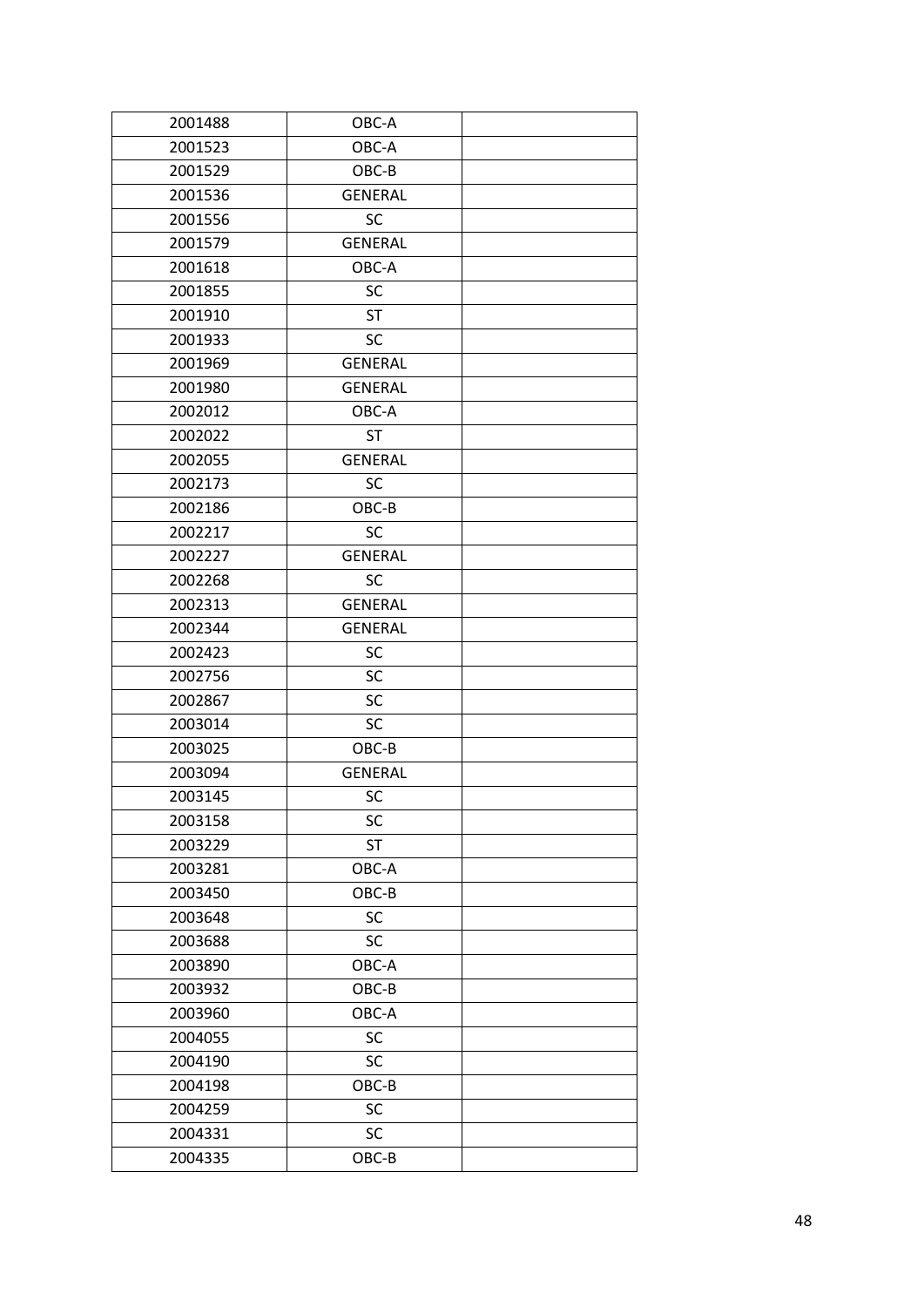| 2004426 | SC             |  |
|---------|----------------|--|
| 2004456 | <b>ST</b>      |  |
| 2004507 | SC             |  |
| 2004546 | SC             |  |
| 2004575 | SC             |  |
| 2004601 | SC             |  |
| 2004667 | OBC-A          |  |
| 2004700 | SC             |  |
| 2004916 | SC             |  |
| 2004955 | SC             |  |
| 2005195 | SC             |  |
| 2005213 | SC             |  |
| 2005377 | OBC-A          |  |
| 2005387 | SC             |  |
| 2005398 | SC             |  |
| 2005516 | SC             |  |
| 2005755 | SC             |  |
| 2005821 | OBC-A          |  |
| 2005822 | SC             |  |
| 2006017 | <b>SC</b>      |  |
| 2006126 | OBC-B          |  |
| 2006247 | <b>ST</b>      |  |
| 2006277 | SC             |  |
| 2006573 | <b>GENERAL</b> |  |
| 2006607 | <b>GENERAL</b> |  |
| 2006714 | SC             |  |
| 2006814 | <b>ST</b>      |  |
| 2006971 | SC             |  |
| 2007132 | OBC-A          |  |
| 2007135 | <b>ST</b>      |  |
| 2007383 | SC             |  |
| 2007490 | SC             |  |
| 2007570 | OBC-A          |  |
| 2007846 | OBC-A          |  |
| 2008041 | OBC-B          |  |
| 2008149 | OBC-B          |  |
| 2008164 | SC             |  |
| 2008310 | SC             |  |
| 2008318 | OBC-A          |  |
| 2008581 | OBC-B          |  |
| 2008683 | SC             |  |
| 2008790 | <b>SC</b>      |  |
| 2008834 | <b>GENERAL</b> |  |
| 2009089 | ST             |  |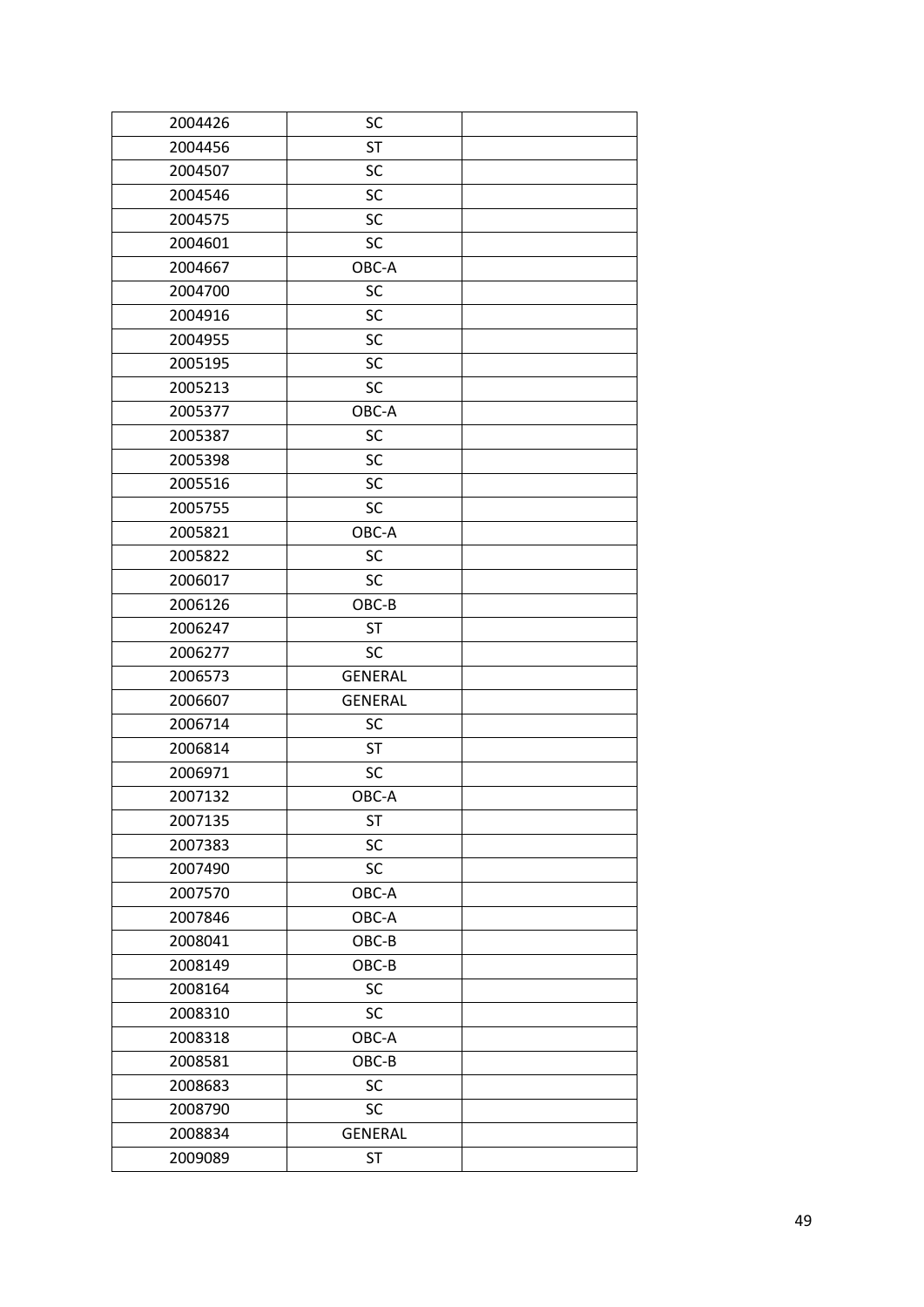| 2009211 | <b>SC</b>      |  |
|---------|----------------|--|
| 2009461 | <b>GENERAL</b> |  |
| 2009473 | <b>ST</b>      |  |
| 2009500 | <b>GENERAL</b> |  |
| 2009509 | <b>ST</b>      |  |
| 2009579 | <b>SC</b>      |  |
| 2010014 | SC             |  |
| 2010030 | OBC-B          |  |
| 2010143 | <b>GENERAL</b> |  |
| 2010403 | OBC-A          |  |
| 2010664 | <b>SC</b>      |  |
| 2010773 | OBC-A          |  |
| 2010918 | <b>GENERAL</b> |  |
| 2010928 | <b>SC</b>      |  |
| 2010988 | <b>GENERAL</b> |  |
| 2011038 | SC             |  |
| 2011112 | <b>SC</b>      |  |
| 2011203 | OBC-A          |  |
| 2011273 | <b>GENERAL</b> |  |
| 2011322 | OBC-A          |  |
| 2011421 | OBC-A          |  |
| 2011495 | <b>SC</b>      |  |
| 2011552 | <b>SC</b>      |  |
| 2011618 | OBC-A          |  |
| 2011678 | <b>GENERAL</b> |  |
| 2011696 | OBC-A          |  |
| 2011786 | <b>SC</b>      |  |
| 2011915 | SC             |  |
| 2011930 | <b>ST</b>      |  |
| 2012076 | OBC-B          |  |
| 2012186 | SC             |  |
| 2012206 | <b>GENERAL</b> |  |
| 2012309 | <b>SC</b>      |  |
| 2012382 | <b>GENERAL</b> |  |
| 2012493 | <b>GENERAL</b> |  |
| 2012606 | <b>SC</b>      |  |
| 2012707 | OBC-B          |  |
| 2012765 | OBC-A          |  |
| 2012945 | OBC-B          |  |
| 2012996 | OBC-A          |  |
| 2013065 | SC             |  |
| 2013072 | OBC-B          |  |
| 2013765 | <b>GENERAL</b> |  |
| 2013773 | SC             |  |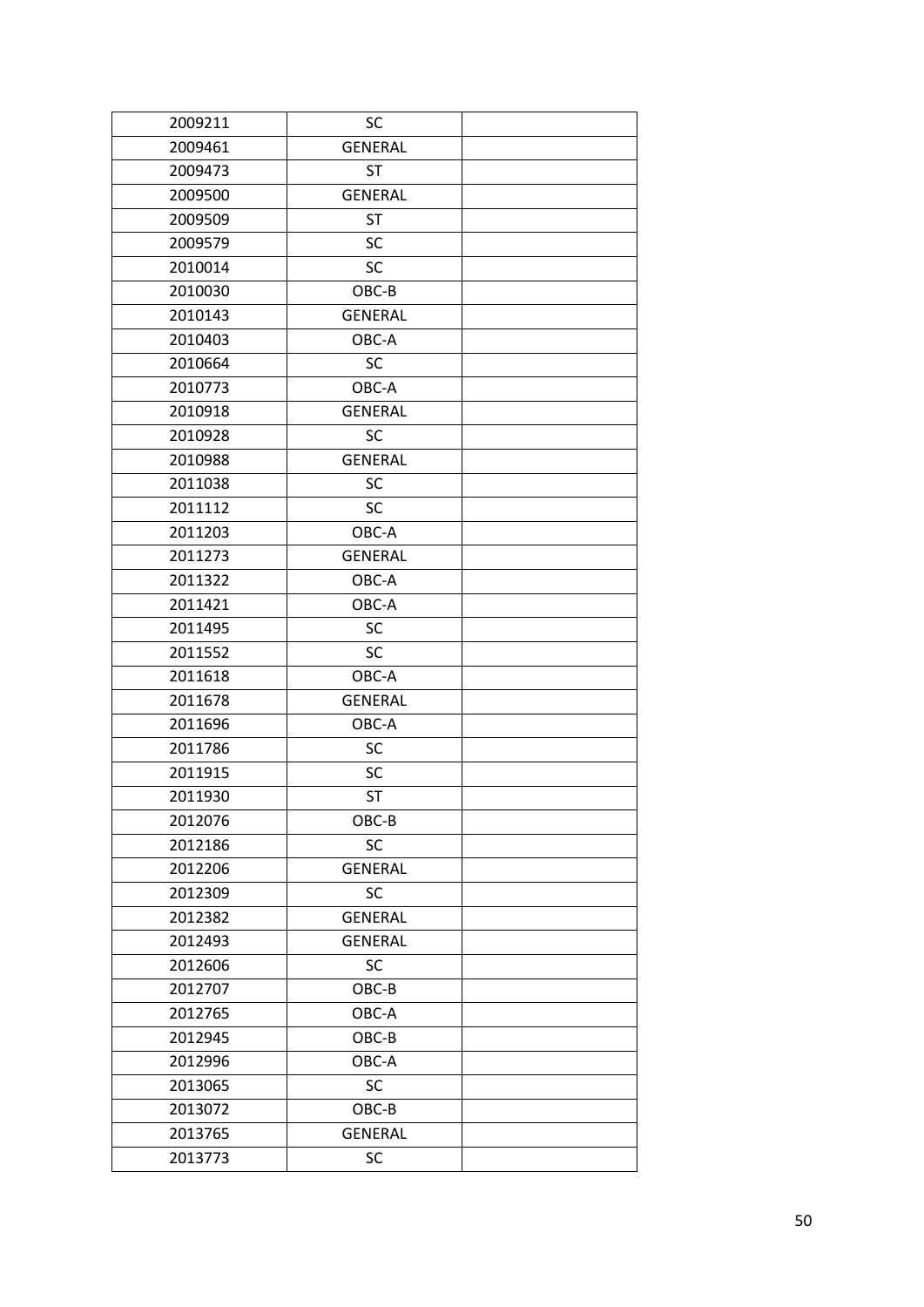| 2013875 | <b>GENERAL</b> |  |
|---------|----------------|--|
| 2013931 | OBC-A          |  |
| 2014139 | <b>SC</b>      |  |
| 2014169 | OBC-A          |  |
| 2014245 | <b>SC</b>      |  |
| 2014456 | <b>SC</b>      |  |
| 2014475 | <b>SC</b>      |  |
| 2014556 | <b>GENERAL</b> |  |
| 2014581 | SC             |  |
| 2014923 | <b>SC</b>      |  |
| 2015087 | SC             |  |
| 2015315 | SC             |  |
| 2015320 | SC             |  |
| 2015324 | SC             |  |
| 2015328 | <b>ST</b>      |  |
| 2015395 | OBC-B          |  |
| 2015704 | <b>SC</b>      |  |
| 2015725 | <b>SC</b>      |  |
| 2016064 | <b>SC</b>      |  |
| 2016091 | OBC-A          |  |
| 2016165 | <b>SC</b>      |  |
| 2016264 | <b>SC</b>      |  |
| 2016315 | <b>SC</b>      |  |
| 2016374 | <b>SC</b>      |  |
| 2016435 | OBC-A          |  |
| 2016507 | <b>SC</b>      |  |
| 2016537 | <b>SC</b>      |  |
| 2016543 | OBC-A          |  |
| 2016592 | SC             |  |
| 2016635 | <b>GENERAL</b> |  |
| 2016720 | <b>GENERAL</b> |  |
| 2016786 | SC             |  |
| 2016862 | SC             |  |
| 2016875 | <b>SC</b>      |  |
| 2016936 | OBC-A          |  |
| 2017115 | SC             |  |
| 2017174 | SC             |  |
| 2017232 | OBC-B          |  |
| 2017270 | SC             |  |
| 2017607 | <b>SC</b>      |  |
| 2017629 | SC             |  |
| 2017945 | <b>ST</b>      |  |
| 2017970 | <b>GENERAL</b> |  |
| 2017979 | <b>GENERAL</b> |  |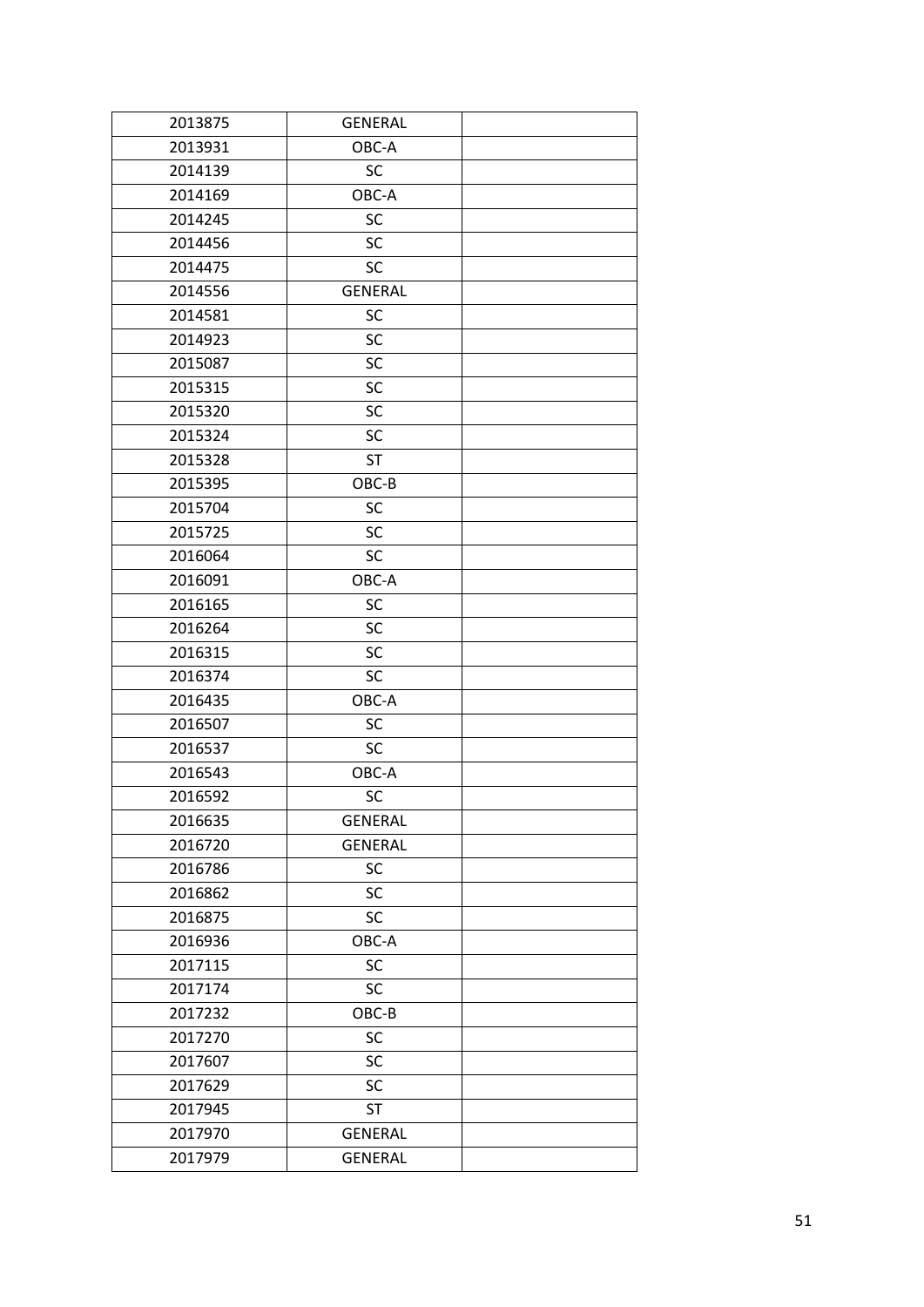| 2018360 | SC             |  |
|---------|----------------|--|
| 2018558 | <b>SC</b>      |  |
| 2018647 | OBC-A          |  |
| 2018673 | <b>ST</b>      |  |
| 2018723 | <b>SC</b>      |  |
| 2018756 | <b>GENERAL</b> |  |
| 2018786 | <b>SC</b>      |  |
| 2018931 | OBC-A          |  |
| 2019057 | OBC-A          |  |
| 2019247 | OBC-B          |  |
| 2019418 | <b>SC</b>      |  |
| 2019542 | <b>SC</b>      |  |
| 2019752 | <b>SC</b>      |  |
| 2019914 | OBC-B          |  |
| 2019980 | OBC-A          |  |
| 2019983 | OBC-A          |  |
| 2019996 | <b>GENERAL</b> |  |
| 2020041 | <b>SC</b>      |  |
| 2020209 | OBC-A          |  |
| 2020299 | OBC-A          |  |
| 2020503 | <b>ST</b>      |  |
| 2020544 | <b>SC</b>      |  |
| 2020562 | <b>SC</b>      |  |
| 2020627 | <b>SC</b>      |  |
| 2020686 | OBC-B          |  |
| 2020716 | <b>GENERAL</b> |  |
| 2020772 | <b>SC</b>      |  |
| 2020850 | <b>GENERAL</b> |  |
| 2020996 | SC             |  |
| 2020998 | <b>GENERAL</b> |  |
| 2021006 | <b>GENERAL</b> |  |
| 2021086 | OBC-A          |  |
| 2021132 | SC             |  |
| 2021139 | <b>SC</b>      |  |
| 2021185 | <b>GENERAL</b> |  |
| 2021194 | SC             |  |
| 2021280 | SC             |  |
| 2021335 | SC             |  |
| 2021336 | <b>GENERAL</b> |  |
| 2021408 | <b>SC</b>      |  |
| 2021412 | <b>ST</b>      |  |
| 2021500 | SC             |  |
| 2021532 | $OBC-B$        |  |
| 2021536 | OBC-A          |  |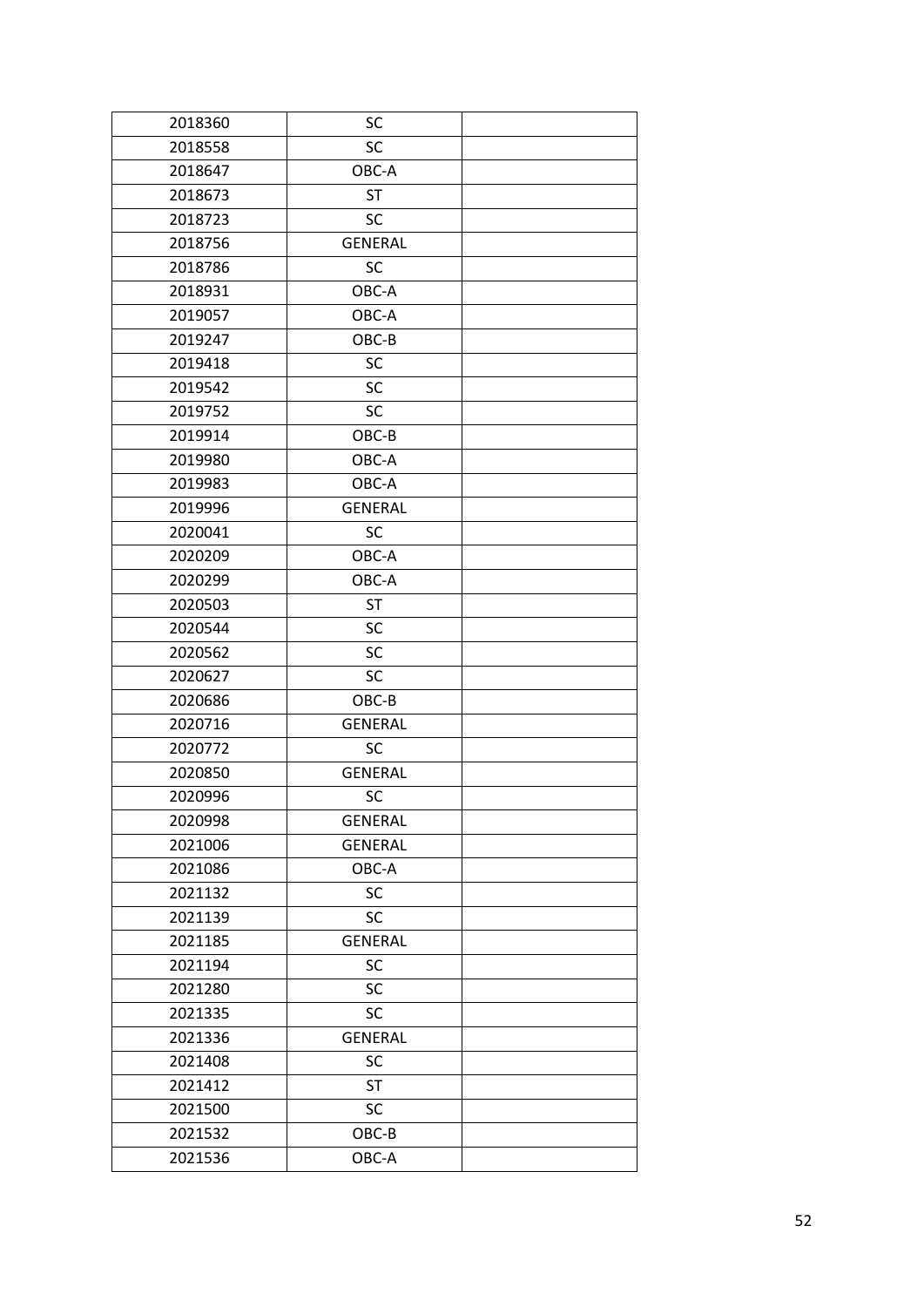| 2021631 | SC             |  |
|---------|----------------|--|
| 2021674 | OBC-A          |  |
| 2021687 | <b>SC</b>      |  |
| 2021772 | OBC-A          |  |
| 2021832 | <b>SC</b>      |  |
| 2021859 | <b>ST</b>      |  |
| 2021868 | SC             |  |
| 2021971 | SC             |  |
| 2022013 | <b>SC</b>      |  |
| 2022019 | OBC-B          |  |
| 2022168 | SC             |  |
| 2022171 | <b>SC</b>      |  |
| 2022308 | <b>SC</b>      |  |
| 2022333 | <b>SC</b>      |  |
| 2022451 | OBC-A          |  |
| 2022633 | OBC-A          |  |
| 2022736 | <b>SC</b>      |  |
| 2022917 | OBC-B          |  |
| 2023203 | <b>SC</b>      |  |
| 2023221 | OBC-A          |  |
| 2023231 | <b>SC</b>      |  |
| 2023456 | <b>GENERAL</b> |  |
| 2023555 | <b>GENERAL</b> |  |
| 2023602 | OBC-B          |  |
| 2023618 | <b>SC</b>      |  |
| 2023627 | OBC-B          |  |
| 2023780 | <b>GENERAL</b> |  |
| 2023860 | <b>SC</b>      |  |
| 2024198 | <b>SC</b>      |  |
| 2024220 | OBC-A          |  |
| 2024297 | OBC-A          |  |
| 2024465 | OBC-A          |  |
| 2024578 | SC             |  |
| 2024706 | SC             |  |
| 2024786 | SC             |  |
| 2024876 | SC             |  |
| 2025119 | SC             |  |
| 2025399 | OBC-A          |  |
| 2025623 | <b>GENERAL</b> |  |
| 2025851 | <b>SC</b>      |  |
| 2025907 | SC             |  |
| 2025945 | SC             |  |
| 2026057 | SC             |  |
| 2026126 | SC             |  |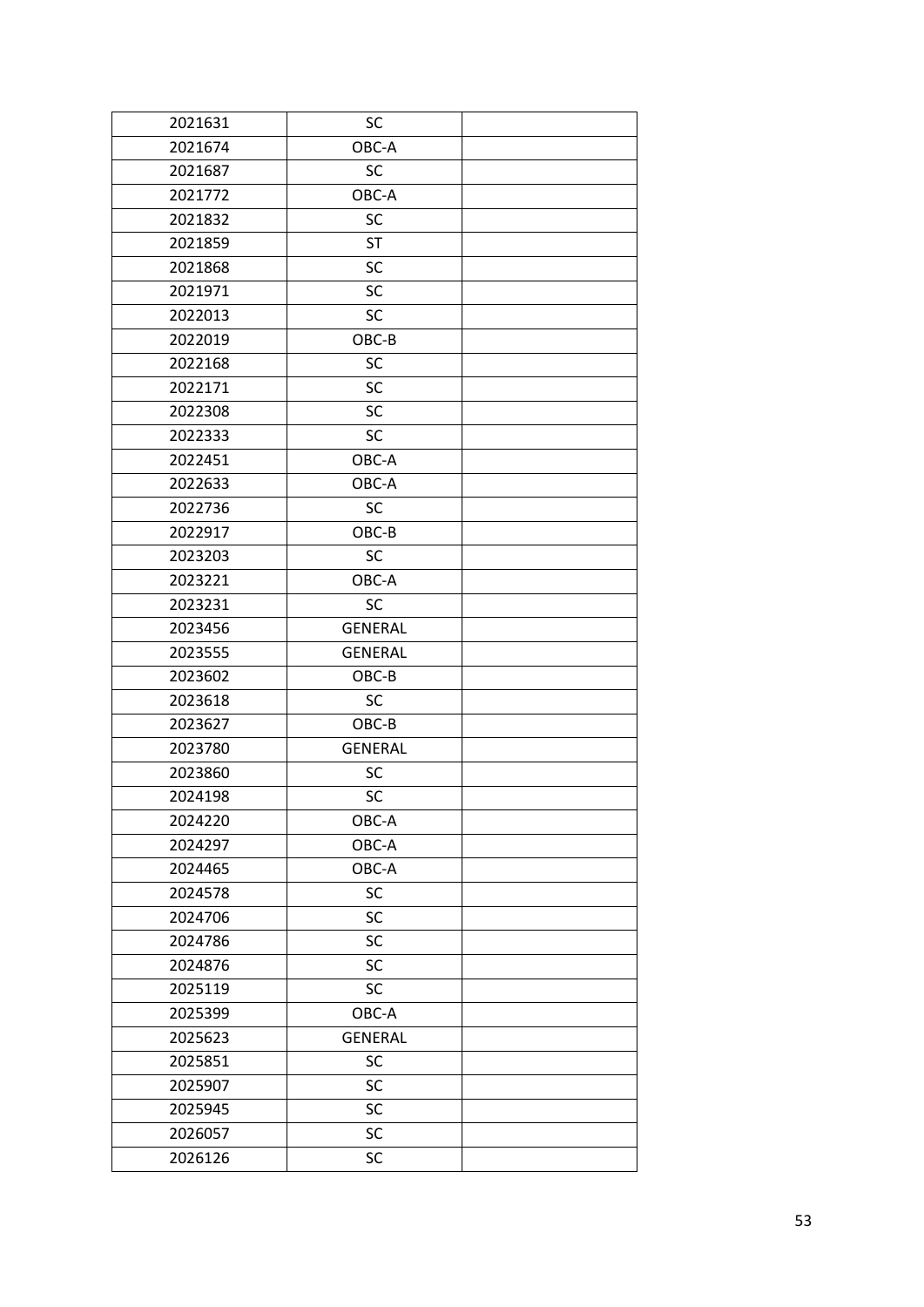| 2026232 | SC             |             |
|---------|----------------|-------------|
| 2026249 | OBC-A          |             |
| 2026311 | <b>SC</b>      |             |
| 2026494 | <b>GENERAL</b> |             |
| 2026689 | <b>SC</b>      |             |
| 2026914 | OBC-B          |             |
| 2027189 | <b>SC</b>      |             |
| 2027279 | OBC-A          |             |
| 2027449 | <b>GENERAL</b> |             |
| 2027502 | <b>GENERAL</b> |             |
| 2027775 | OBC-A          |             |
| 2027790 | OBC-A          |             |
| 2027905 | <b>GENERAL</b> |             |
| 2028203 | <b>SC</b>      |             |
| 2028209 | <b>SC</b>      |             |
| 2028583 | <b>GENERAL</b> |             |
| 2028696 | OBC-A          |             |
| 2028744 | <b>SC</b>      |             |
| 2028983 | <b>GENERAL</b> | <b>EXSM</b> |
| 2029142 | <b>SC</b>      |             |
| 2029262 | <b>SC</b>      |             |
| 2029370 | <b>ST</b>      |             |
| 2029441 | SC             |             |
| 2029688 | OBC-A          |             |
| 2029798 | $OBC-B$        |             |
| 2029940 | <b>GENERAL</b> |             |
| 2029947 | <b>SC</b>      |             |
| 2030022 | OBC-A          |             |
| 2030087 | <b>ST</b>      |             |
| 2030298 | OBC-A          |             |
| 2030303 | SC             |             |
| 2030336 | <b>GENERAL</b> |             |
| 2030378 | <b>SC</b>      |             |
| 2100141 | OBC-A          |             |
| 2100238 | OBC-A          |             |
| 2100513 | SC             |             |
| 2101034 | SC             |             |
| 2101161 | SC             |             |
| 2101461 | OBC-A          |             |
| 2101976 | OBC-A          |             |
| 2102268 | SC             |             |
| 2102343 | SC             |             |
| 2102444 | <b>ST</b>      |             |
| 2102446 | SC             |             |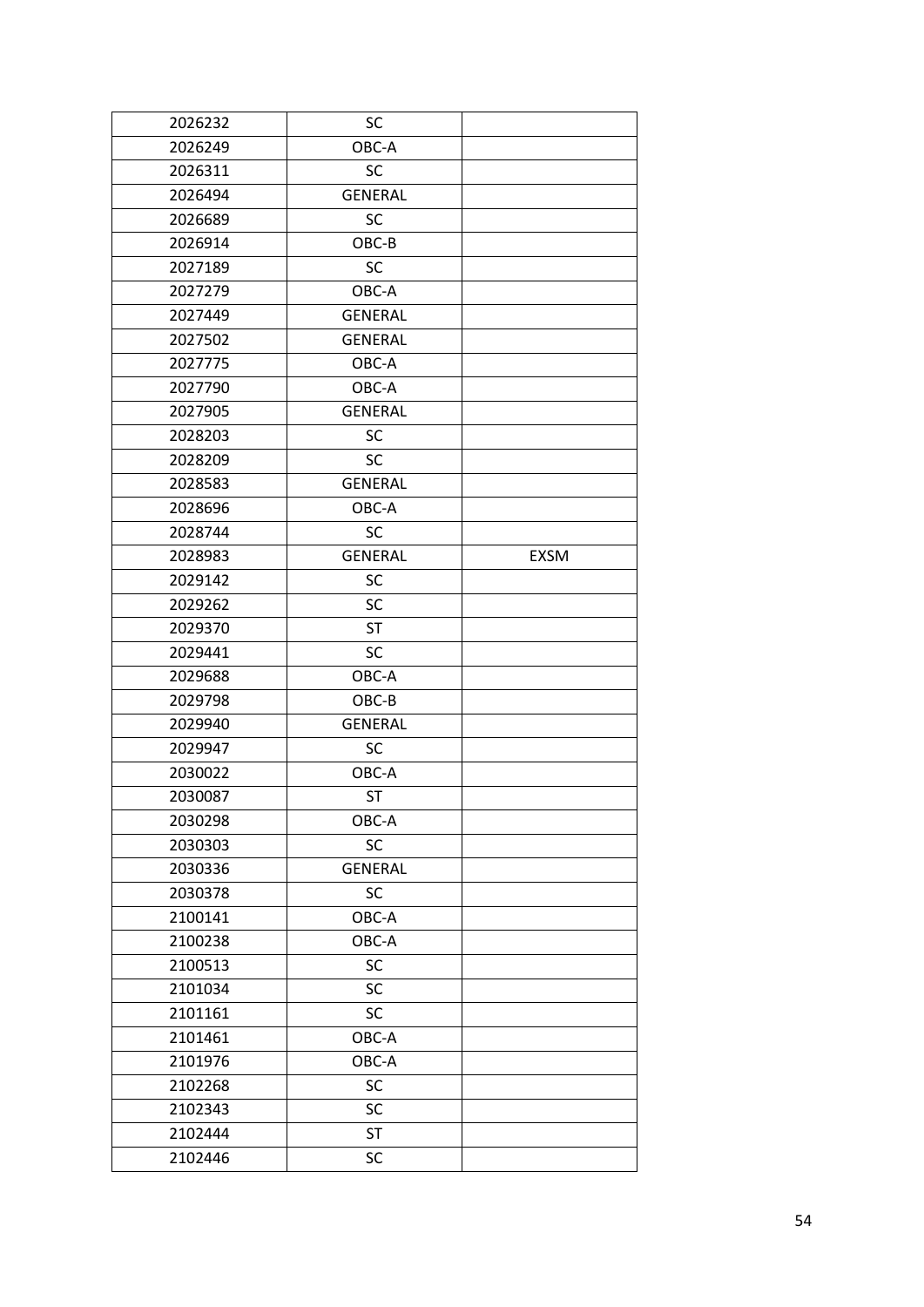| 2102540 | SC             |             |
|---------|----------------|-------------|
| 2102780 | OBC-B          |             |
| 2102827 | <b>GENERAL</b> |             |
| 2102877 | OBC-A          |             |
| 2102899 | OBC-B          |             |
| 2102990 | <b>ST</b>      |             |
| 2103039 | SC             |             |
| 2103052 | SC             |             |
| 2103124 | SC             |             |
| 2103224 | OBC-A          |             |
| 2103322 | OBC-A          |             |
| 2103383 | <b>GENERAL</b> | <b>EXSM</b> |
| 2103526 | SC             |             |
| 2103631 | OBC-A          |             |
| 2103639 | OBC-B          |             |
| 2103654 | SC             |             |
| 2103823 | OBC-A          |             |
| 2103856 | OBC-A          |             |
| 2104014 | OBC-A          |             |
| 2104294 | OBC-B          |             |
| 2104310 | OBC-A          |             |
| 2104324 | OBC-A          |             |
| 2104444 | <b>GENERAL</b> |             |
| 2104534 | OBC-B          |             |
| 2104685 | SC             |             |
| 2104972 | SC             |             |
| 2104993 | SC             |             |
| 2104999 | OBC-B          |             |
| 2105013 | OBC-A          |             |
| 2105117 | SC             |             |
| 2105156 | SC             |             |
| 2105289 | OBC-A          |             |
| 2105539 | SC             |             |
| 2105586 | SC             |             |
| 2105715 | OBC-A          |             |
| 2105731 | <b>GENERAL</b> |             |
| 2105739 | <b>GENERAL</b> |             |
| 2105766 | OBC-B          |             |
| 2105778 | <b>GENERAL</b> |             |
| 2105891 | <b>SC</b>      |             |
| 2106027 | SC             |             |
| 2106058 | SC             |             |
| 2106189 | SC             |             |
| 2106225 | SC             |             |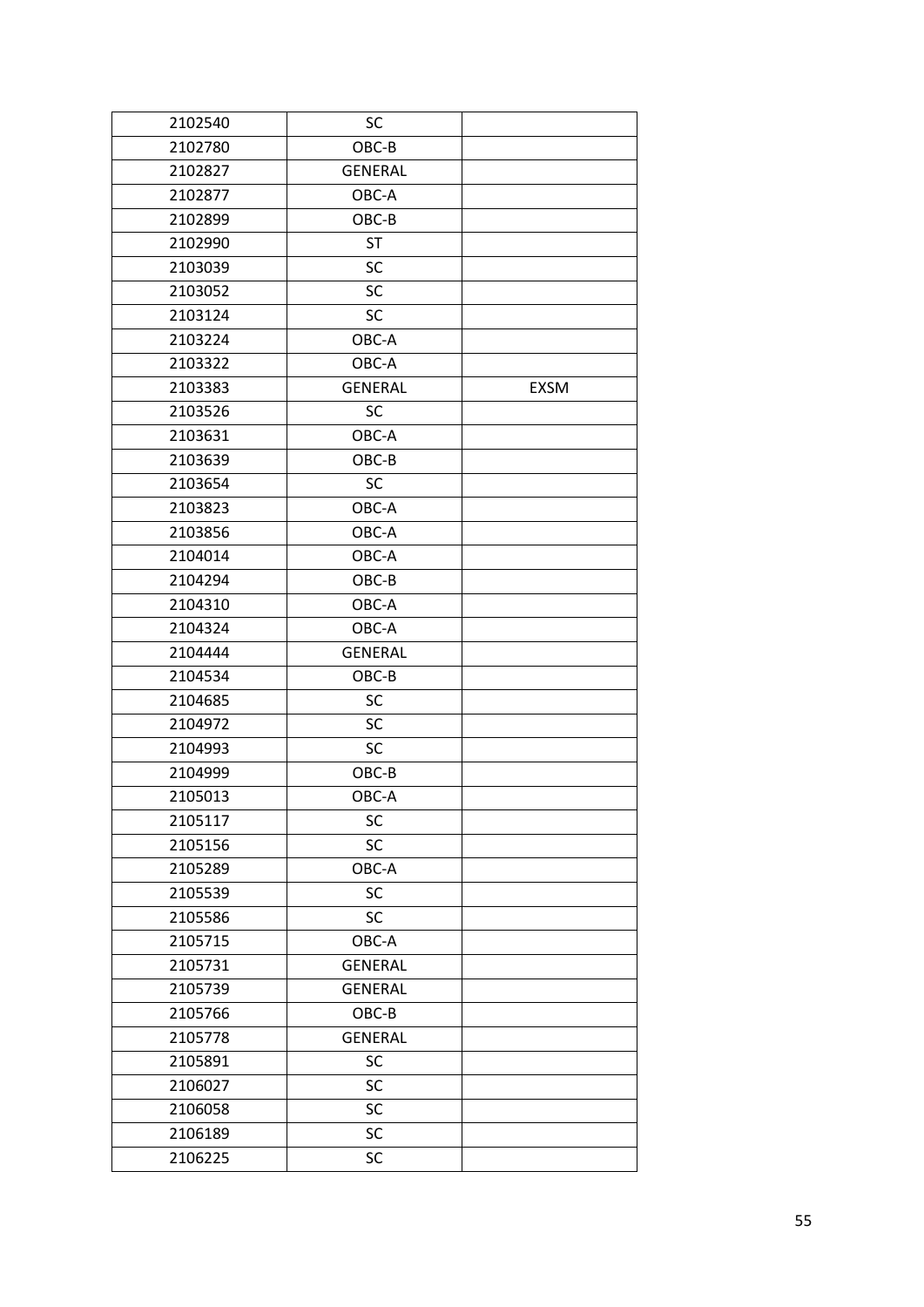| 2106563 | SC             |  |
|---------|----------------|--|
| 2106731 | <b>SC</b>      |  |
| 2106753 | OBC-A          |  |
| 2106947 | OBC-A          |  |
| 2107023 | OBC-A          |  |
| 2107189 | OBC-B          |  |
| 2107254 | OBC-A          |  |
| 2107272 | OBC-A          |  |
| 2107564 | <b>SC</b>      |  |
| 2107599 | OBC-A          |  |
| 2108013 | SC             |  |
| 2108100 | SC             |  |
| 2108136 | SC             |  |
| 2108139 | SC             |  |
| 2108235 | SC             |  |
| 2108294 | SC             |  |
| 2108321 | SC             |  |
| 2108342 | <b>GENERAL</b> |  |
| 2108409 | SC             |  |
| 2108472 | SC             |  |
| 2108583 | SC             |  |
| 2108618 | SC             |  |
| 2108620 | <b>ST</b>      |  |
| 2109059 | SC             |  |
| 2109062 | <b>SC</b>      |  |
| 2109588 | OBC-A          |  |
| 2109930 | SC             |  |
| 2109974 | SC             |  |
| 2110053 | SC             |  |
| 2110356 | SC             |  |
| 2110543 | SC             |  |
| 2110634 | SC             |  |
| 2110730 | $OBC-B$        |  |
| 2110852 | OBC-B          |  |
| 2111089 | <b>SC</b>      |  |
| 2111117 | OBC-A          |  |
| 2111207 | OBC-A          |  |
| 2111237 | OBC-A          |  |
| 2111491 | OBC-A          |  |
| 2111577 | <b>SC</b>      |  |
| 2111594 | <b>GENERAL</b> |  |
| 2111732 | SC             |  |
| 2111847 | SC             |  |
| 2111913 | SC             |  |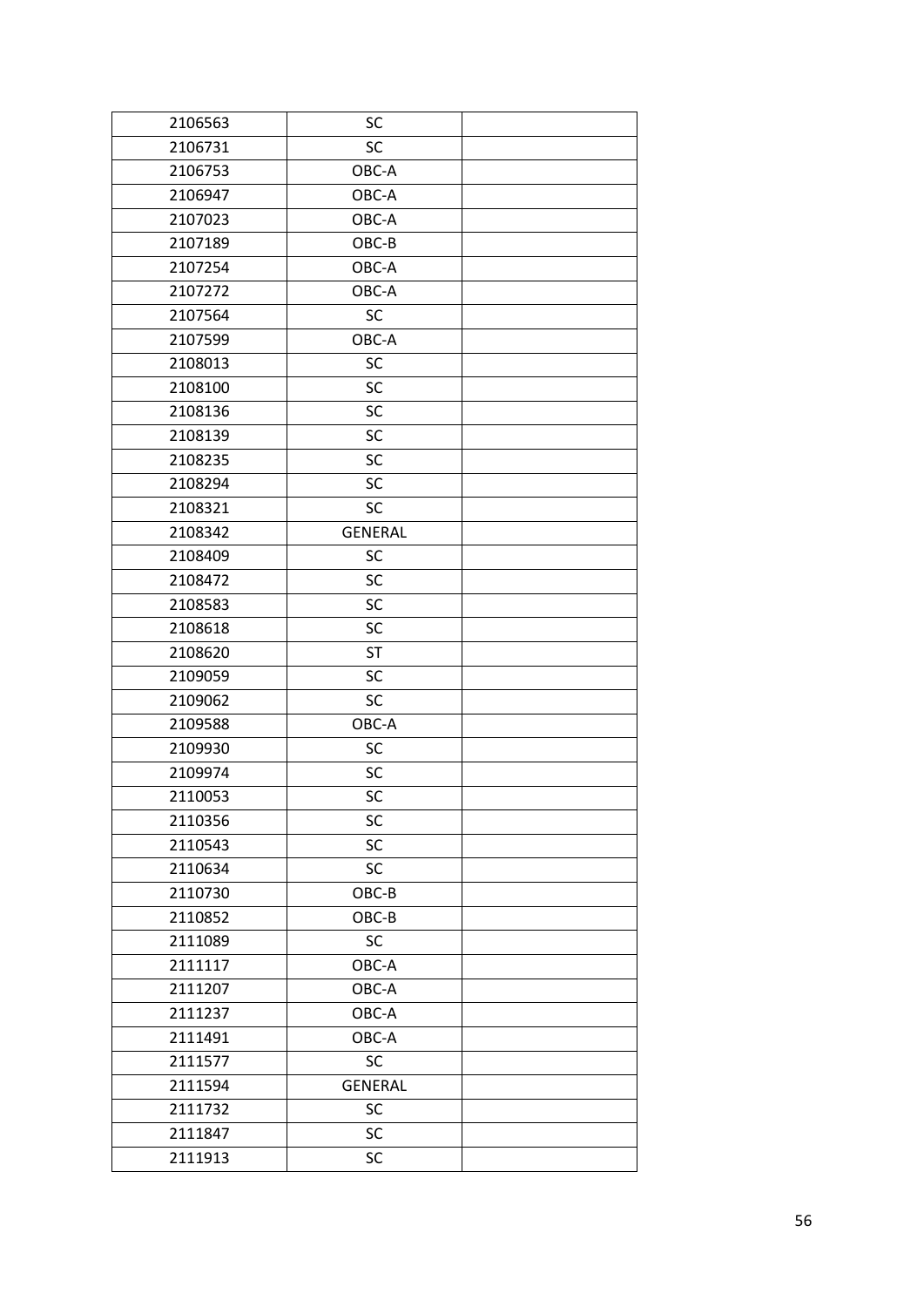| 2111993 | SC             |             |
|---------|----------------|-------------|
| 2112004 | <b>SC</b>      |             |
| 2112098 | OBC-A          |             |
| 2112107 | OBC-A          |             |
| 2112136 | SC             |             |
| 2112230 | SC             |             |
| 2112255 | SC             |             |
| 2112279 | <b>SC</b>      |             |
| 2112315 | OBC-A          |             |
| 2112336 | OBC-B          |             |
| 2112385 | OBC-A          |             |
| 2112494 | OBC-A          |             |
| 2112547 | OBC-A          |             |
| 2112553 | <b>SC</b>      |             |
| 2112580 | <b>SC</b>      |             |
| 2112609 | OBC-B          |             |
| 2112649 | <b>SC</b>      |             |
| 2112661 | <b>SC</b>      |             |
| 2112664 | <b>GENERAL</b> |             |
| 2112701 | OBC-A          |             |
| 2112896 | <b>SC</b>      |             |
| 2113103 | <b>SC</b>      |             |
| 2113133 | OBC-A          |             |
| 2113227 | SC             |             |
| 2113273 | <b>SC</b>      | <b>MSP</b>  |
| 2113416 | <b>SC</b>      |             |
| 2113517 | OBC-A          |             |
| 2113973 | OBC-A          |             |
| 2114050 | OBC-B          |             |
| 2114381 | OBC-A          |             |
| 2114770 | <b>ST</b>      |             |
| 2114772 | OBC-A          |             |
| 2114854 | SC             |             |
| 2114873 | SC             |             |
| 2114883 | SC             |             |
| 2114908 | SC             |             |
| 2115121 | OBC-A          |             |
| 2115260 | SC             |             |
| 2115383 | <b>SC</b>      |             |
| 2115398 | OBC-A          |             |
| 2115407 | SC             |             |
| 2115666 | OBC-A          |             |
| 2115777 | OBC-A          |             |
| 2115842 | OBC-B          | <b>EXSM</b> |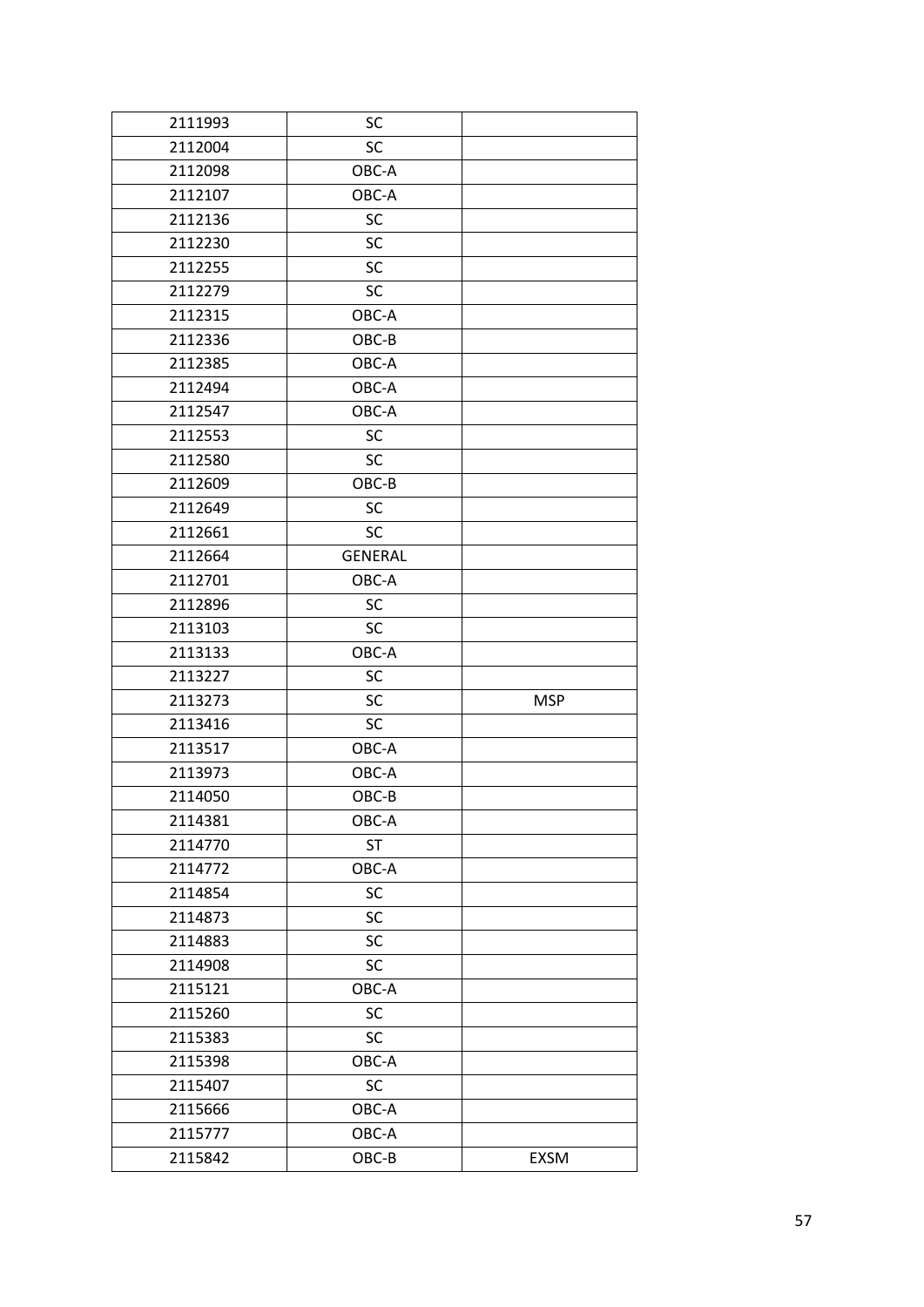| 2115931 | OBC-A          |            |
|---------|----------------|------------|
| 2116201 | SC             |            |
| 2116325 | <b>GENERAL</b> |            |
| 2116369 | <b>SC</b>      |            |
| 2116480 | <b>GENERAL</b> |            |
| 2116661 | SC             |            |
| 2116696 | SC             |            |
| 2116989 | SC             |            |
| 2116991 | SC             |            |
| 2117329 | OBC-A          |            |
| 2117371 | <b>GENERAL</b> | <b>MSP</b> |
| 2117449 | OBC-A          |            |
| 2117451 | SC             |            |
| 2117605 | <b>SC</b>      |            |
| 2117623 | OBC-A          |            |
| 2117680 | OBC-A          |            |
| 2117744 | OBC-A          |            |
| 2117749 | <b>SC</b>      |            |
| 2117771 | OBC-A          |            |
| 2117922 | <b>SC</b>      |            |
| 2117947 | <b>ST</b>      |            |
| 2118089 | OBC-A          |            |
| 2118226 | SC             |            |
| 2118238 | SC             |            |
| 2118248 | SC             |            |
| 2118292 | SC             |            |
| 2118462 | OBC-A          |            |
| 2118473 | SC             |            |
| 2118655 | OBC-B          |            |
| 2118783 | SC             |            |
| 2118811 | SC             |            |
| 2118841 | SC             |            |
| 2119077 | OBC-A          |            |
| 2119218 | SC             |            |
| 2119309 | SC             |            |
| 2119581 | SC             |            |
| 2119679 | OBC-B          |            |
| 2119753 | OBC-A          |            |
| 2119894 | OBC-B          |            |
| 2119921 | SC             |            |
| 2119974 | SC             |            |
| 2120017 | SC             |            |
| 2120070 | SC             |            |
| 2120142 | SC             |            |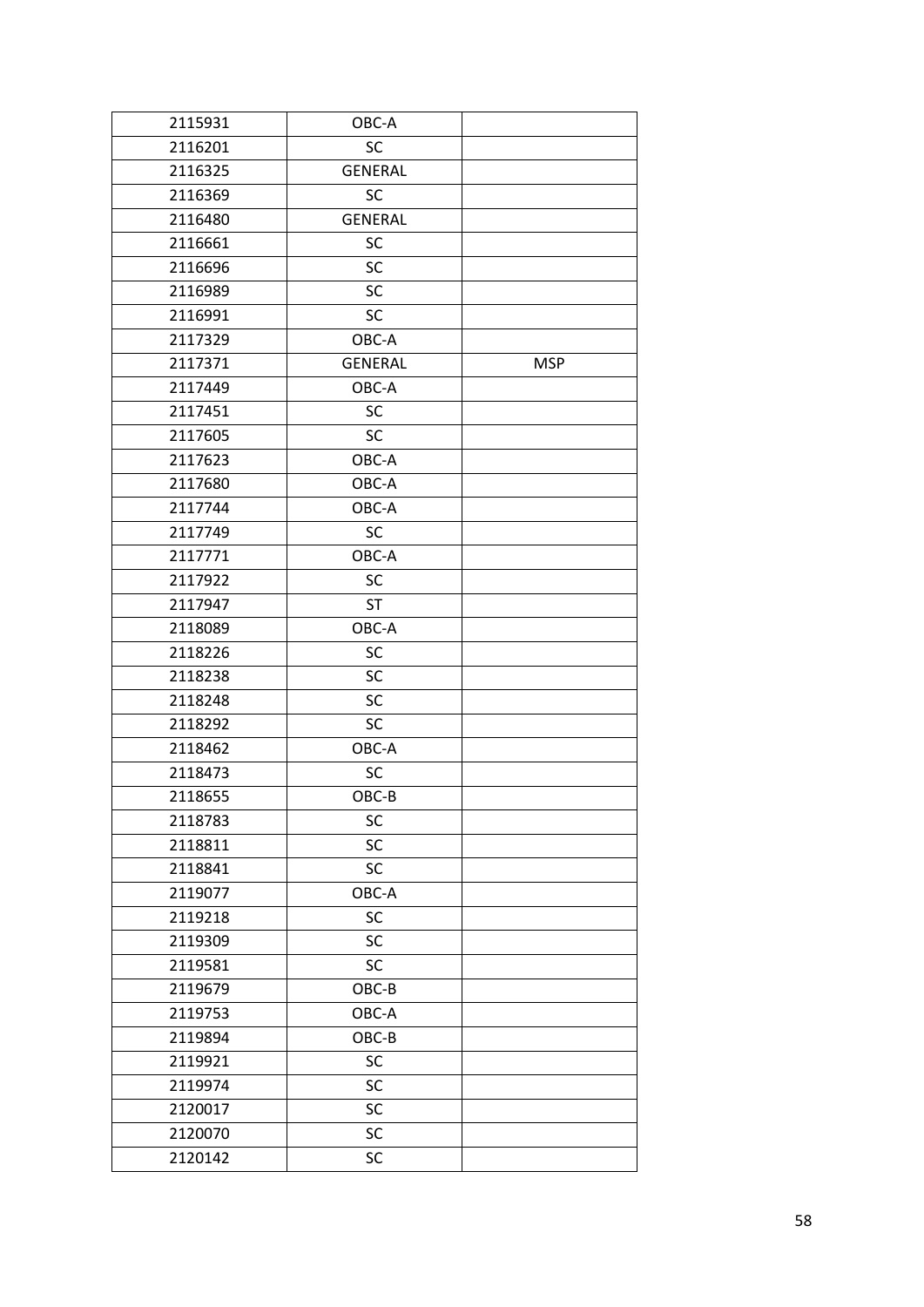| 2120321 | SC             |  |
|---------|----------------|--|
| 2120394 | OBC-A          |  |
| 2120398 | SC             |  |
| 2120406 | <b>SC</b>      |  |
| 2120443 | <b>SC</b>      |  |
| 2120518 | SC             |  |
| 2120548 | OBC-A          |  |
| 2120648 | SC             |  |
| 2120749 | SC             |  |
| 2120898 | SC             |  |
| 2121171 | OBC-A          |  |
| 2121187 | SC             |  |
| 2121249 | <b>SC</b>      |  |
| 2121285 | OBC-A          |  |
| 2121395 | OBC-A          |  |
| 2121435 | OBC-A          |  |
| 2121852 | SC             |  |
| 2121919 | <b>SC</b>      |  |
| 2122101 | OBC-B          |  |
| 2122269 | <b>SC</b>      |  |
| 2122277 | OBC-A          |  |
| 2122336 | <b>SC</b>      |  |
| 2122339 | OBC-A          |  |
| 2122415 | OBC-A          |  |
| 2122508 | SC             |  |
| 2122611 | <b>SC</b>      |  |
| 2122694 | SC             |  |
| 2122766 | SC             |  |
| 2122787 | SC             |  |
| 2122797 | SC             |  |
| 2122958 | OBC-A          |  |
| 2122986 | SC             |  |
| 2122988 | $OBC-B$        |  |
| 2123186 | <b>GENERAL</b> |  |
| 2123304 | OBC-B          |  |
| 2123384 | SC             |  |
| 2123399 | OBC-A          |  |
| 2123603 | SC             |  |
| 2123627 | SC             |  |
| 2123636 | <b>ST</b>      |  |
| 2123663 | SC             |  |
| 2123760 | SC             |  |
| 2123773 | OBC-B          |  |
| 2123847 | SC             |  |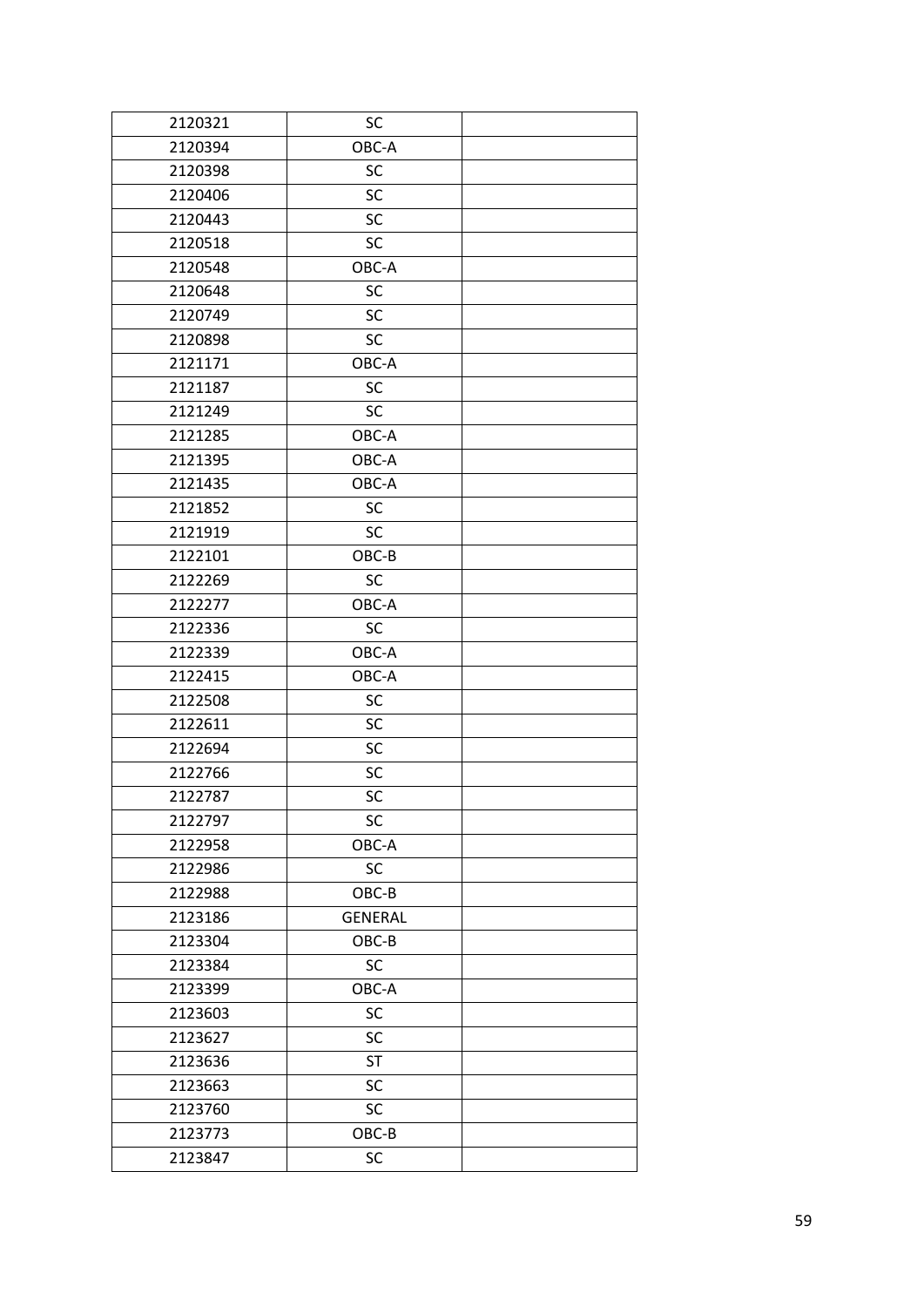| 2124076 | OBC-A          |  |
|---------|----------------|--|
| 2124214 | OBC-A          |  |
| 2124324 | OBC-A          |  |
| 2124425 | <b>SC</b>      |  |
| 2124513 | OBC-A          |  |
| 2124525 | OBC-A          |  |
| 2124712 | <b>SC</b>      |  |
| 2124993 | SC             |  |
| 2125018 | SC             |  |
| 2125444 | <b>SC</b>      |  |
| 2125560 | OBC-A          |  |
| 2125564 | OBC-B          |  |
| 2125793 | SC             |  |
| 2125922 | OBC-A          |  |
| 2125934 | OBC-A          |  |
| 2125946 | OBC-A          |  |
| 2126427 | OBC-A          |  |
| 2126606 | OBC-B          |  |
| 2126764 | OBC-A          |  |
| 2127256 | SC             |  |
| 2127289 | <b>SC</b>      |  |
| 2127474 | <b>ST</b>      |  |
| 2127509 | <b>GENERAL</b> |  |
| 2127552 | OBC-A          |  |
| 2127602 | <b>SC</b>      |  |
| 2127612 | OBC-A          |  |
| 2127820 | <b>SC</b>      |  |
| 2127888 | <b>GENERAL</b> |  |
| 2127935 | SC             |  |
| 2127957 | OBC-A          |  |
| 2128041 | SC             |  |
| 2128095 | SC             |  |
| 2128153 | OBC-A          |  |
| 2128312 | OBC-A          |  |
| 2128479 | OBC-A          |  |
| 2128563 | SC             |  |
| 2128567 | <b>SC</b>      |  |
| 2128877 | OBC-A          |  |
| 2129099 | SC             |  |
| 2129201 | <b>GENERAL</b> |  |
| 2129389 | OBC-A          |  |
| 2129394 | SC             |  |
| 2129803 | OBC-A          |  |
| 2129814 | SC             |  |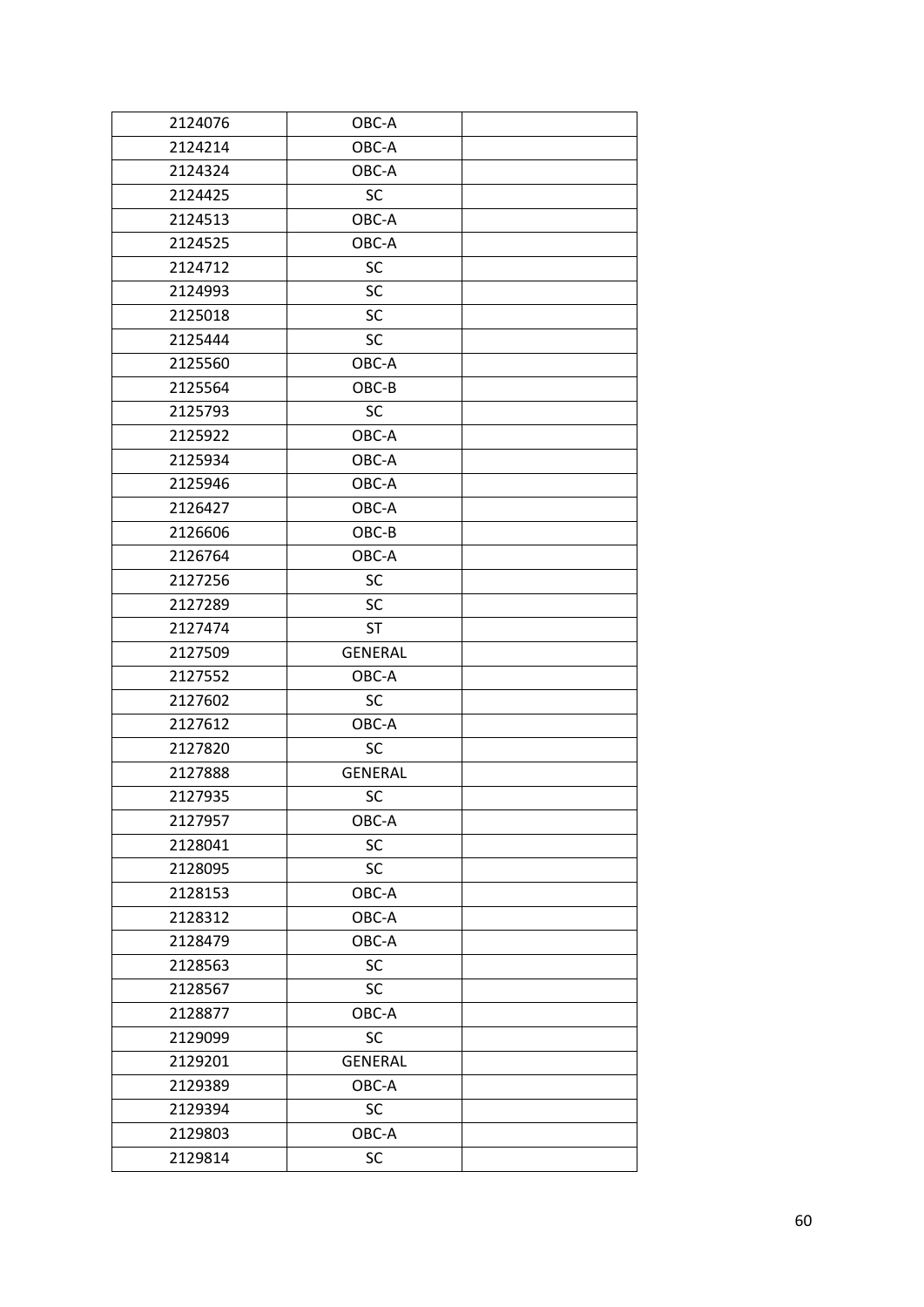| 2129846 | <b>GENERAL</b> |  |
|---------|----------------|--|
| 2129867 | OBC-A          |  |
| 2129897 | OBC-A          |  |
| 2129989 | OBC-A          |  |
| 2130000 | <b>GENERAL</b> |  |
| 2130012 | SC             |  |
| 2130042 | <b>SC</b>      |  |
| 2130094 | <b>SC</b>      |  |
| 2130347 | OBC-A          |  |
| 2130355 | SC             |  |
| 2130459 | <b>SC</b>      |  |
| 2130493 | OBC-A          |  |
| 2130793 | SC             |  |
| 2130982 | SC             |  |
| 2131151 | SC             |  |
| 2131175 | <b>SC</b>      |  |
| 2131368 | <b>SC</b>      |  |
| 2131523 | <b>SC</b>      |  |
| 2131751 | <b>GENERAL</b> |  |
| 2131836 | <b>SC</b>      |  |
| 2132191 | OBC-A          |  |
| 2132294 | OBC-A          |  |
| 2132357 | OBC-A          |  |
| 2132716 | <b>SC</b>      |  |
| 2132772 | <b>GENERAL</b> |  |
| 2132911 | OBC-A          |  |
| 2133009 | SC             |  |
| 2133013 | <b>SC</b>      |  |
| 2133042 | OBC-A          |  |
| 2133101 | SC             |  |
| 2200647 | SC             |  |
| 2200814 | SC             |  |
| 2201320 | $OBC-B$        |  |
| 2201362 | OBC-A          |  |
| 2201719 | SC             |  |
| 2202119 | SC             |  |
| 2202257 | SC             |  |
| 2204005 | SC             |  |
| 2204259 | OBC-A          |  |
| 2204895 | <b>SC</b>      |  |
| 2205002 | SC             |  |
| 2205426 | SC             |  |
| 2205951 | SC             |  |
| 2206155 | SC             |  |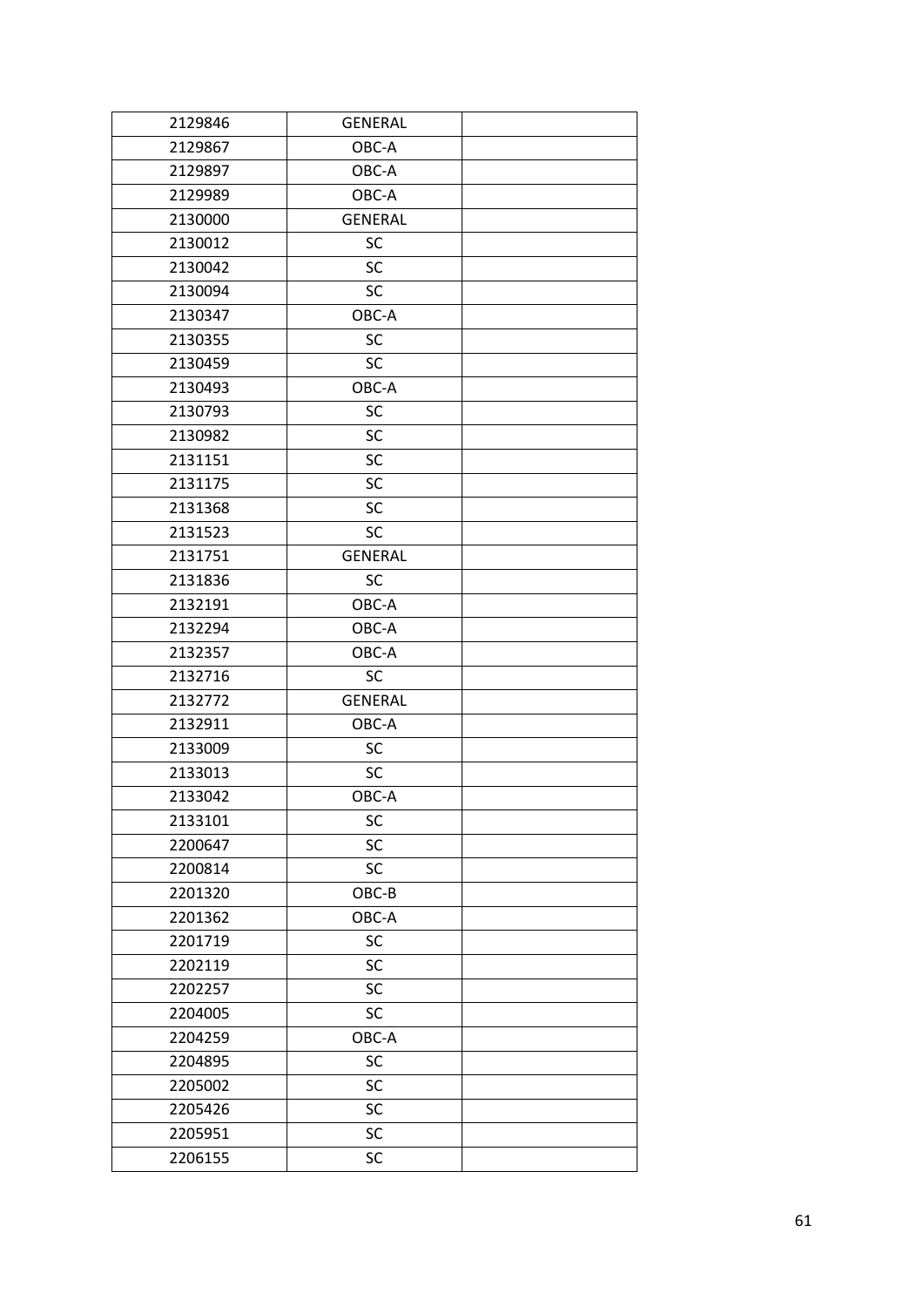| SC             |  |
|----------------|--|
| SC             |  |
| <b>SC</b>      |  |
| SC             |  |
| <b>SC</b>      |  |
| SC             |  |
| <b>ST</b>      |  |
| SC             |  |
| SC             |  |
| SC             |  |
| <b>SC</b>      |  |
| <b>SC</b>      |  |
| OBC-B          |  |
| SC             |  |
| <b>SC</b>      |  |
| <b>SC</b>      |  |
| OBC-A          |  |
| <b>SC</b>      |  |
| <b>SC</b>      |  |
| SC             |  |
| SC             |  |
| OBC-A          |  |
| OBC-A          |  |
| OBC-A          |  |
| <b>SC</b>      |  |
| OBC-A          |  |
| SC             |  |
| <b>SC</b>      |  |
| SC             |  |
| $OBC-B$        |  |
| SC             |  |
| <b>GENERAL</b> |  |
| SC             |  |
| SC             |  |
| SC             |  |
| SC             |  |
| SC             |  |
| OBC-A          |  |
| SC             |  |
| OBC-A          |  |
|                |  |
| SC             |  |
| SC             |  |
| <b>GENERAL</b> |  |
|                |  |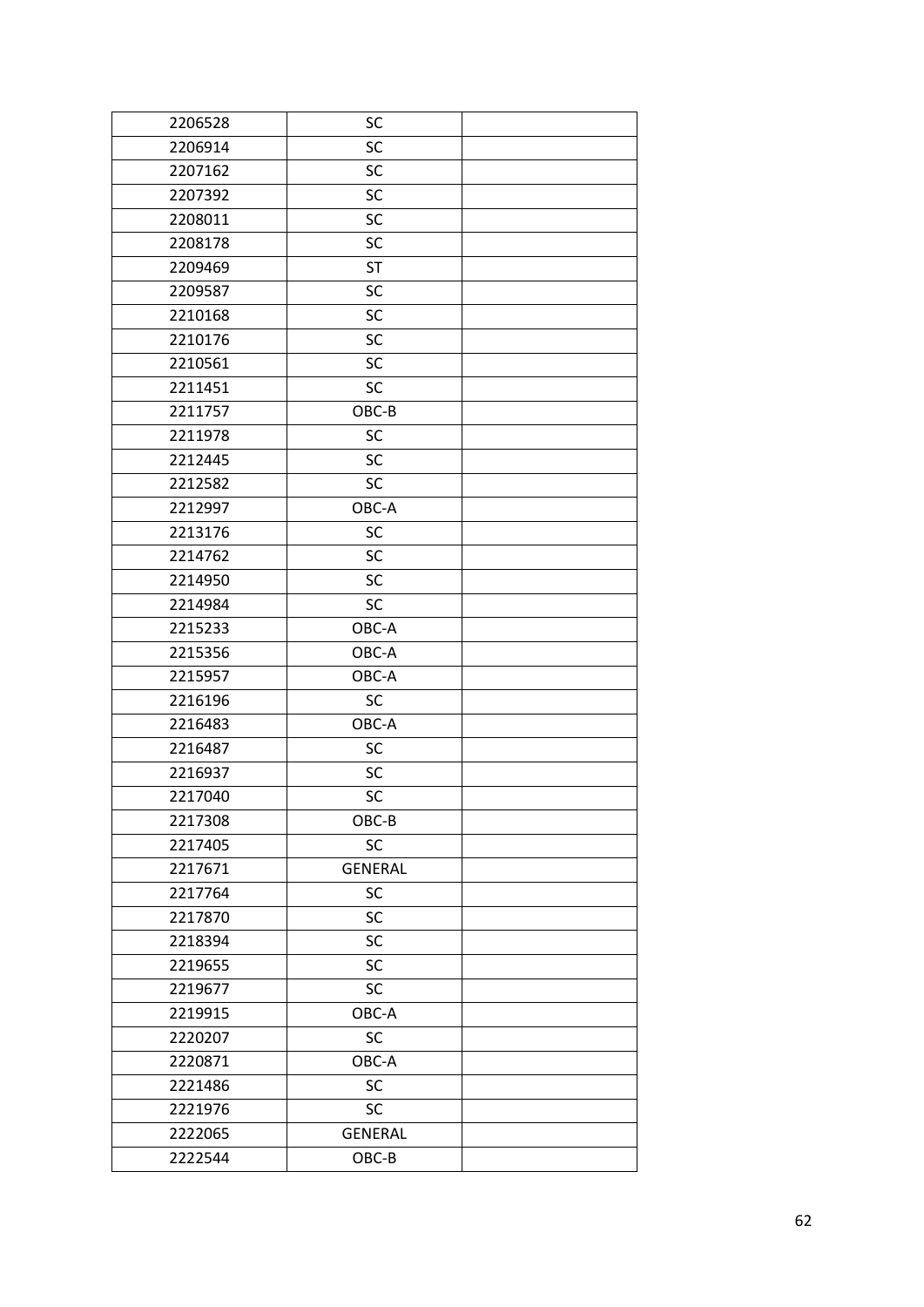| 2223437 | SC             |             |
|---------|----------------|-------------|
| 2223826 | OBC-A          |             |
| 2223950 | SC             |             |
| 2225272 | SC             |             |
| 2225432 | SC             |             |
| 2225920 | SC             |             |
| 2227266 | SC             |             |
| 2227366 | SC             |             |
| 2227706 | SC             |             |
| 2229064 | SC             |             |
| 2229368 | OBC-A          |             |
| 2229884 | SC             |             |
| 2230363 | SC             |             |
| 2230452 | SC             |             |
| 2231311 | SC             |             |
| 2232361 | <b>SC</b>      |             |
| 2232438 | OBC-A          |             |
| 2232957 | OBC-A          |             |
| 2300450 | <b>SC</b>      |             |
| 2301017 | <b>ST</b>      |             |
| 2301048 | OBC-A          |             |
| 2301622 | SC             |             |
| 2301956 | SC             |             |
| 2302085 | SC             |             |
| 2302301 | OBC-A          |             |
| 2302861 | SC             |             |
| 2303479 | SC             |             |
| 2303594 | SC             |             |
| 2303649 | <b>ST</b>      |             |
| 2303762 | SC             |             |
| 2303792 | <b>GENERAL</b> |             |
| 2303851 | SC             |             |
| 2304384 | SC             |             |
| 2304394 | <b>ST</b>      |             |
| 2305395 | SC             |             |
| 2305506 | SC             | <b>EXSM</b> |
| 2305592 | OBC-A          |             |
| 2305937 | OBC-B          |             |
| 2306394 | SC             |             |
| 2306613 | SC             |             |
| 2306659 | SC             |             |
| 2307158 | SC             |             |
| 2307159 | OBC-B          |             |
| 2307502 | ST             |             |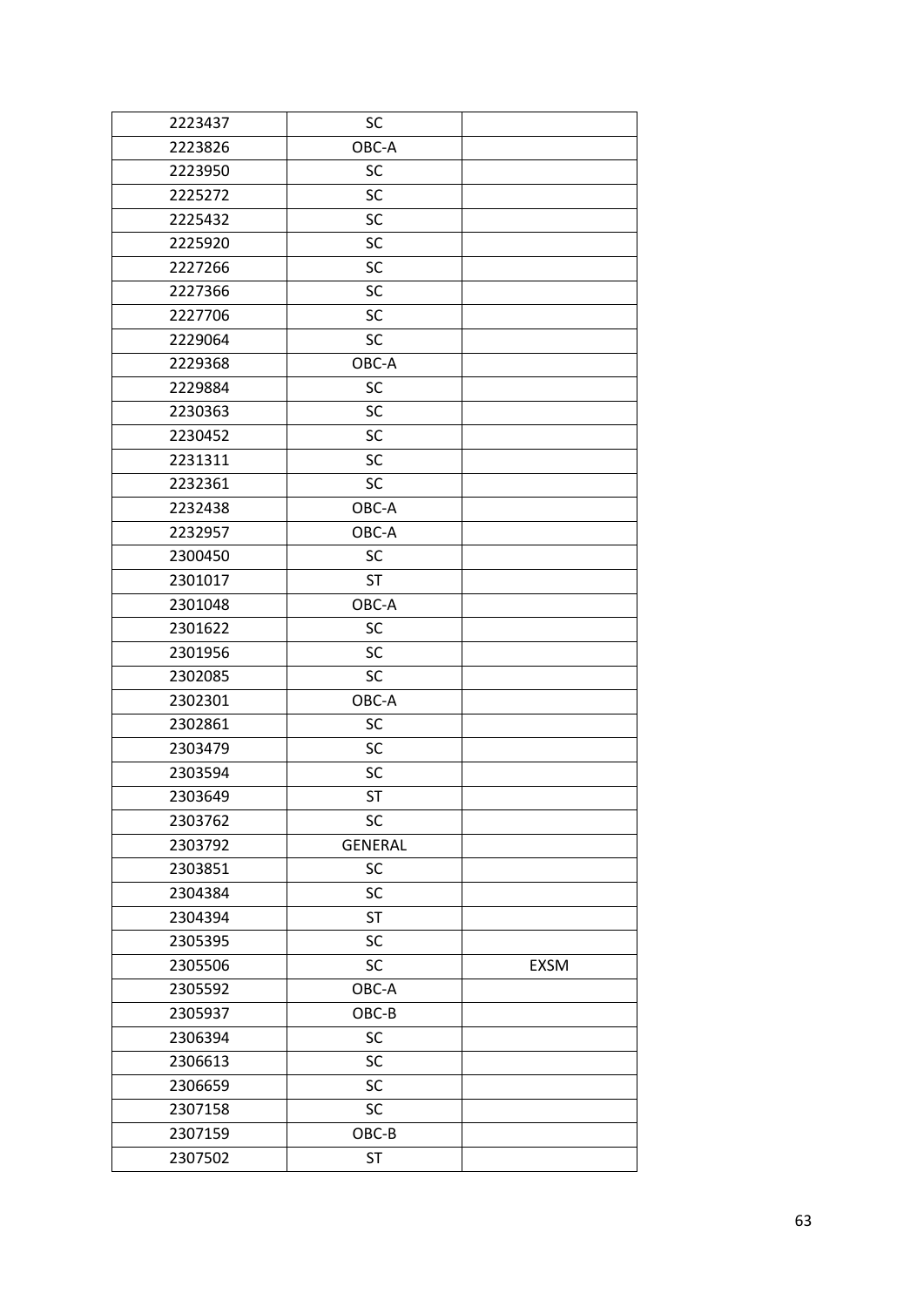| 2308049 | <b>ST</b>      |             |
|---------|----------------|-------------|
| 2310473 | OBC-A          |             |
| 2310577 | <b>ST</b>      |             |
| 2310610 | SC             |             |
| 2310750 | OBC-A          |             |
| 2310846 | SC             |             |
| 2310882 | OBC-A          |             |
| 2311750 | SC             |             |
| 2311917 | SC             |             |
| 2313002 | SC             |             |
| 2313427 | SC             |             |
| 2314294 | SC             |             |
| 2314328 | <b>GENERAL</b> | <b>EXSM</b> |
| 2314578 | SC             |             |
| 2315020 | <b>ST</b>      |             |
| 2315184 | <b>ST</b>      |             |
| 2315331 | SC             |             |
| 2315493 | SC             |             |
| 2315810 | SC             |             |
| 2316170 | SC             |             |
| 2316171 | SC             |             |
| 2318652 | <b>GENERAL</b> |             |
| 2319113 | <b>GENERAL</b> |             |
| 2319370 | <b>GENERAL</b> |             |
| 2319377 | SC             |             |
| 2319528 | <b>ST</b>      |             |
| 2320087 | SC             |             |
| 2320440 | SC             |             |
| 2321073 | SC             |             |
| 2321253 | SC             |             |
| 2321490 | OBC-B          |             |
| 2322086 | SC             |             |
| 2322115 | SC             |             |
| 2322508 | SC             |             |
| 2323112 | SC             |             |
| 2323133 | OBC-A          |             |
| 2323161 | SC             |             |
| 2323656 | SC             |             |
| 2323672 | SC             |             |
| 2323685 | <b>ST</b>      |             |
| 2323741 | SC             |             |
| 2400321 | SC             |             |
| 2400630 | OBC-A          |             |
| 2400806 | OBC-A          |             |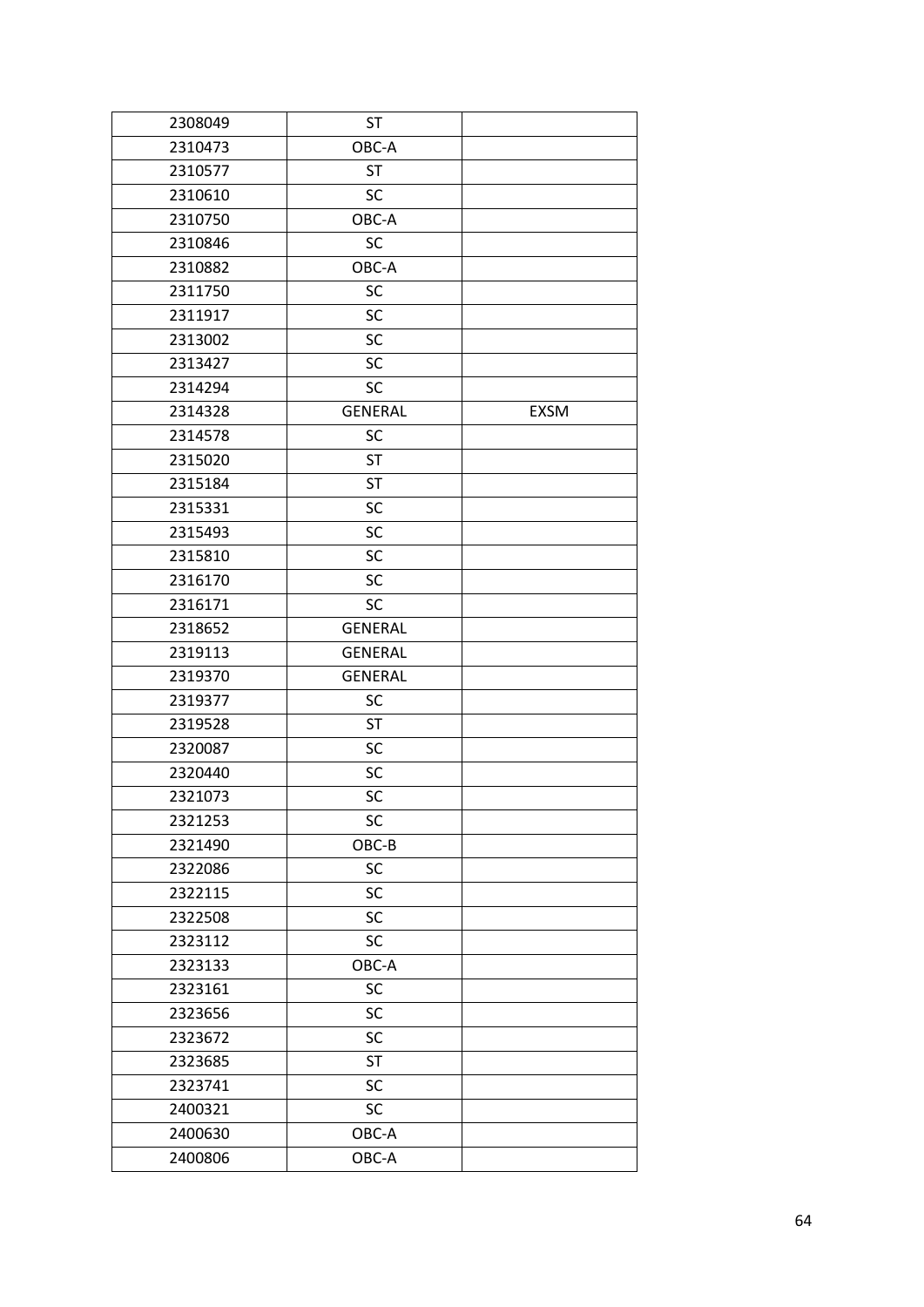| 2400953 | SC             |      |
|---------|----------------|------|
| 2403332 | <b>SC</b>      |      |
| 2403425 | OBC-A          |      |
| 2403476 | OBC-A          |      |
| 2404303 | <b>SC</b>      |      |
| 2404620 | <b>GENERAL</b> |      |
| 2405003 | <b>GENERAL</b> |      |
| 2405060 | <b>SC</b>      |      |
| 2405540 | <b>SC</b>      |      |
| 2405831 | <b>GENERAL</b> |      |
| 2405906 | <b>SC</b>      |      |
| 2406267 | OBC-A          |      |
| 2406526 | SC             |      |
| 2407054 | SC             |      |
| 2407318 | <b>SC</b>      |      |
| 2407356 | <b>SC</b>      |      |
| 2408921 | OBC-A          |      |
| 2409432 | <b>SC</b>      |      |
| 2409540 | OBC-B          |      |
| 2410573 | SC             |      |
| 2411098 | <b>SC</b>      |      |
| 2411453 | <b>SC</b>      |      |
| 2411458 | OBC-B          |      |
| 2411489 | OBC-A          |      |
| 2411760 | <b>ST</b>      |      |
| 2411967 | <b>SC</b>      |      |
| 2413014 | OBC-A          |      |
| 2413349 | OBC-B          |      |
| 2415492 | <b>GENERAL</b> |      |
| 2415529 | OBC-A          |      |
| 2415812 | <b>GENERAL</b> |      |
| 2416217 | SC             |      |
| 2416284 | SC             |      |
| 2417408 | OBC-A          |      |
| 2417581 | <b>GENERAL</b> |      |
| 2418430 | SC             |      |
| 2418812 | OBC-B          |      |
| 2419536 | SC             |      |
| 2420150 | <b>GENERAL</b> |      |
| 2421338 | <b>SC</b>      |      |
| 2421778 | OBC-A          |      |
| 2422135 | <b>GENERAL</b> | EXSM |
| 2422575 | SC             |      |
| 2423272 | $OBC-B$        |      |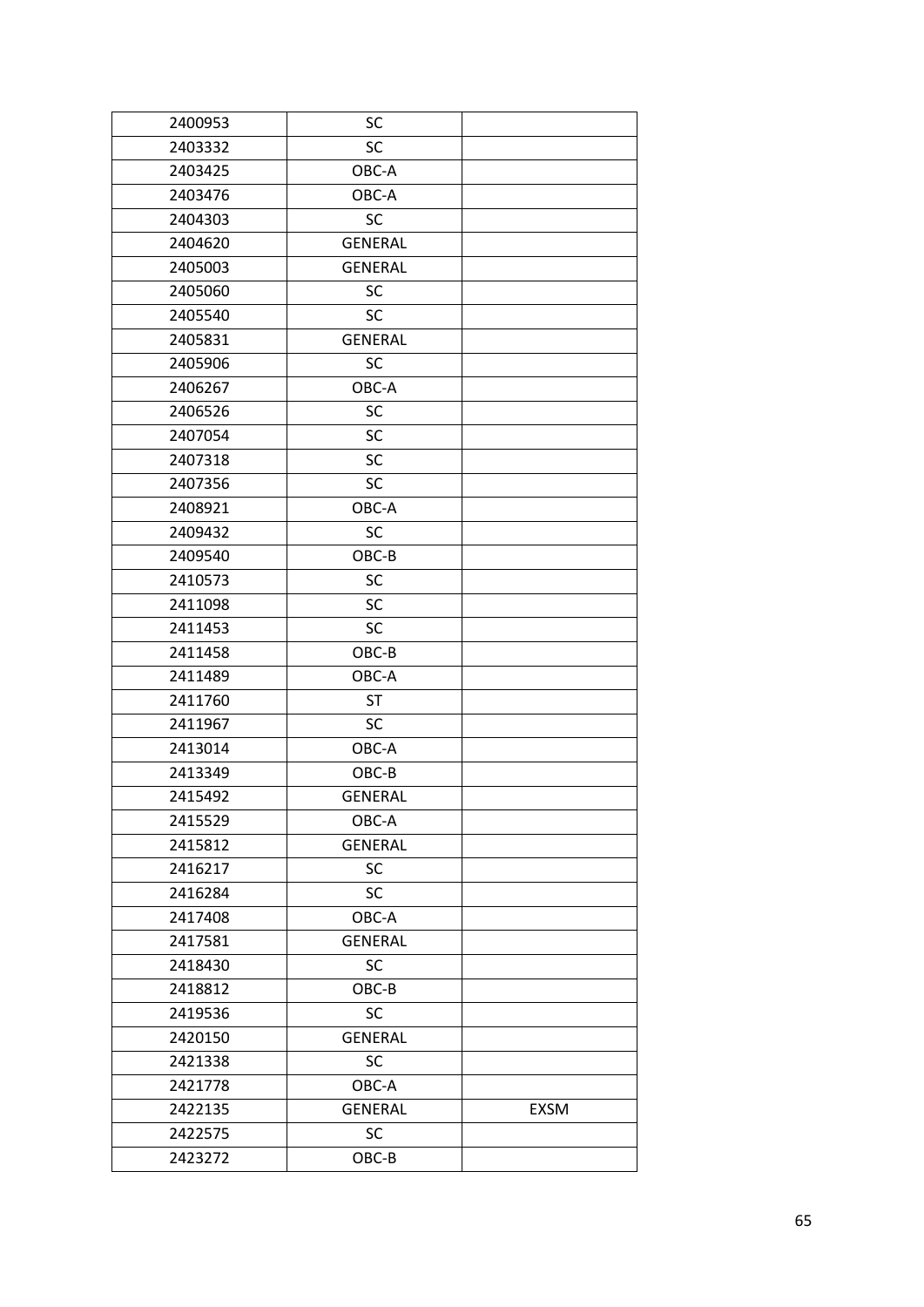| 2424174 | SC             |      |
|---------|----------------|------|
| 2424347 | <b>GENERAL</b> |      |
| 2424352 | <b>ST</b>      |      |
| 2424422 | SC             |      |
| 2424843 | <b>SC</b>      |      |
| 2425173 | OBC-A          |      |
| 2425609 | <b>SC</b>      |      |
| 2426479 | OBC-B          |      |
| 2426825 | <b>GENERAL</b> |      |
| 2426891 | <b>SC</b>      |      |
| 2427411 | <b>SC</b>      |      |
| 2427421 | <b>SC</b>      |      |
| 2428242 | SC             |      |
| 2428401 | <b>SC</b>      |      |
| 2428742 | <b>ST</b>      |      |
| 2428793 | <b>GENERAL</b> |      |
| 2429629 | <b>SC</b>      |      |
| 2430718 | <b>ST</b>      |      |
| 2431958 | <b>SC</b>      |      |
| 2432661 | <b>GENERAL</b> |      |
| 2433504 | <b>SC</b>      |      |
| 2436086 | <b>SC</b>      |      |
| 2436117 | <b>SC</b>      |      |
| 2436279 | <b>SC</b>      |      |
| 2437175 | <b>SC</b>      |      |
| 2437359 | OBC-B          |      |
| 2438749 | SC             |      |
| 2438827 | <b>SC</b>      |      |
| 2439366 | OBC-A          |      |
| 2439921 | OBC-A          |      |
| 2440166 | SC             |      |
| 2440332 | <b>SC</b>      |      |
| 2440772 | OBC-A          |      |
| 2440981 | OBC-A          |      |
| 2442062 | <b>SC</b>      |      |
| 2500156 | SC             |      |
| 2500806 | <b>GENERAL</b> |      |
| 2501587 | OBC-A          |      |
| 2501626 | $OBC-B$        |      |
| 2501922 | <b>SC</b>      |      |
| 2502202 | <b>GENERAL</b> |      |
| 2502820 | SC             |      |
| 2502978 | SC             |      |
| 2503748 | <b>GENERAL</b> | EXSM |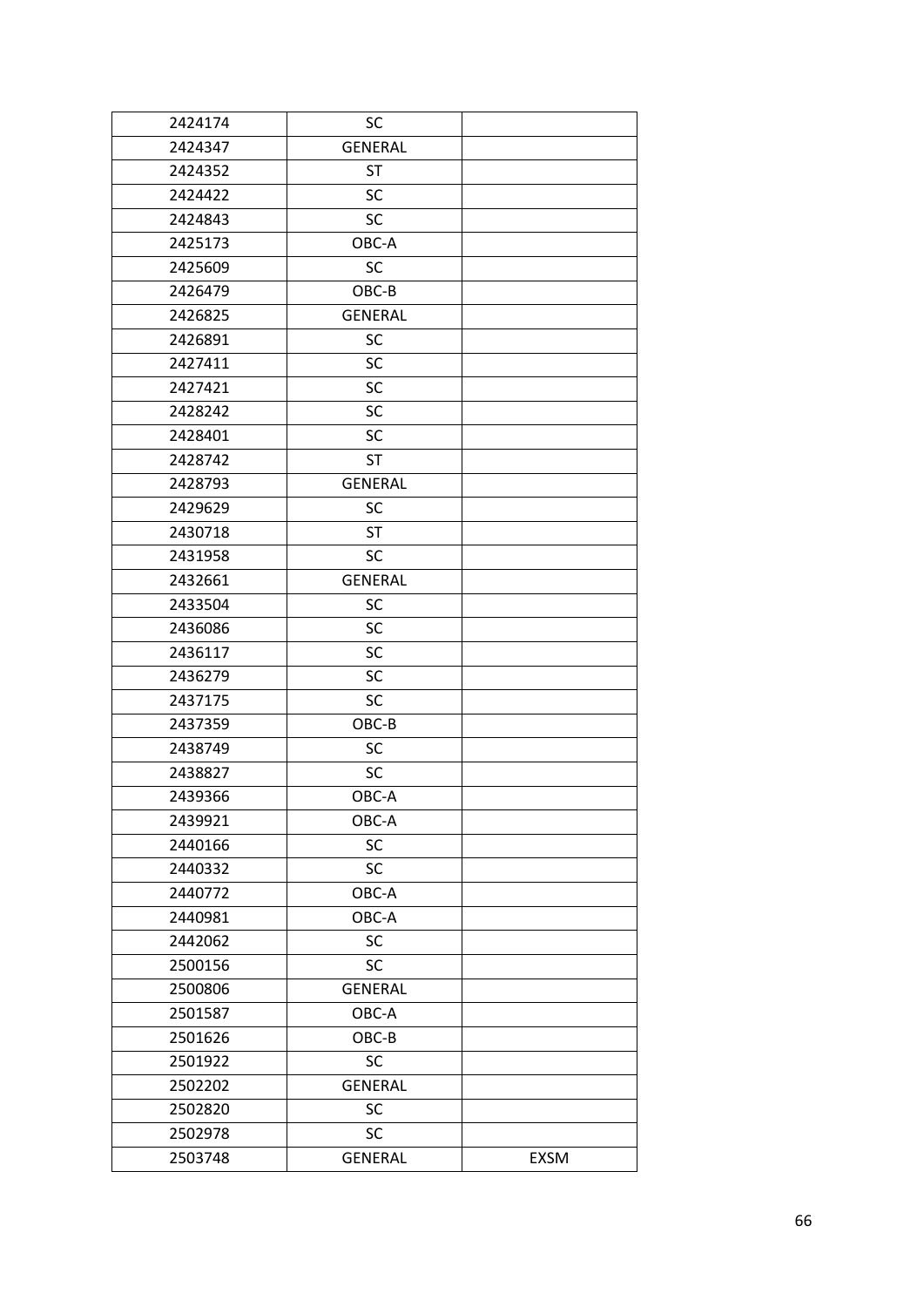| 2503944 | SC             |  |
|---------|----------------|--|
| 2504164 | <b>SC</b>      |  |
| 2504272 | <b>ST</b>      |  |
| 2504351 | OBC-B          |  |
| 2504508 | <b>SC</b>      |  |
| 2504578 | SC             |  |
| 2504774 | SC             |  |
| 2505249 | <b>SC</b>      |  |
| 2505251 | OBC-A          |  |
| 2505442 | <b>ST</b>      |  |
| 2505942 | <b>ST</b>      |  |
| 2506420 | <b>SC</b>      |  |
| 2506589 | SC             |  |
| 2506798 | SC             |  |
| 2506966 | SC             |  |
| 2507020 | <b>SC</b>      |  |
| 2507209 | OBC-B          |  |
| 2507337 | <b>SC</b>      |  |
| 2507402 | <b>SC</b>      |  |
| 2507487 | <b>ST</b>      |  |
| 2507710 | OBC-A          |  |
| 2507779 | OBC-A          |  |
| 2508215 | <b>ST</b>      |  |
| 2508262 | OBC-A          |  |
| 2508959 | OBC-A          |  |
| 2509702 | SC             |  |
| 2510163 | OBC-A          |  |
| 2510457 | OBC-A          |  |
| 2510922 | SC             |  |
| 2511396 | <b>SC</b>      |  |
| 2511509 | <b>GENERAL</b> |  |
| 2511667 | <b>GENERAL</b> |  |
| 2512203 | <b>GENERAL</b> |  |
| 2512236 | <b>SC</b>      |  |
| 2512255 | SC             |  |
| 2512334 | SC             |  |
| 2512461 | ST             |  |
| 2512718 | SC             |  |
| 2512830 | <b>ST</b>      |  |
| 2513433 | OBC-A          |  |
| 2513485 | SC             |  |
| 2513883 | <b>SC</b>      |  |
| 2514076 | SC             |  |
| 2514259 | SC             |  |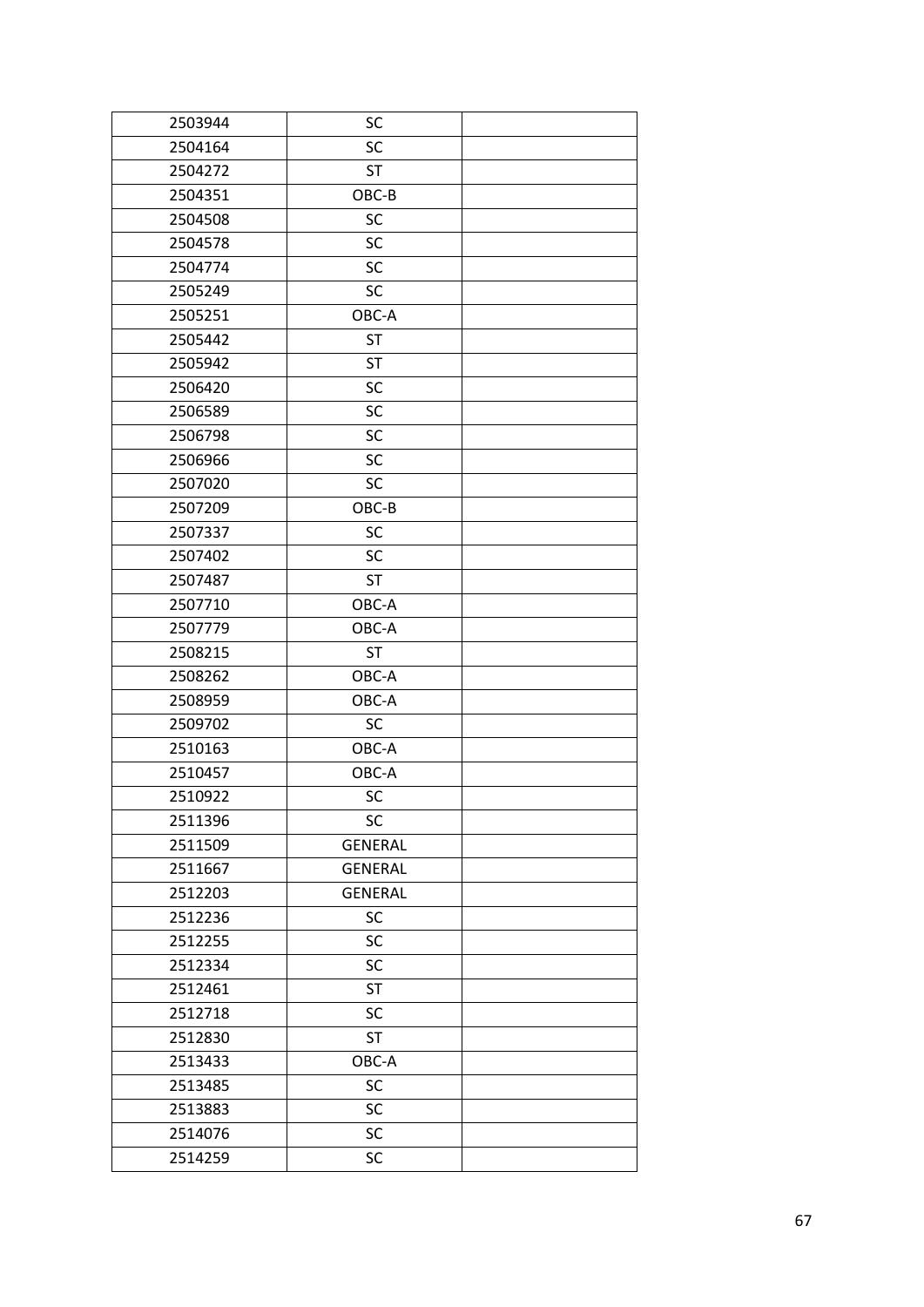| 2514354 | <b>ST</b>      |      |
|---------|----------------|------|
| 2514616 | OBC-A          |      |
| 2514936 | SC             |      |
| 2515103 | <b>ST</b>      |      |
| 2515379 | SC             |      |
| 2515557 | SC             |      |
| 2515568 | SC             |      |
| 2515616 | SC             |      |
| 2515937 | SC             |      |
| 2516085 | SC             |      |
| 2516324 | SC             |      |
| 2516463 | ST             |      |
| 2516929 | SC             |      |
| 2517158 | <b>ST</b>      |      |
| 2517253 | <b>GENERAL</b> |      |
| 2517430 | OBC-B          |      |
| 2517575 | <b>SC</b>      |      |
| 2517925 | SC             |      |
| 2518021 | SC             |      |
| 2518188 | SC             |      |
| 2518381 | SC             |      |
| 2519277 | <b>SC</b>      |      |
| 2519480 | OBC-A          |      |
| 2519609 | <b>ST</b>      |      |
| 2519965 | OBC-B          |      |
| 2520155 | <b>GENERAL</b> |      |
| 2520249 | OBC-B          |      |
| 2520390 | OBC-A          |      |
| 2520651 | SC             |      |
| 2520718 | OBC-A          |      |
| 2520747 | OBC-A          |      |
| 2520901 | SC             |      |
| 2520907 | <b>SC</b>      |      |
| 2521103 | <b>GENERAL</b> |      |
| 2521104 | SC             |      |
| 2521860 | <b>SC</b>      |      |
| 2522899 | OBC-B          |      |
| 2523078 | <b>GENERAL</b> | EXSM |
| 2523360 | <b>GENERAL</b> |      |
| 2524230 | <b>GENERAL</b> |      |
| 2525019 | SC             |      |
| 2525167 | <b>ST</b>      |      |
| 2525602 | OBC-A          |      |
| 2525766 | OBC-A          |      |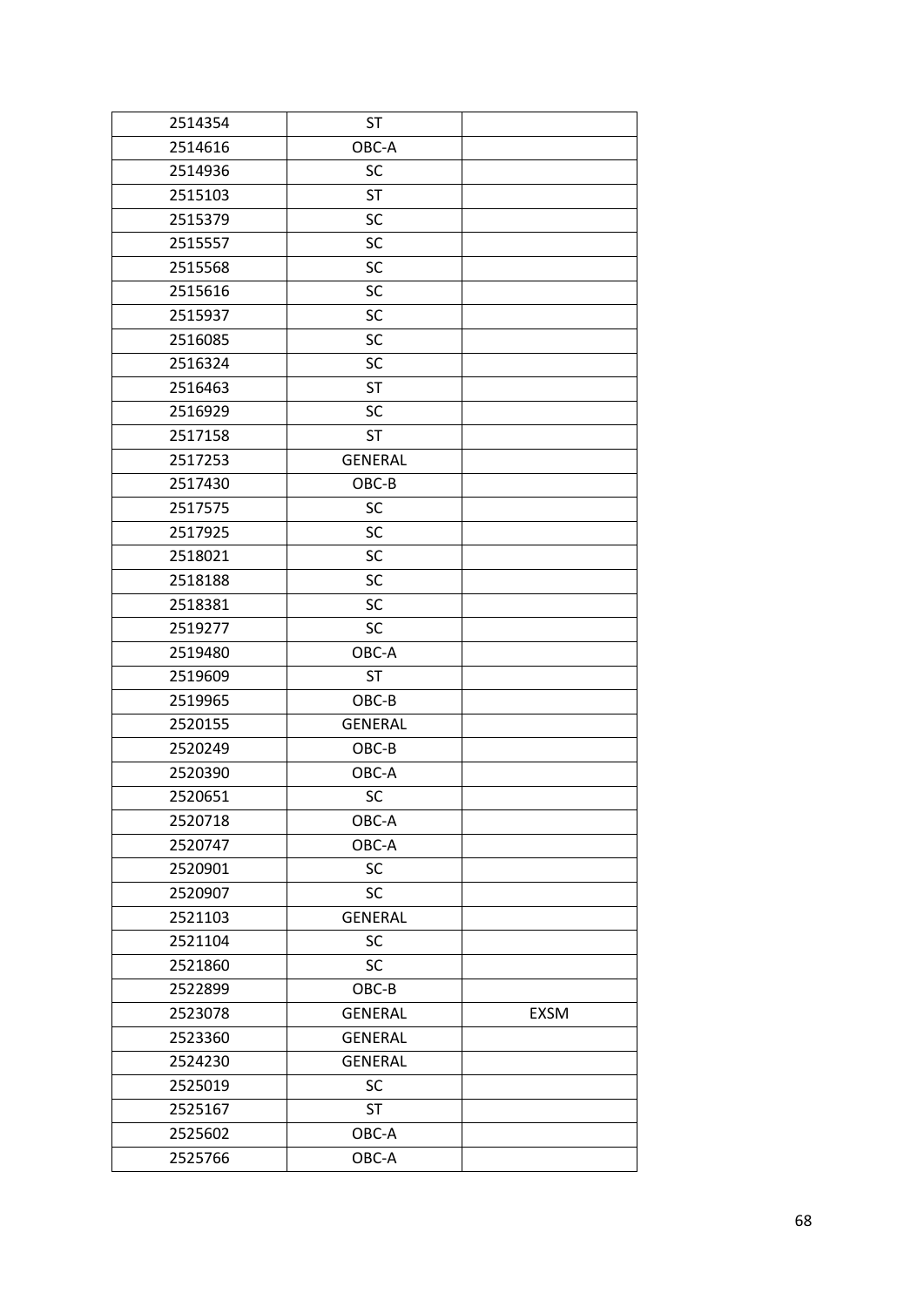| 2526072 | SC             |            |
|---------|----------------|------------|
| 2526711 | SC             |            |
| 2527093 | <b>ST</b>      |            |
| 2527127 | OBC-B          |            |
| 2527133 | <b>GENERAL</b> | <b>MSP</b> |
| 2527227 | SC             |            |
| 2527374 | OBC-A          |            |
| 2527630 | <b>GENERAL</b> |            |
| 2528284 | SC             |            |
| 2528595 | <b>SC</b>      |            |
| 2528781 | <b>GENERAL</b> |            |
| 2529069 | <b>ST</b>      |            |
| 2529298 | OBC-A          |            |
| 2529688 | <b>SC</b>      |            |
| 2530430 | <b>SC</b>      |            |
| 2530678 | OBC-A          |            |
| 2531284 | <b>GENERAL</b> |            |
| 2531445 | <b>GENERAL</b> |            |
| 2531560 | SC             |            |
| 2531986 | <b>SC</b>      |            |
| 2532340 | SC             |            |
| 2532435 | SC             |            |
| 2532539 | OBC-A          |            |
| 2533041 | <b>ST</b>      |            |
| 2533095 | SC             |            |
| 2533501 | OBC-A          |            |
| 2533526 | SC             |            |
| 2533723 | SC             |            |
| 2600742 | <b>ST</b>      |            |
| 2601157 | <b>ST</b>      |            |
| 2601278 | <b>ST</b>      |            |
| 2700093 | SC             |            |
| 2700643 | <b>ST</b>      |            |
| 2701265 | SC             |            |
| 2702848 | SC             |            |
| 2706432 | <b>GENERAL</b> |            |
| 2707280 | <b>ST</b>      |            |
| 2707971 | SC             |            |
| 2708006 | <b>ST</b>      |            |
| 2708445 | <b>ST</b>      |            |
| 2708987 | <b>ST</b>      |            |